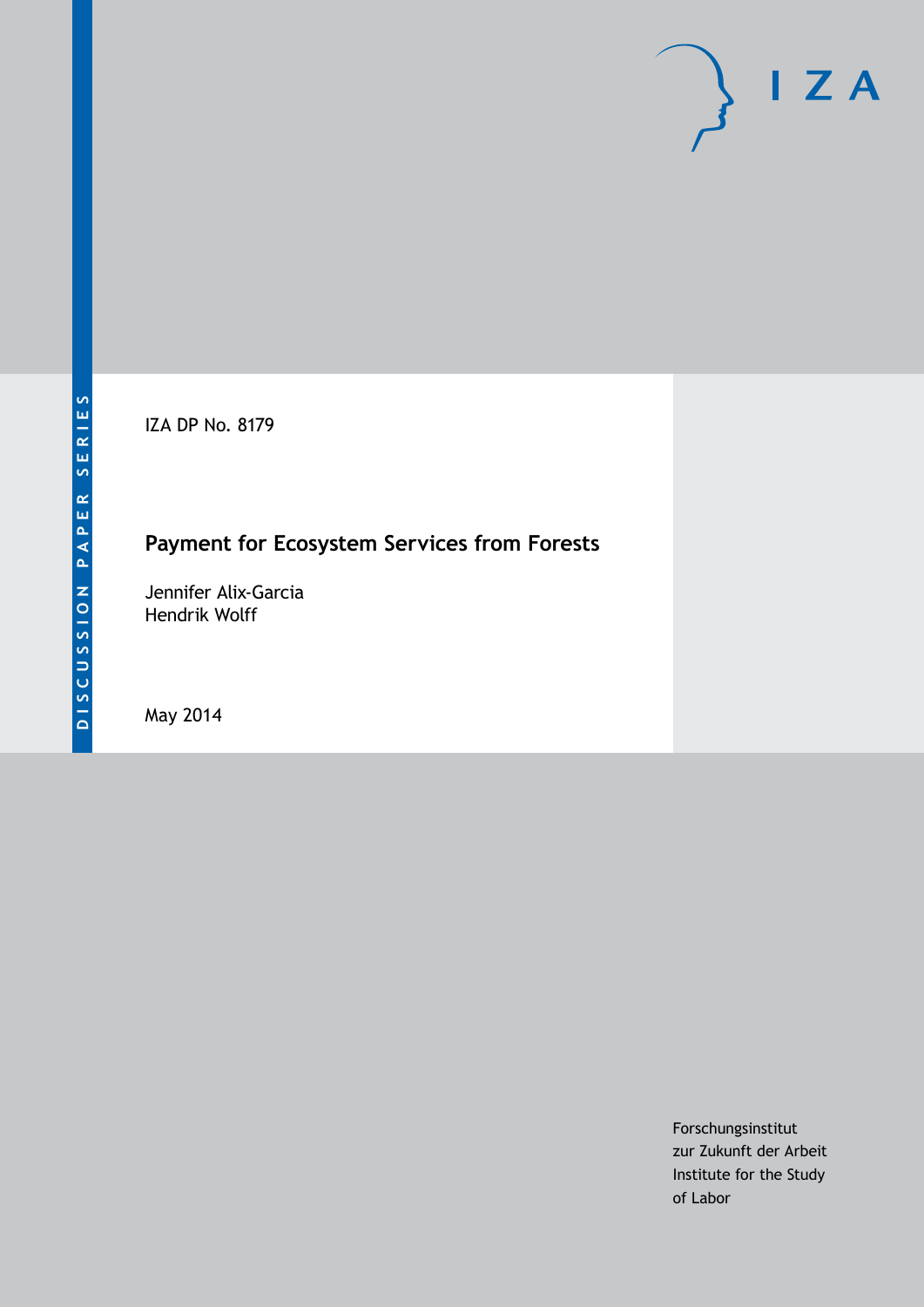# **Payment for Ecosystem Services from Forests**

## **Jennifer Alix-Garcia**

*University of Wisconsin*

## **Hendrik Wolff**

*University of Washington and IZA*

## Discussion Paper No. 8179 May 2014

IZA

P.O. Box 7240 53072 Bonn Germany

Phone: +49-228-3894-0 Fax: +49-228-3894-180 E-mail: [iza@iza.org](mailto:iza@iza.org)

Any opinions expressed here are those of the author(s) and not those of IZA. Research published in this series may include views on policy, but the institute itself takes no institutional policy positions. The IZA research network is committed to the IZA Guiding Principles of Research Integrity.

The Institute for the Study of Labor (IZA) in Bonn is a local and virtual international research center and a place of communication between science, politics and business. IZA is an independent nonprofit organization supported by Deutsche Post Foundation. The center is associated with the University of Bonn and offers a stimulating research environment through its international network, workshops and conferences, data service, project support, research visits and doctoral program. IZA engages in (i) original and internationally competitive research in all fields of labor economics, (ii) development of policy concepts, and (iii) dissemination of research results and concepts to the interested public.

<span id="page-1-0"></span>IZA Discussion Papers often represent preliminary work and are circulated to encourage discussion. Citation of such a paper should account for its provisional character. A revised version may be available directly from the author.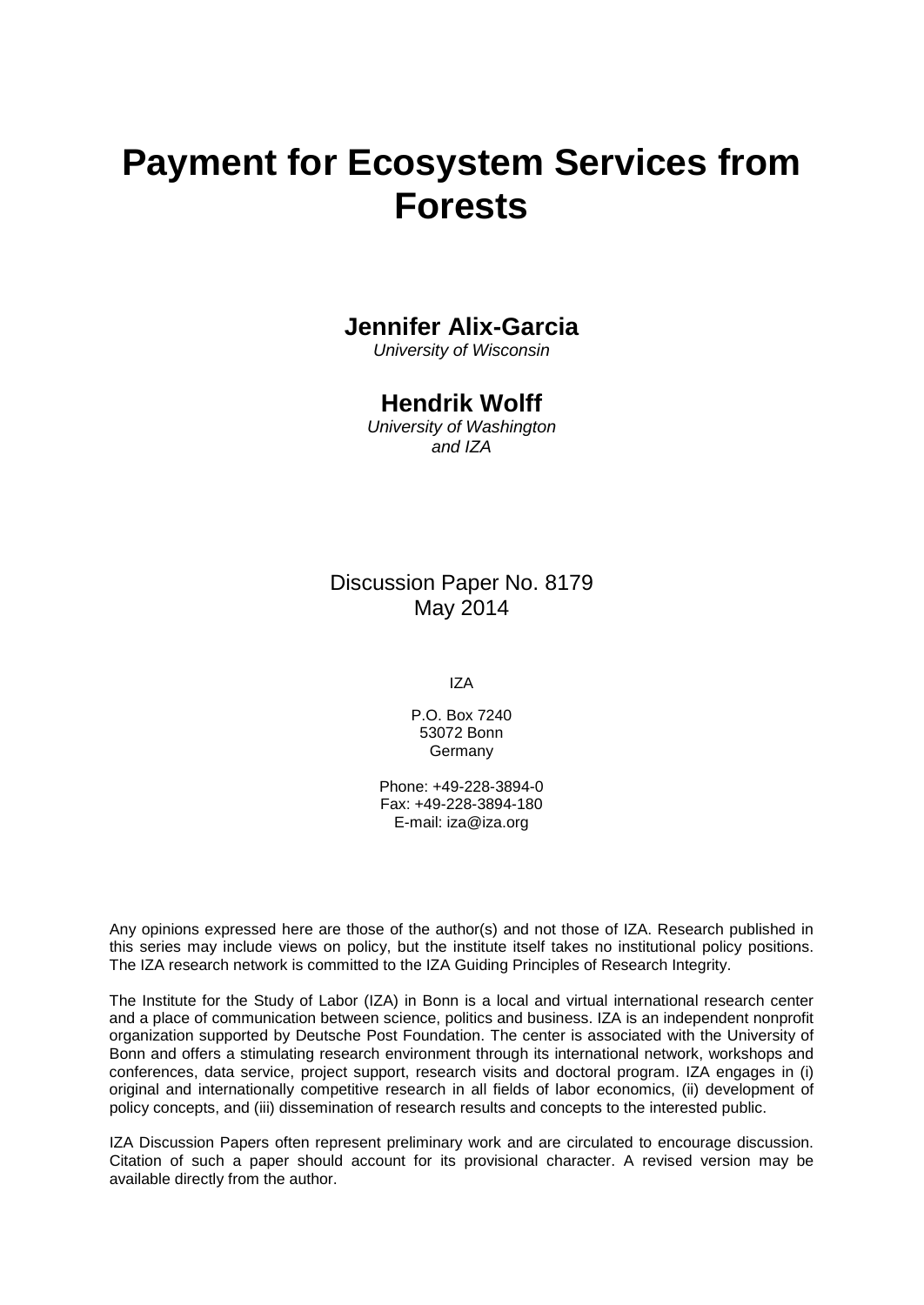IZA Discussion Paper No. 8179 May 2014

## **ABSTRACT**

## **Payment for Ecosystem Services from Forests[\\*](#page-1-0)**

Every year between 2000 and 2010, our planet lost native forests roughly the size of Costa Rica. (FAO, 2010). This rapid deforestation has dramatically changed the chemical composition of the world's atmosphere, the level of biodiversity, and the presence of vegetation key to maintaining watershed function and preventing landslides. There has been a boom in the design of local and international policy instruments to prevent further deforestation and encourage forest growth. This paper reviews the theory and evidence surrounding forest-related Payment for Ecosystem Services (PES) schemes intended to slow and reverse deforestation. We cover the most recent work touching on a range of issues related to PES programs, including research on targeting, contract design, environmental effectiveness, challenges to program implementation, spillovers, and distributional considerations of conditional cash transfers. We also highlight areas of potential future research.

JEL Classification: H23, H43, J43, Q23

Keywords: environmental policy, deforestation, afforestation, reforestation, climate change, conditional cash transfers, PES

Corresponding author:

Hendrik Wolff University of Washington Department of Economics 349 Savery Hall, Box 353330 Seattle, WA 98195-3330 USA E-mail: [hgwolff@u.washington.edu](mailto:hgwolff@u.washington.edu)

When citing this paper, please use the following:

We would like to thank Austin Gross for excellent research assistance. Special thanks are due to Gardner Brown and one anonymous referee. Further, Shirley Park of the Annual Review has been very helpful throughout in supporting our work. Hendrik Wolff acknowledges financial support from the *National Science Foundation*, Grant No. 1156271.

Alix-Garcia J., Wolff H. 2014. Payment for ecosystem services from forests. Annu. Rev. Resour. Econ. 6: Submitted. Doi: 10.1146/annurev-resource-100913-012524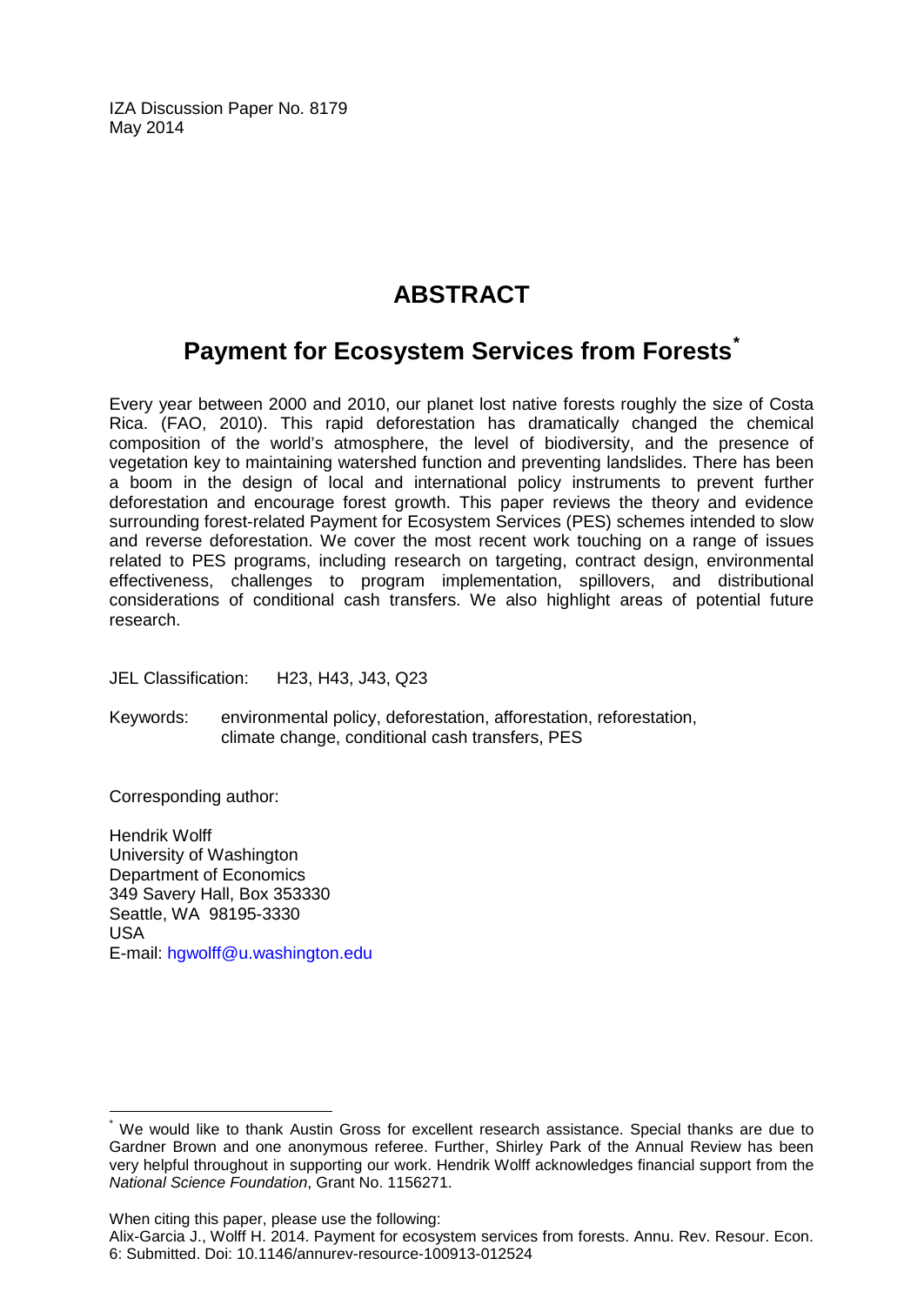## **1. Introduction**

During the first decade of this century, global net forest loss totaled over 5 million hectares per year, with 13 million hectares being completely destroyed on a yearly basis (FAO, 2010). This corresponds to the disappearance of 1.5 soccer fields of forest every two seconds, or the equivalent of the area of Costa Rica annually. It has recently been estimated that the total contribution of deforestation and forest degradation to anthropogenic CO2 is approximately 12%, making it the second most important carbon source behind fossil fuels (Friedlingstein et al.., 2010). In addition to carbon, forests also provide many important local environmental goods such as erosion control and the maintenance of watershed functions. Furthermore, forest in the tropics also houses tremendous biodiversity – a warehouse of potential future benefits to society as a whole.

Partially driven by estimates in the Stern Report (2006), the global perception has been that reducing emissions from deforestation or providing additional sinks through the regeneration and expansion of forest would be inexpensive (\$1-2 per ton of CO2) relative to other approaches to climate change mitigation. This perceived low cost is the result of the global distribution of forests and deforestation, which is shown in Figure 1. The left vertical axis measures forest areas as of 1990 by world region and the right subsequent rates of forest loss from 1990. The figure reveals that Europe and South America contain the largest areas of forest resources, while Central American houses the highest rate of forest loss, followed by Africa and South America. In comparison, forest resources in North America, Europe and Asia appear to be at little risk. The possibility of potential low cost carbon sequestration in developing countries accelerated the development of various afforestation, deforestation, and reforestation programs, including the growing movement of payments conditional on forest conservation that had been developing in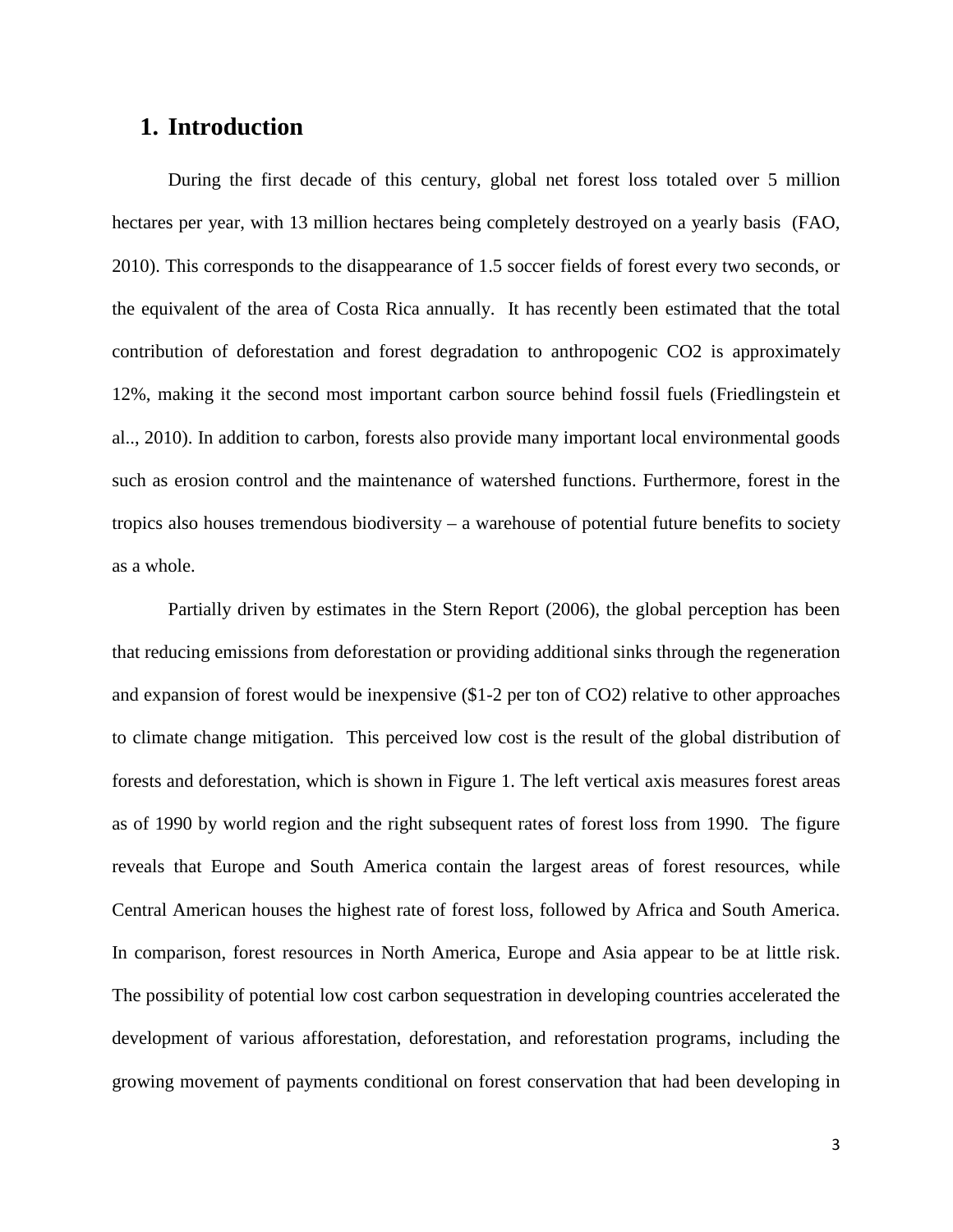Latin America. In 1997, Costa Rica developed one of the first national-level forest Payment for Ecosystem Services (forest-PES) programs explicitly intended to pay for avoided deforestation. Other national-level programs quickly followed<sup>1</sup>. Throughout the late 1990s and early 2000s, a large number of city and regional level PES programs were initiated. By 2002, Landell-Mills and Porras documented more than 300 payment incentive programs worldwide.

#### INSERT FIGURE 1 HERE

l

That class of forest-PES programs is the topic of this review. In particular, we intend to examine the recent theoretical and empirical literature on forest-PES, and highlight areas where further research is necessary. Specifically, we will examine work on programs that award transfers conditional on either afforestation (expansion of forest), reforestation (replanting of forest), or avoided deforestation (prevention of forest loss). China's Sloping Land Conservation Program (Uchida, Xu, & Rozelle, 2005) provides one of the best known cases of afforestation program, the Greening India Program (Balooni & Singh, 2001) of reforestation, and Costa Rica's Programa de Pagos por Servicios Ambientales (Arriagada, Ferraro, & Sills, 2012) of avoided deforestation.

There have already been several excellent reviews of payments for forest ecosystem services, including Pattanayak, Wunder, and Ferraro's (2010) review of the environmental effectiveness of avoided deforestation payments, and the PES section of Pfaff, Amacher, and Sills (2013), which examines how PES might address underlying drivers of deforestation. There have also been extensive overviews of the relationship between PES and poverty alleviation (see Bulte et al. (2008) and, more recently, parts of Samii et al. (2013), among others). Our purpose

<sup>&</sup>lt;sup>1</sup> Historically, the earliest versions of PES payment schemes have been in existence since at least the 1980s, where payments to upstream farmers were designed to preserve water quality in Munich and New York City (Grolleau and McCann, 2012).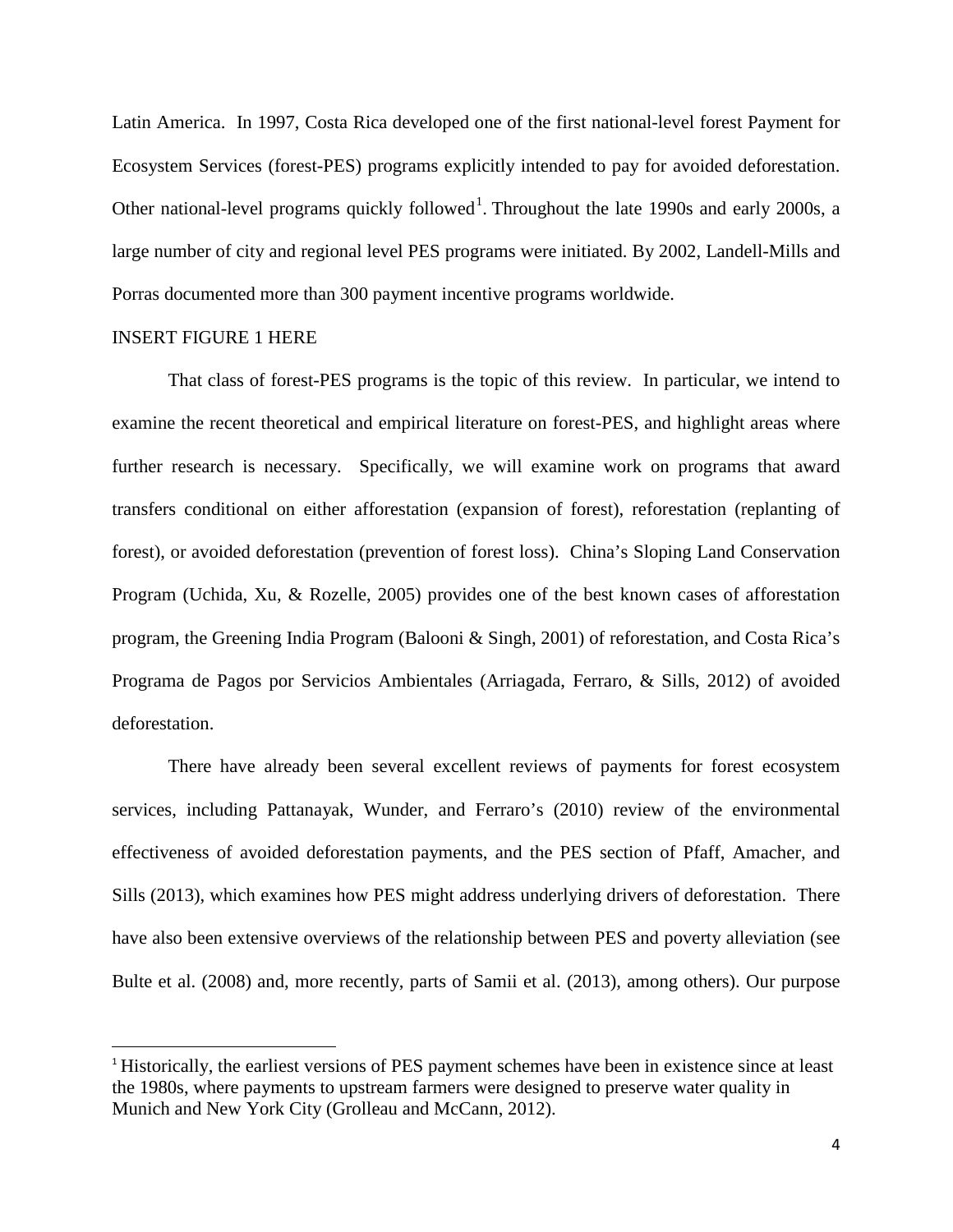here is not to repeat the discussions of these papers. Instead, we make an effort to focus on the latest developments, citing mostly papers that appeared recently—roughly between 2005 to mid of 2013 – although historical context is often provided by older work as well. This article is meant to provide a complement to the existing reviews and hence should be of interest for the reader who aims to update herself on the current status of the literature. Furthermore, we hope to broaden the perspective by examining afforestation and reforestation PES efforts in addition to avoided deforestation efforts.

Because at its core, a forest-PES contract is a Coasian market mechanism to internalize the negative externalities associated with forest loss, and to subsidize positive externalities associated with forest expansion, we begin our review in Section 2 by considering the nature of demand for forest services. On the demand side, this section discusses how the identity of the PES consumer dictates the scale of a PES program. Examples range from single-city watershed services to global transfers addressing climate change. Section 3 examines the supply side. Issues related to the identity of the PES seller, targeting, pricing, and the extent to which PES programs generate environmental services are reviewed. Section 4 describes additional challenges to implementation that are important for the scaling up to a national or global level: the common problem of insecure land tenure in many developing countries, and the possibility of program leakage. Section 5 considers potential social spillover effects of PES programs, with much of the space dedicated to the work discussing whether PES can serve to alleviate poverty, and if it affects other household or community behaviors. Finally, our conclusion highlights areas for further research.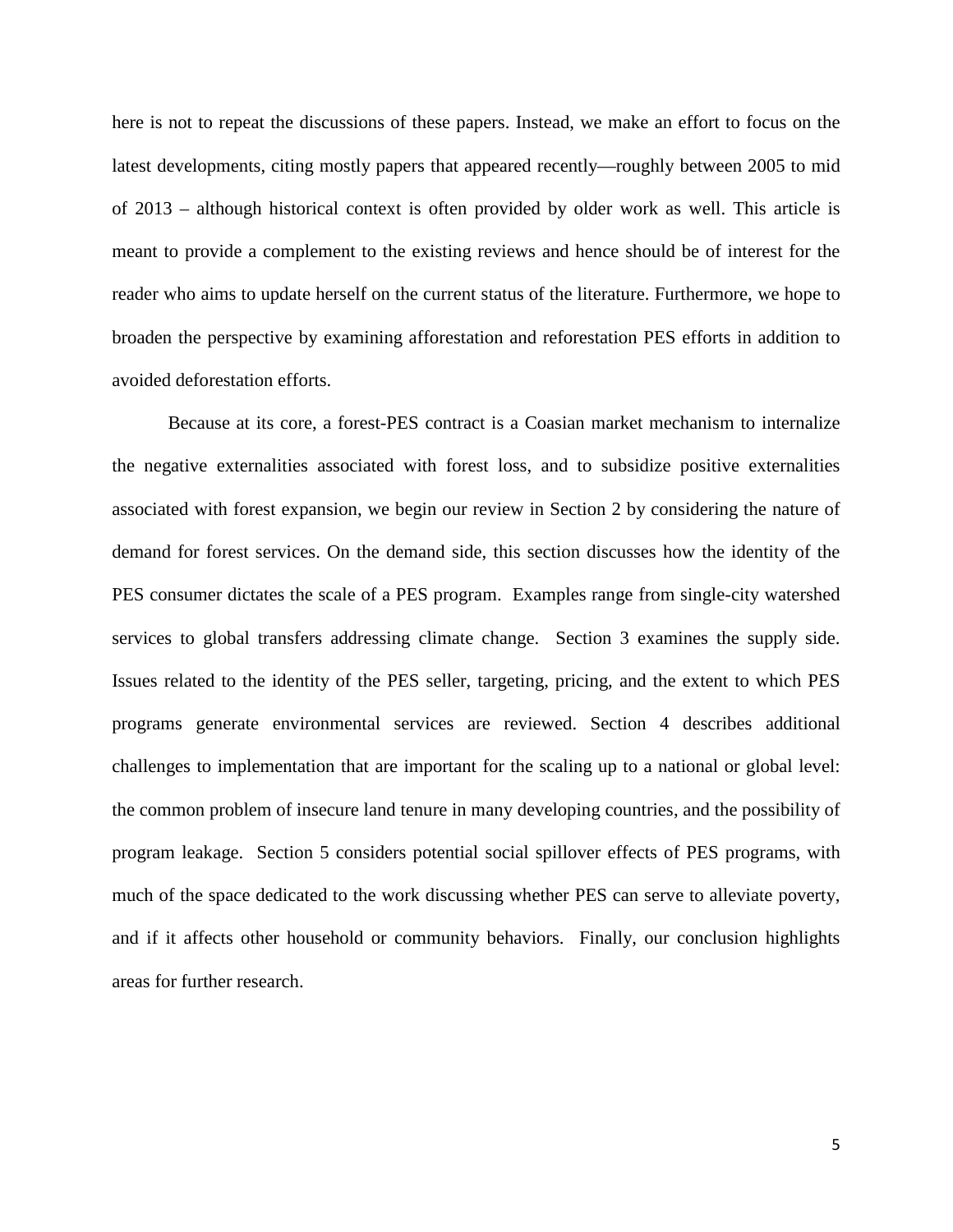## **2. Demand: Who buys forest ecosystem services?**

This section presents a variety of examples of environmental service buyers.<sup>[2](#page-6-0)</sup> On a spatial level forest-PES projects can be categorized into three groups: local, regional and global. For example, landslides resulting from localized deforestation represent a very distinct environmental service from carbon emissions, where the location of the forest has almost no impact on its contribution to the global  $CO<sub>2</sub>$  service. In principle, going from local to global, the transaction costs of organizing and implementing the PES scheme increases considerably, as the examples in the following subsections will demonstrate. Interestingly, projects of all spatial scales have both *private* and *public* sector buyers with specific interests in the goods produced.

#### **Local public goods**

 $\overline{\phantom{a}}$ 

Local public goods associated with forest preservation and expansion include hydrological services and erosion prevention, among others. These types of programs are now relatively common in Latin America, where they have often been spearheaded by cities concerned with their water supply (Arriagada et al.., 2012; Van Hecken, Bastiaensen, & Vásquez, 2012; Wunder & Albán, 2008). In Ecuador, for example, the municipality of Pimampiro targeted 27 households holding land in the watershed that provides the city's water, eventually contracting with nineteen to halt their agricultural expansion into the forest and alpine grassland (Wunder & Albán, 2008). Similar arrangements have been developed in Coatepec, Mexico, where efforts to address water security led to Mexico's first hydrological services PES (Scullion et al., 2011).

An excellent example of a private buyer is the water bottling company Vittel, whichnegotiated agreements with the farmers in the catchment area feeding the company's

<span id="page-6-0"></span> $2$  This overview does not by any means constitute an inventory of PES schemes (which can be found in Landell-Mills and Porras (2002) and Pattanayak et al. (2010)), but rather hopes to emphasize how the nature of the externality affects the scale of its purchase.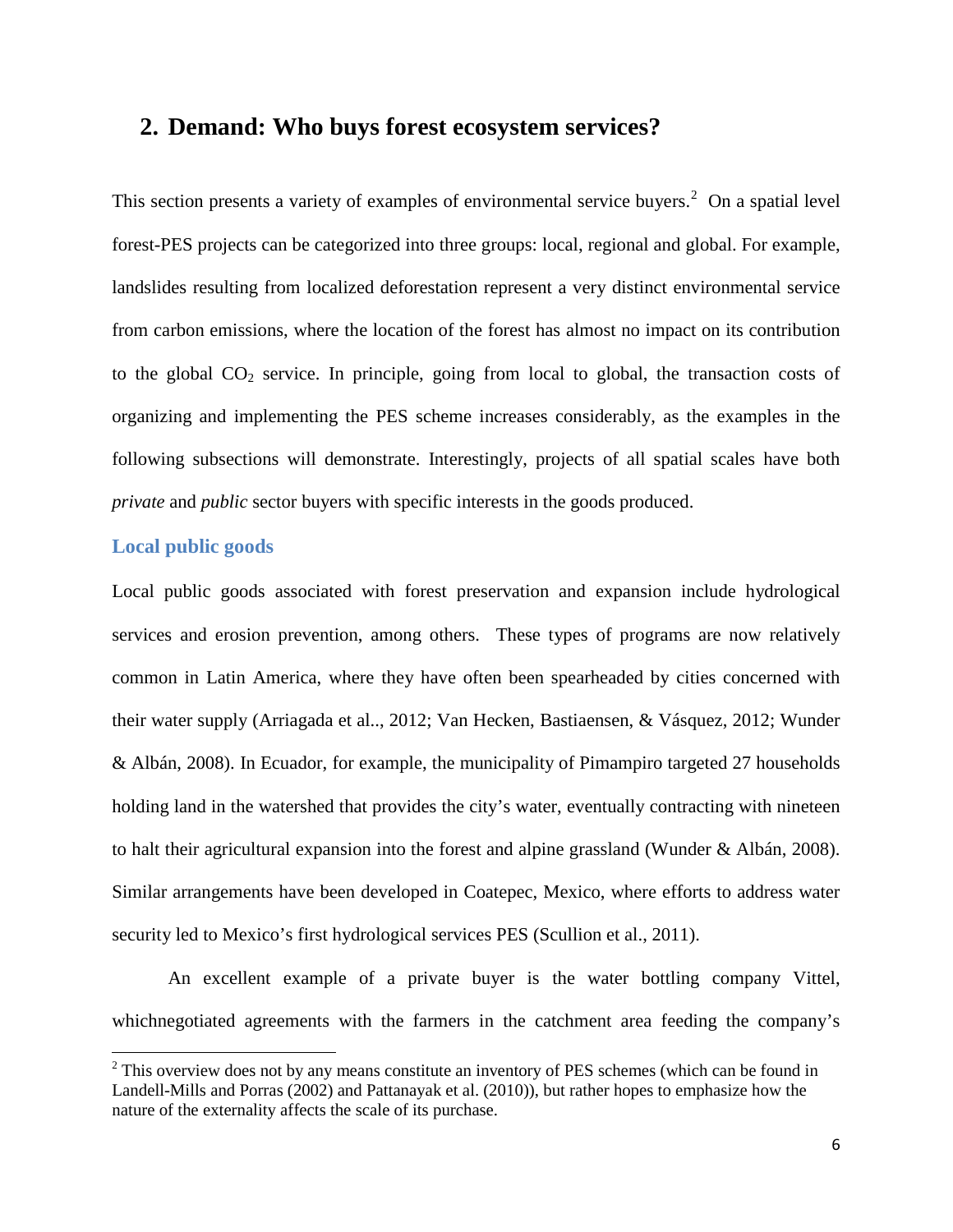spring source (Wunder & Wertz-Kanounnikoff, 2009). The current Vittel scheme, which has been in place for over ten years, consists of one buyer and 26 sellers of ecosystem services, and covers an area of about 3,500 ha. Further examples from Costa Rica involve hydropower producers, water bottlers, and tourism (Pagiola, 2008). These local agreements embody the Coasean ideal of private consumers dealing directly with suppliers to arrive at mutually agreeable terms, though in many cases, such as Costa Rica, intermediary NGOs play an important role in brokering deals.

#### **Regional or national public goods**

Because of the large number of land owners involved, regional agreements are usually driven by public buyers at the state or national level. Common examples of regional public goods include hydrological services, as well as erosion control. A prime example of this type of policy is China's Grain for Green program, which has the goal of preserving and improving water as well as soil quality for entire river basins through set-asides of sloped land for re- and afforestation. Uchida et al.. (2005) summarize that between 1999 and 2001, participating farmers converted nearly 1.2 million hectares of cropland into forest and pasture and afforested nearly 1 million hectares of land. The program goal is to have set aside nearly 15 million hectares of cropland by 2010, an area almost equivalent to the US Conservation Reserve Program (Uchida et al., 2005). Further examples are Costa Rica's PSA, where the national government purchases avoided deforestation for regional hydrological services (Pagiola, 2008) and Mexico's Payments for Hydrological Services program.

Two interesting cases of private regional buyers are Ecuador's PROFAFOR and Panama's ForestRe. PROFAFOR is an extension of the Forests Absorbing Carbon-dioxide Emissions Consortium (which is in turn financed by Dutch energy companies) and signs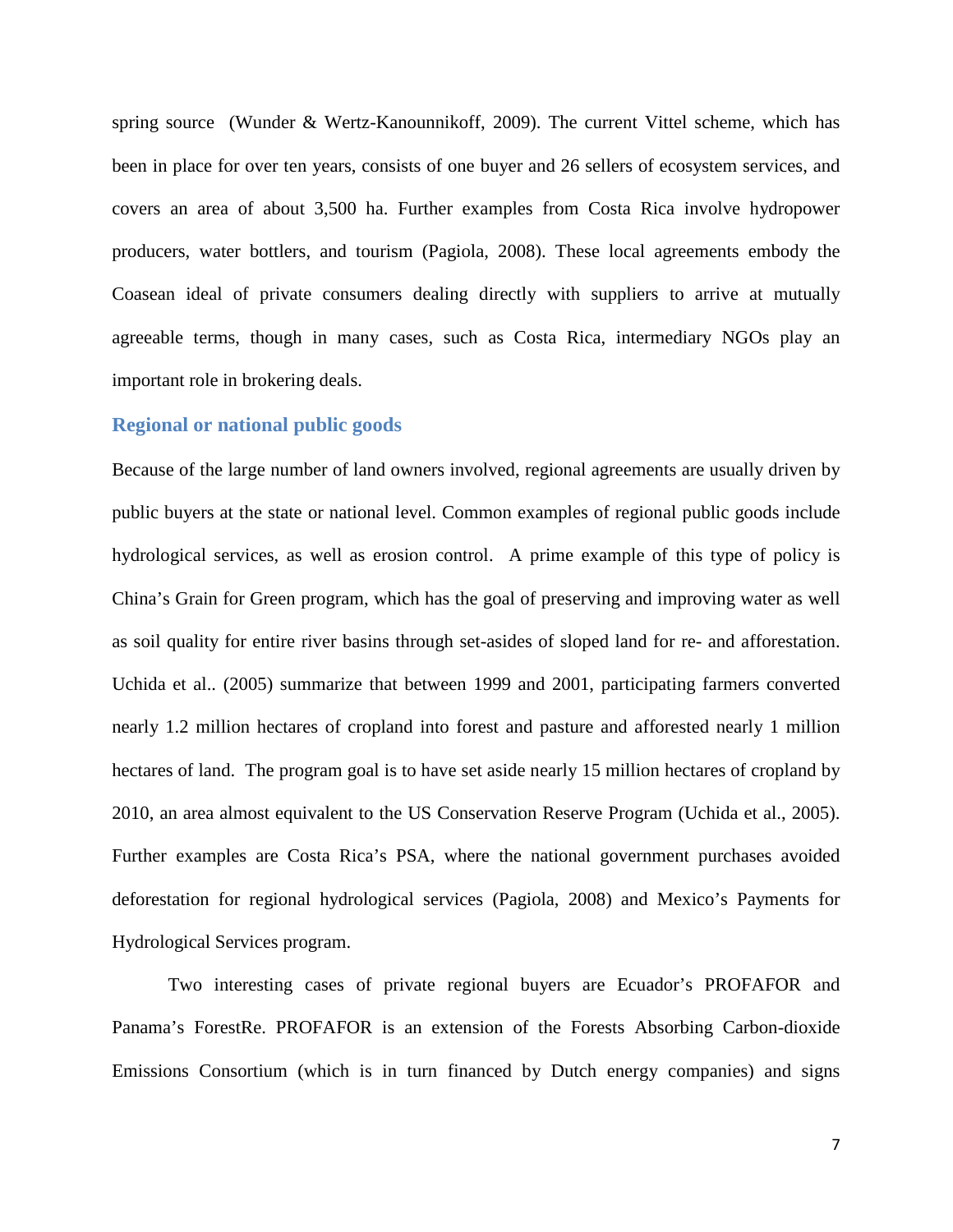contracts for afforestation and reforestation, accounting for 'almost half of all Ecuadorian reforestation' since its inception in 1993 (Wunder & Albán, 2008). ForestRe, on the other hand, is a reinsurance firm that established a watershed protection plan along the Panama Canal to reduce outlays on dredging and upkeep of the canal (Ecosystem Markets Task Force, 2012). The firm established a twenty-five year bond (funded by shippers and insurance firms) to restore forest ecosystems.[3](#page-8-0)

#### **Global public goods**

Carbon sequestration and biodiversity are the two most prominent examples of public goods whose benefits transcend national boundaries. Today, both public and private buyers are very active in this market. Public buyers include national governments as well as multilateral purchases organized through international agreements by the United Nations and the World Bank. In fact, without considerable internal political support, it remains difficult for a single government to justify individual action on global public goods. In one of the few examples of a single-country driven PES for global public goods, Mexico in 2004 designed the Payments for Carbon, Biodiversity and Agro-forestry (PSA-CABSA) program. The program was later combined with the much larger Payments for Hydrological Services program, whose funding is predicated on providing public goods whose main beneficiaries are within the territorial boundaries of Mexico (Corbera, Soberanis, & Brown, 2009).

There are a variety of global agreements whose intention is to overcome the cooperation dilemma. A longstanding example of this is the Clean Development Mechanism (CDM). Agreed upon in the United Nations Framework Convention on Climate Change (UNFCCC) and implemented by the Kyoto Protocol in 1997, the CDM allows firms to purchase Certified

<span id="page-8-0"></span><sup>3</sup> http://www.forestre.com/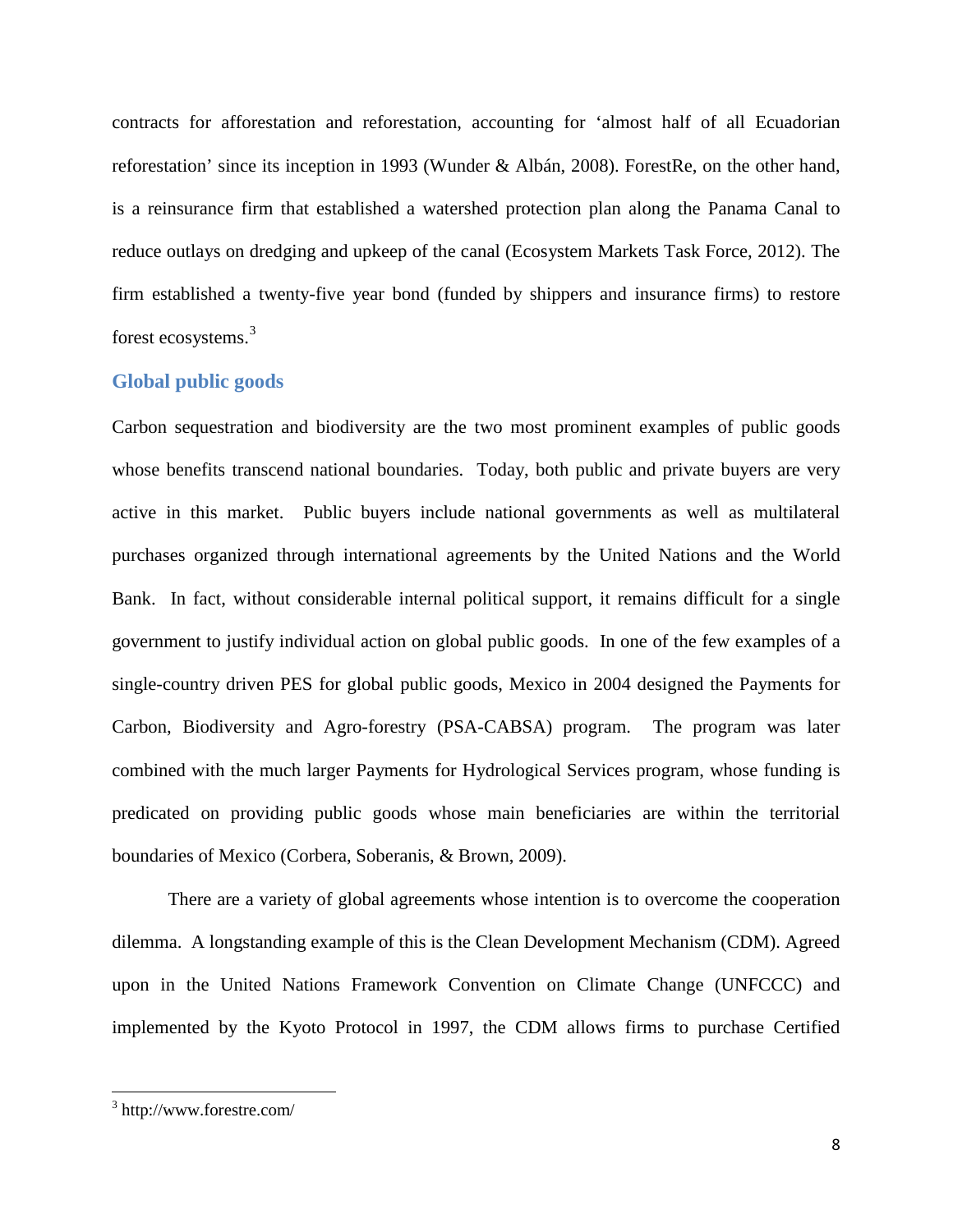Emissions Reductions (CER) from offsets brought about in developing countries. The main purchaser of CER has been the EU Emissions Trading System, which uses these CER as part of the approved offsets for member states (Newell, Pizer, & Raimi, 2013). Currently the CDM projects can involve *afforestation* and *reforestation* projects only. CDMs cannot cover avoided *deforestation* projects. Worldwide Thomas, Dargusch, Harrison, & Herboh (2010) note that CDM forest projects account for less than 1% of the total of 8866 CDM projects, but could potentially expand in the near future if further cap-and trade systems will be implemented.

The second global mechanism of increasing importance is the UNFCCC initiative *Reduced Emissions from Deforestation and Forest Degradation* (REDD). REDD is a large scale forest-PES program, with funds being transferred from developed to developing countries. In comparison to the above forest-CDM projects which focus on afforestation and reforestation, REDD focuses, as the name suggests, on deforestation and forest degradation projects. Initially, REDD started as an effort to design incentives to create value for stored forest carbon. Though its roots can be found in much earlier climate negotiations, the mechanism was first formalized in the 2005  $11<sup>th</sup>$  Conference of the Parties (COP) in Montreal. The 2007 negotiations in Bali added reforestation and forest enhancement to the list of potential REDD strategies and rechristened the agreement REDD+. REDD+ also broadens the agreement to allow for the simultaneous consideration of other environmental goals (i.e. biodiversity, sustainable forest management), as well as other socio-economic aspects (i.e. indigenous rights and equity in distribution of funds and financing mechanisms).<sup>[4](#page-9-0)</sup> Multiple international organizations have

<span id="page-9-0"></span> $4$  According to the United Nations program, the main differences between REDD and REDD+ involve the following four aspects:

*<sup>1)</sup> Equal priority between reducing emissions through Deforestation and Degradation, and removals through sinks such as conservation, sustainable management of forests and enhancement of forest carbon stocks.*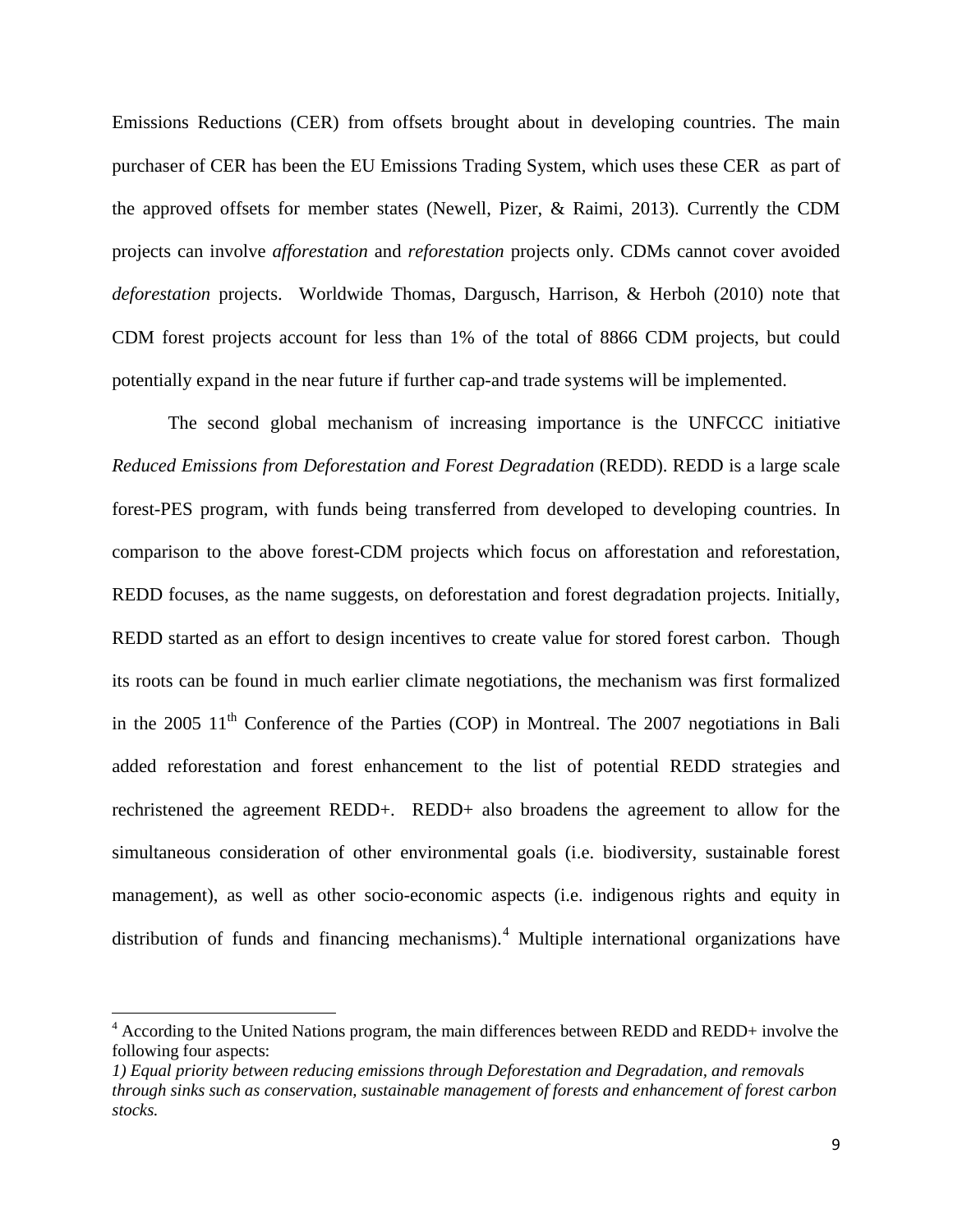stepped in to facilitate the development and financing of REDD+ programs, including the World Bank's Forest Carbon Partnership Facility (FCPF), which accepts both public and private funds, and UN-REDD.

National and local forest PES programs, however, are just one of a variety of strategies that countries might use to achieve REDD+ goals. Currently, most REDD+ programs are still in the development stage. To date, UN-REDD has financed the development of REDD+ strategies in 16 partner countries, and the World Bank's FCPF in 36 countries. While the economics literature is still scarce on evaluating these REDD projects, below we point towards various recent papers, highlighting different examples of private, public and NGO based REDD-type initiatives.

Some of the best examples of up-and-running REDD projects have been created in the private sector and by NGOs: Asner et al. (2010) describes the Madre de Dios Amazon REDD project, created by the NGO Greenoxx<sup>[5](#page-10-0)</sup>. Covering 100,000 hectares of the Peruvian Amazon, it is expected to generate 9.5 million carbon credits over a ten year period. The first tons of CO2 traded by the project occurred in May 2010. A second privately financed REDD project is run by Marriott International who pledged 2 million USD towards the REDD project of the Juma Reserve in Brazil (Champagne & Roberts, 2009). Other interest from the private sector has come from airlines, which offer carbon offsets for purchase by individuals wishing to offset carbon emissions generated by their air travel (Sarkar et al., 2008).

*<sup>2)</sup> Long-term estimations of emission and removals should be done on a land basis instead of an activity basis since land-based approaches reflect more accurately the land´s true effect on the environment and it is more consistent with the principle of environmental integrity.*

*<sup>3)</sup> Inclusion of the rights of Indigenous Peoples and new social and environmental safeguards.*

*<sup>4)</sup> Introduction of concepts around financial mechanisms and equitable distribution of funds.* For details see

http://www.reddccadgiz.org/documentos/shoot.php?Descargar=REDD+%20frequently%20asked%20que stions $&i d=39&f=doc$  554772732.pdf $&L=0$ 

<span id="page-10-0"></span><sup>5</sup> <http://www.greenoxx.com/en/madre-de-dios-the-project.asp>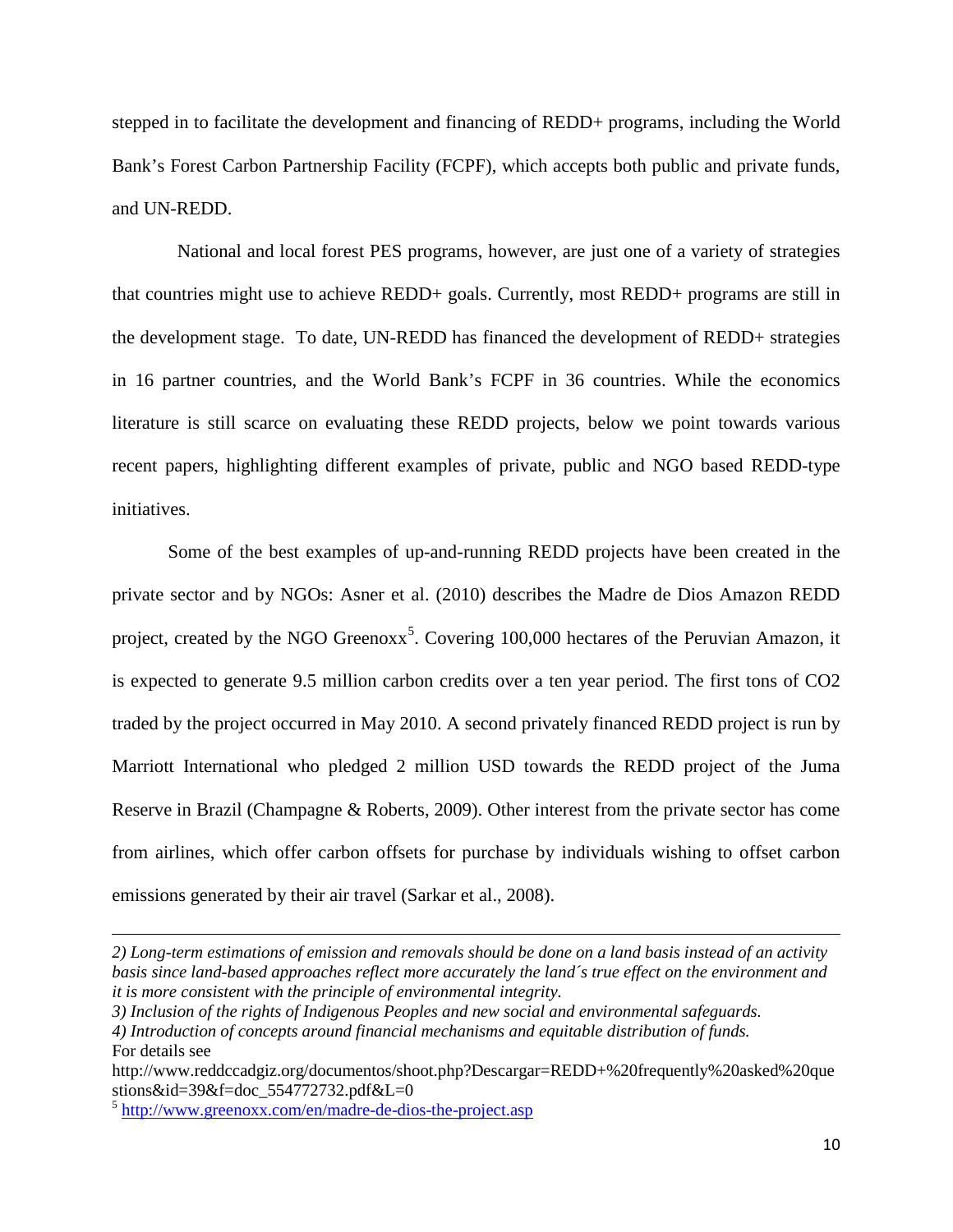Private individuals and conservation groups have also engaged in the direct purchase of forest lands to provide environmental services. Landmatrix, an NGO devoted to tracking international land purchases, categorizes around five percent of the 70.5 million acres in their database as conservation oriented purchases. [6](#page-11-0) Wealthy individuals have famously purchased large amounts of land, including over 400,000 acres in the Amazon and several million acres in Patagonia.<sup>[7](#page-11-1)</sup> Although these private initiatives have been met with skepticism by some governments in developing countries, who have dubbed such efforts 'eco-colonialist', this type of direct action may be a viable alternative to waiting for national governments to come to international agreements. Finally, NGO purchases of forest land are an order of magnitude greater than private individuals'. Many NGOs, such as the Nature Conservancy, Cool Earth, Woodland Trust and Wildlands Project, work on both, forming partnerships with local charities for conservation purchases and purchasing tracts of land outright.<sup>[8](#page-11-2)</sup> Beyond discussion of the ethics of such purchases (e.g. Fairhead et al., 2012), rigorous academic research on either the purpose or the impact of land purchase on environmental outcomes is extremely limited.

In summary, we have noted that the vast majority of locally and nationally financed forest-PES programs are associated with hydrological services. This is consistent with the fact that national governments need to engage with services whose benefits accrue most directly to local taxpayers. International environmental services, such as carbon sequestration and biodiversity, are most frequently financed by international organizations and NGOs. The challenges of organizing players to fund global environmental goods suggests that their provision

 $\overline{\phantom{a}}$ 

<span id="page-11-0"></span> $6$  Landmatrix.org

<span id="page-11-1"></span> $^7$  [http://www.guardian.co.uk/environment/2008/feb/13/conservation,](http://www.guardian.co.uk/environment/2008/feb/13/conservation) New York Times (2005), *<http://www.scientificamerican.com/article.cfm?id=conflicted-conservation-efforts>*

<span id="page-11-2"></span><sup>8</sup> [http://www.nature.org/ourinitiatives/urgentissues/global-warming-climate-change/how-we-work/noel](http://www.nature.org/ourinitiatives/urgentissues/global-warming-climate-change/how-we-work/noel-kempff-case-study-final.pdf)[kempff-case-study-final.pdf](http://www.nature.org/ourinitiatives/urgentissues/global-warming-climate-change/how-we-work/noel-kempff-case-study-final.pdf) [http://coolearth.org/,](http://coolearth.org/) [http://www.woodlandtrust.org.uk/,](http://www.woodlandtrust.org.uk/)

[http://www.wildlandsprojectrevealed.org/,](http://www.wildlandsprojectrevealed.org/) [http://www.conservation.org/act/Pages/make\\_difference.aspx,](http://www.conservation.org/act/Pages/make_difference.aspx) <http://adopt.nature.org/>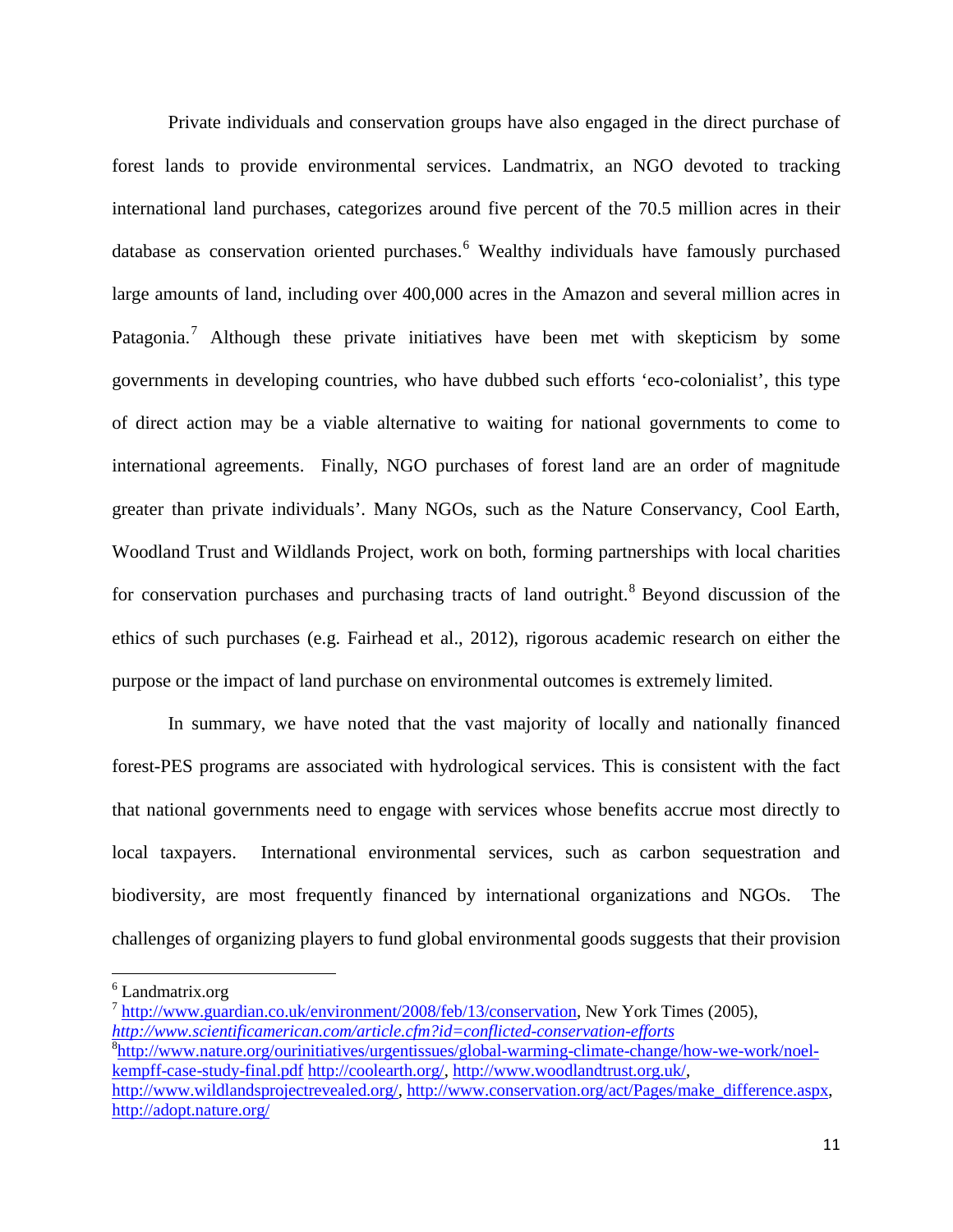will be considerably farther from optimal than more localized benefits. Private initiatives by the airline industry, hotel chains engaging in offsets or private purchases of land are relatively new developments, and there is very little empirical evidence of the effectiveness and the distributional effects of these projects.

## **3. The Supply of Forest Environmental Services**

In contrast to environmental service demand, which can operate on a great variety of spatial scales, the forest environmental service suppliers who participate in PES programs are mostly individuals or small communities. The literature on the supply side has broadly focused on two issues: the targeting of the individuals providing the services and the environmental effectiveness of PES programs. An important driver of effectiveness is the ability to target and calibrate payments such that the owners of land desired for inclusion in the program choose to enroll. This section begins by briefly summarizing the literature on targeting and pricing, then discusses the characteristics of the suppliers, and finally examines some existing PES programs with respect to their effectiveness to supply environmental services.

#### **Targeting and contracts – theory and reality**

The problem of studying which land to enroll into PES programs (targeting)—has much in common with targeting of conditional cash transfer programs in general in the sense that the efficacy of such programs depends upon having identified willing sellers in whom the policy can induce an actual behavior change. In this section we review work that describes optimal targeting strategies, issues of hidden information regarding opportunity costs, and ways in which they might be circumvented in the PES context. We also compare the theory on contracts with the reality of implementation in existing programs.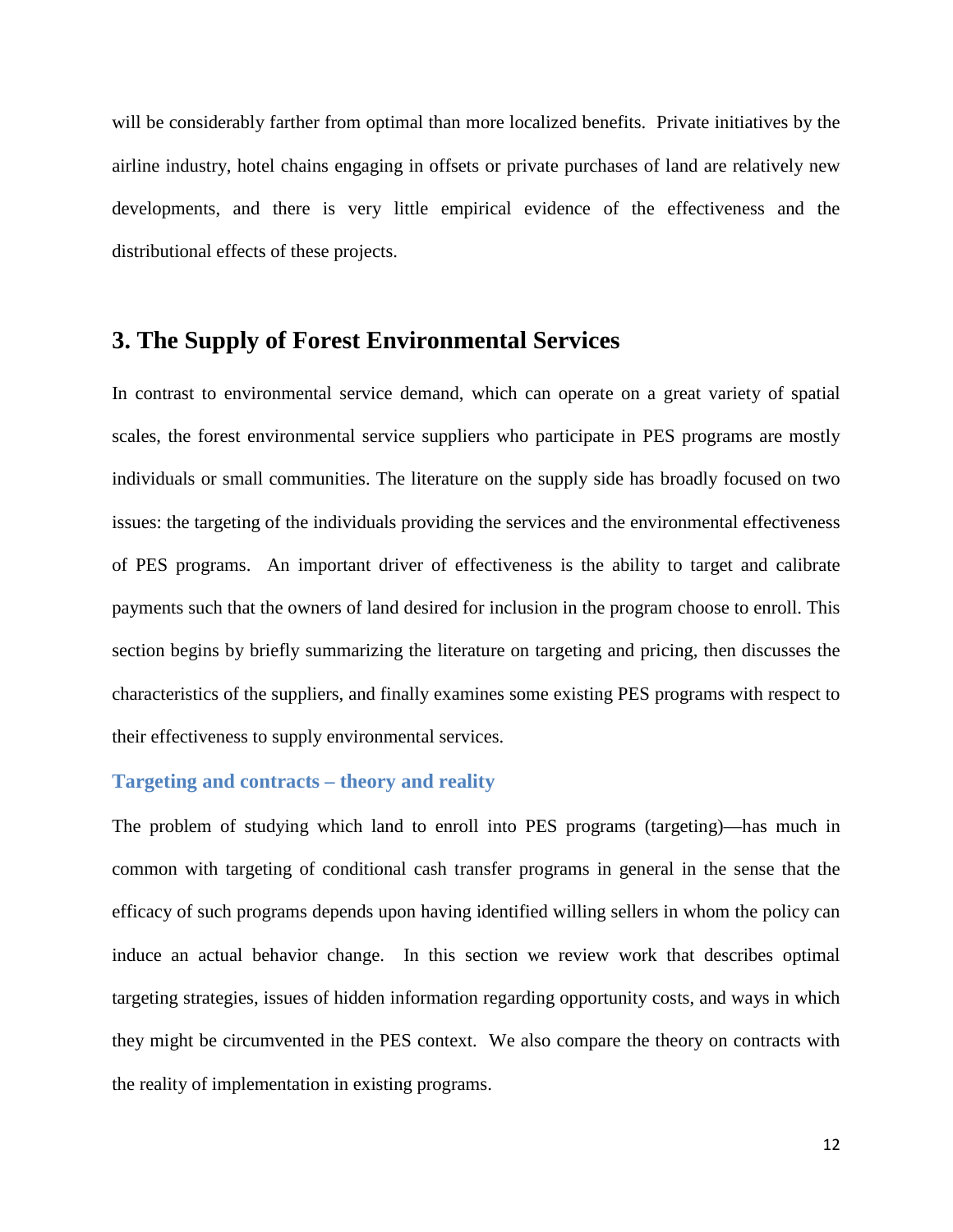According to standard economic theory, any program whose goal is to effectively provide environmental services should seek to maximize expected net benefits. In order to do so at least cost, payments should be equivalent to the opportunity cost of the supplier. This principle is best described by Babcock et al. (1997) in the context of the US Conservation Reserve Program, and is further discussed in the GE literature on climate change (i.e. Falk & Mendelsohn, 1993) as well as the simulation-based literature that examines the costs of large-scale forest carbon sequestration policies. Here, key papers include Sohngen and Mendelsohn (2003), who originally pointed out the relatively low cost of carbon sequestration in forests, and Lubowski et al. (2006) who estimate opportunity costs using detailed observational data in the US. While these are important calculations, this literature has typically abstracted away from institutional details of implementation. The remainder of this section describes recent work that focuses on these institutional aspects to elucidate the difference between theory and reality in the field.

Targeting for afforestation and targeting for avoided deforestation present different challenges. The latter turns out to be much more difficult than choosing land for afforestation or silvopastoral practices, since policymakers need to predict where individuals would like to deforest in the near future (Alix-Garcia et al.., 2008). This 'hidden information' problem between the land owner and the government is significant and has been described in the literature both for projects in developed countries like the US (Mason & Plantinga, 2013) and in developing country contexts (Ferraro, 2008). Ferraro (2008) nicely lays out the informational challenges of PES contracts, as well as the advantages and disadvantages of auctions: on one side, auctions clearly reduce informational rents, but in low and middle income countries there can be substantial equity tradeoffs due to auctions if payments are differentiated by land owner.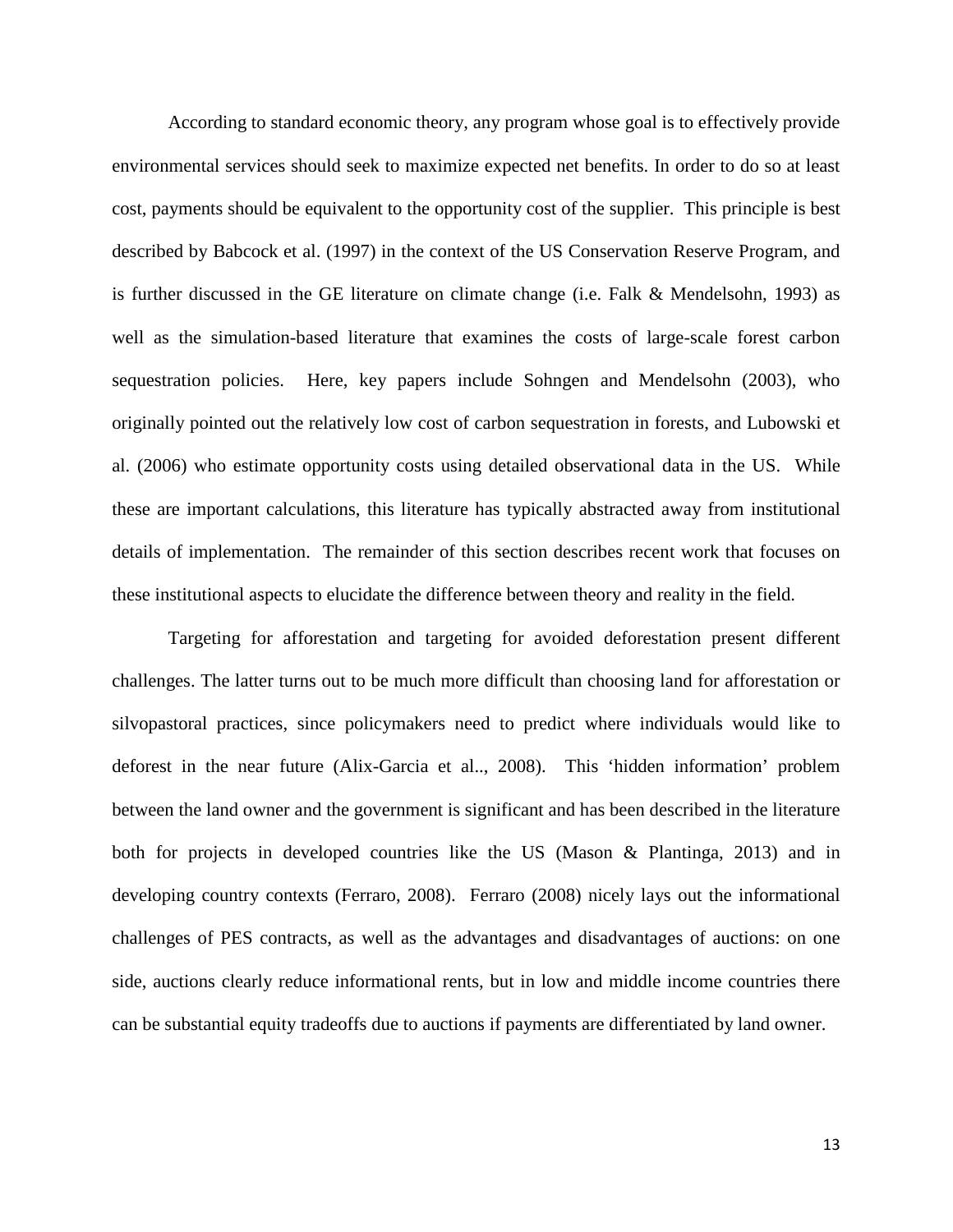While an auction may be the theoretically preferred tool to help to resolve the hidden information problem, there exists little experience in actually implementing these types of systems in the context of forest-PES  $\degree$ . Ajayi et al.. (2012) and Jack (2013) are two notable exceptions. These two papers describe an experiment in Malawi designed to elicit the exact willingness to accept a PES contract for afforestation. The experiment uses an undifferentiated payment scheme, and shows that an auction mechanism can generate significant cost-savings by identifying users with high private benefit to opportunity cost ratios for tree maintenance. This result suggests that significant private information is held by participants that is otherwise hidden to the policy designer. As the authors are unable to make comparisons with alternate targeting schemes, it is difficult to assess the scalability of such an approach. To our knowledge, no auctions have been conducted for avoided deforestation contracts. An alternative to auctions – selecting program recipients based on observable risk factors – has also been shown to offer significant cost-savings in simulations (Alix-Garcia et al., 2008; Mason & Plantinga, 2013). Although this approach has not been directly applied in actual policy settings, the more recent cohorts of Mexico's program does use a deforestation risk measure as part of targeting (Sims et al., 2013).

An additional targeting complication is that environmental services are typically connected to trees in highly non-linear ways. A fascinating review of the relationship between scientific evidence and population perceptions of the relationship between forest and environmental services can be found in Calder (2002), who shows that while the popular perception is that forests are uniformly good for increasing water flows and reducing erosion,

 $\overline{\phantom{a}}$ 

<span id="page-14-0"></span><sup>&</sup>lt;sup>9</sup> In the vast majority of large scale ecosystem services programs in developing countries, payments are made per hectare of standing forest (as in Costa Rica, Mexico, Colombia, and Ecuador), or per hectare of trees planted (as in China's Sloping Land Conversion Program). See Appendix Tables I and II in Pattanayak et al. (2010) for further examples.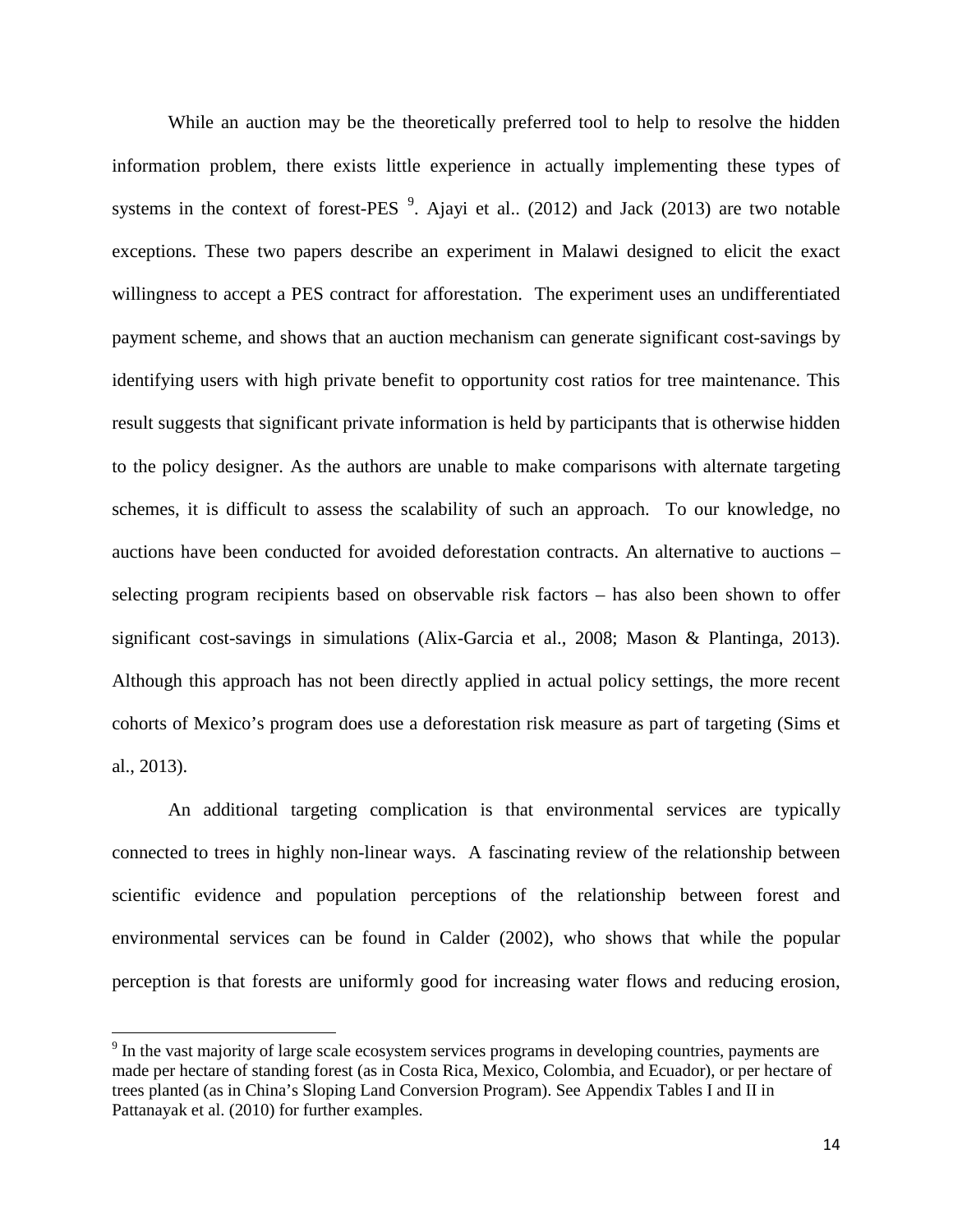evidence suggests that net increases in water depend very much on forest type, particularly for dry season flows, and that disturbing forests may either increase or decrease erosion, depending upon soil conditions. In the extreme, afforestation has been linked with decreased water flows in some settings (Farley et al., 2005). Clearly, biodiversity is not linearly increasing in forest area, and in fact likely depends upon the connection between contiguous areas of feasible habitat (McDonnell et al. 2002, Dreschsler et al., 2007). While the literature on the Conservation Reserve Program in the United States (CRP) has dedicated significant energy to the design of contracting mechanisms that promote agglomeration of properties (Parkhurst et al., 2002; Nelson et al., 2008; Dreschsler et al., 2010), there is currently no work that we know of investigating the design and implementation of agglomeration incentives in the forest-PES context.

When should the payment be made? Theory suggests that the optimal payment scheme is to compensate the landholder at the very end of the contracted period (Salas, et al., 2011; 2012). This is often politically unfeasible, especially in low income countries. Hence, in practice, most existing PES programs, whose contracts vary from 5 (Mexico) to 20 (Ecuador) years, tend to pay on a yearly basis, at the end of each contract year. These contracts are contingent on preserved forest or standing trees, which are relatively easy to observe. In the case of re- or afforestation, the standing tree contingency approaches the theoretical ideal, while for avoided deforestation it is more difficult due to the unobserved counterfactual baseline scenario.

In summary, the disconnect between the PES contract and the service, the difficulty of measuring the ecosystem services in question, and the fact that these are often combined with a single flat payment per hectare (perhaps stratified by some ecosystem type criterion) suggests that current PES programs are unlikely to approach cost-effectiveness. Likely because of these difficulties, we are not aware of any convincing work directly empirically measuring the value of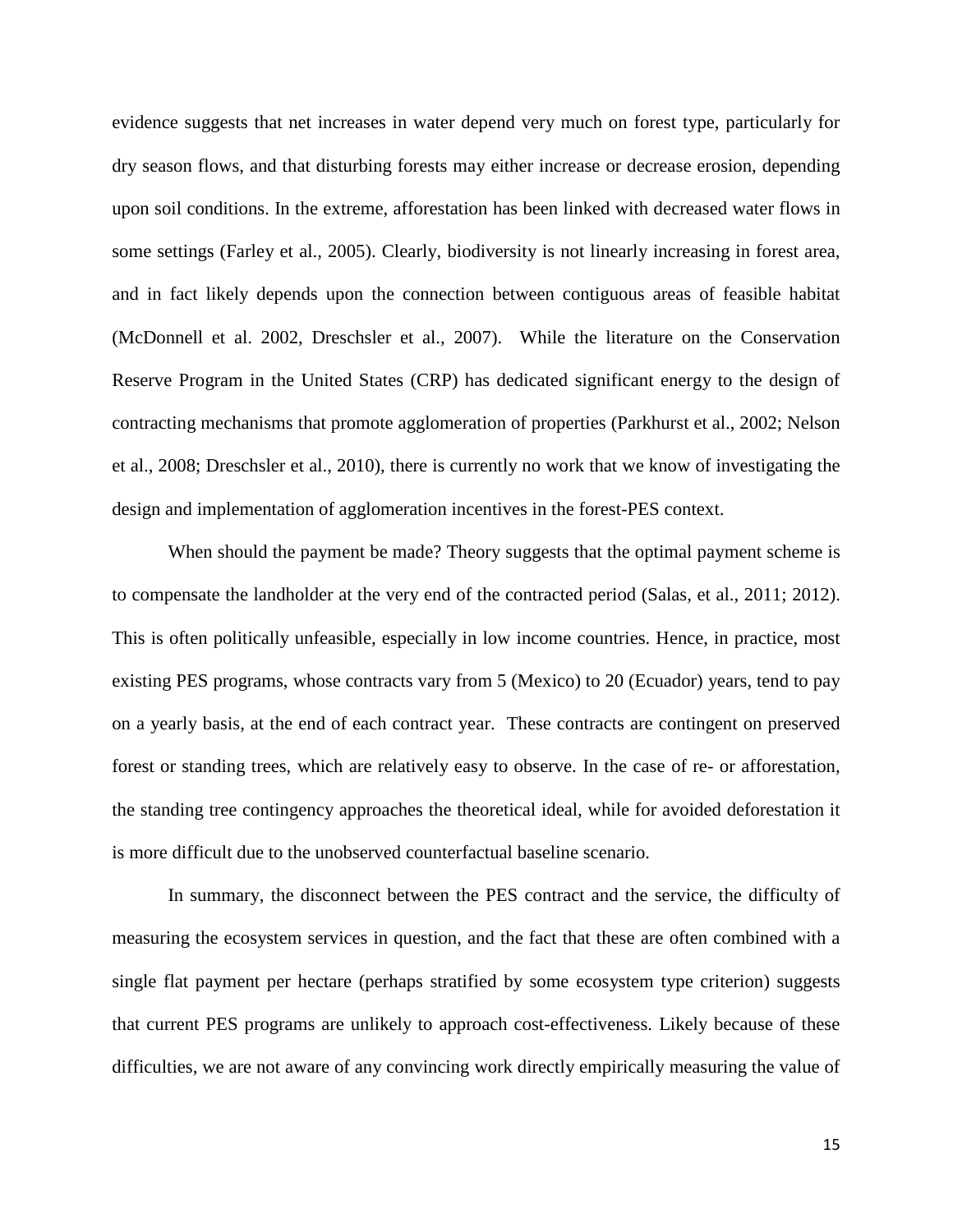biodiversity, water quality, and carbon sequestration benefits of existing forest PES, although there is an active literature simulating these effects in hypothetical programs (e.g. Sathaye et al., 2011; Carparros et al., 2010, and papers cited therein).

#### **Who receives payments?**

Because forest cover and poverty are positively correlated at a global scale, there has been a push among policymakers to promote PES as an instrument for both environmental protection and poverty alleviation (e.g. Landell-Mills & Porras, 2002; Rios & Pagiola, 2010; Turpie, et al.. 2008; Lipper, 2009). The question of who receives payments from existing programs begins to speak to the distributional issues which have occupied a substantial part of the discussion surrounding avoided deforestation projects and their social impacts. In this section we outline theory and evidence on program participation, leaving for section 6 the analysis of the evidence on poverty alleviation. In a conceptual paper, Wunder (2008) highlights potential situations in which the poor are left out of PES programs. Wunder shows that participation is determined by: owning enough "environmentally strategic land", trusting the purchaser, having sufficient capacity to meet program monitoring/production requirements, and having a low enough opportunity cost to make payments attractive. Clearly, some of these factors favor the poor and some the rich. Since environmental desirability can be positively or negatively correlated with the opportunity cost of participation, the question of who participates remains largely empirical.

What is the evidence on these characteristics from the empirical PES literature? A variety of cases show mixed empirical evidence on typical characteristics of PES participants and nonparticipants. Simulating the effects of a carbon sequestration program based upon land use data from Costa Rica, Pfaff et al. (2007) note that the poor tend to hold more forested land, but that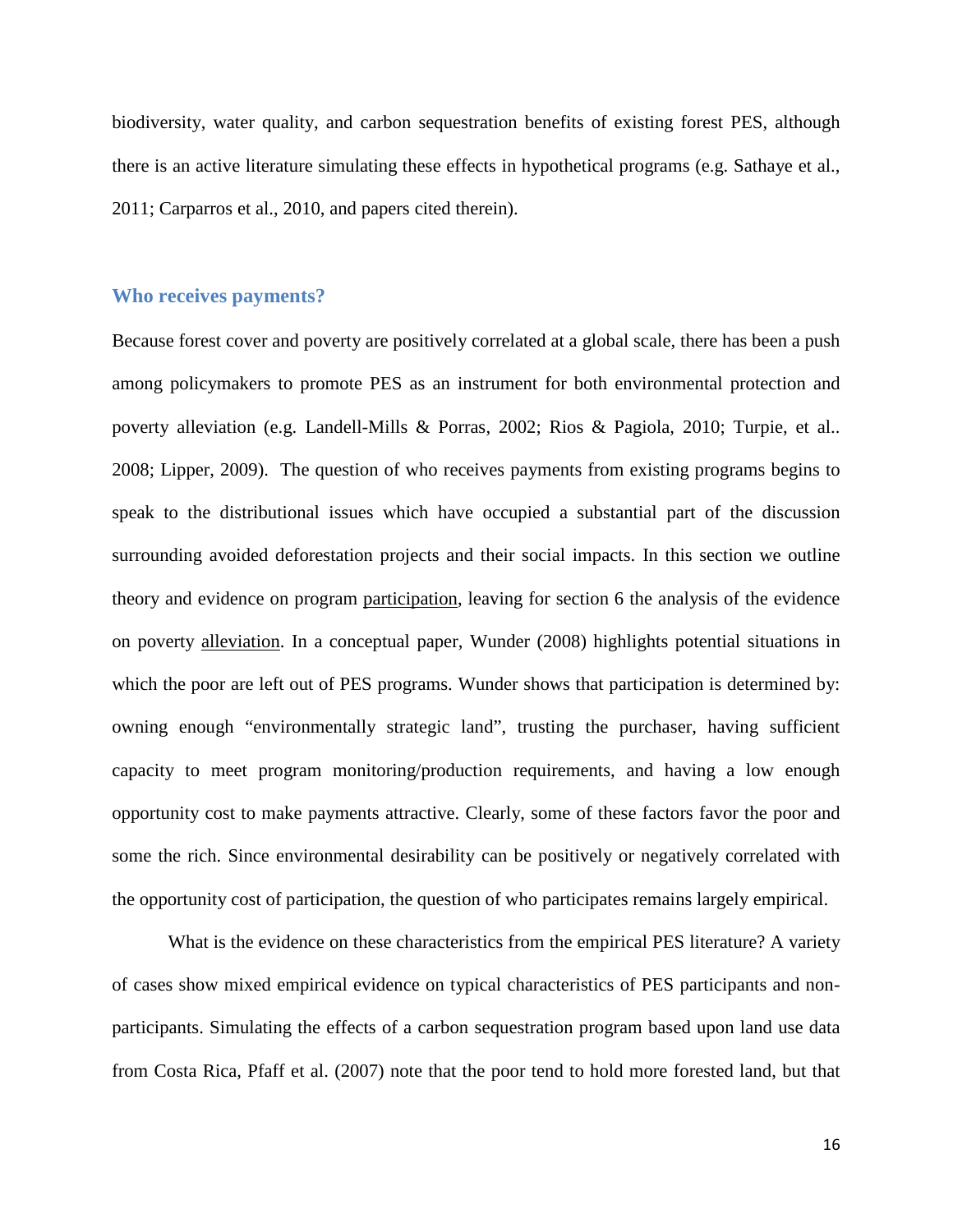this land is at relatively low risk of deforestation. They highlight the possibility that while carbon sequestration payments may be "pro-poor", programs seeking to limit transactions costs by enrolling large areas of land would end up in the hands of the relatively rich living in poor areas, since the landholdings of the poor tend to be smaller. Data from Costa Rica's payments for hydrological services program shows that large land holders with formal tenure to be significantly more likely to put land into the program. In comparison, households with more family farm labor are less likely to participate (Zbinden & Lee, 2005). In Mexico, Sims et al. (2013) find that the distribution of municipal poverty across program participants tends to be generally indistinguishable from the distribution of municipal poverty across all forested areas, and that the participation of communal, generally poor, landholding households has increased over time. Participants in silvopastoral PES programs in Colombia tend to be poorer on average, but have larger farm sizes, while in Nicaragua participants have higher income per capita than non-participants, but smaller farm sizes on average (Rios & Pagiola, 2010). A recent experiment in Uganda shows less take-up of an avoided deforestation PES scheme by credit constrained individuals (Jayachandran, 2013), a result explained by a model showing that the timing of PES payments (post-effort) makes PES unappealing to those needing immediate liquidity. In Malawi, a small tree planting experiment showed participants to be slightly poorer than the national average, although the scale and structure of the experiment limit inference on participation constraints (Ajayi et al., 2012). Finally, in China, the land enrolled in the Grain for Green program has had a high probability of contributing to soil erosion – enrolled plots have above 15 degrees in slope and are relatively low yielding (Uchida et al., 2005). Participants and nonparticipants in the program appear to have similar levels of poverty (Gauvin, et al., 2010).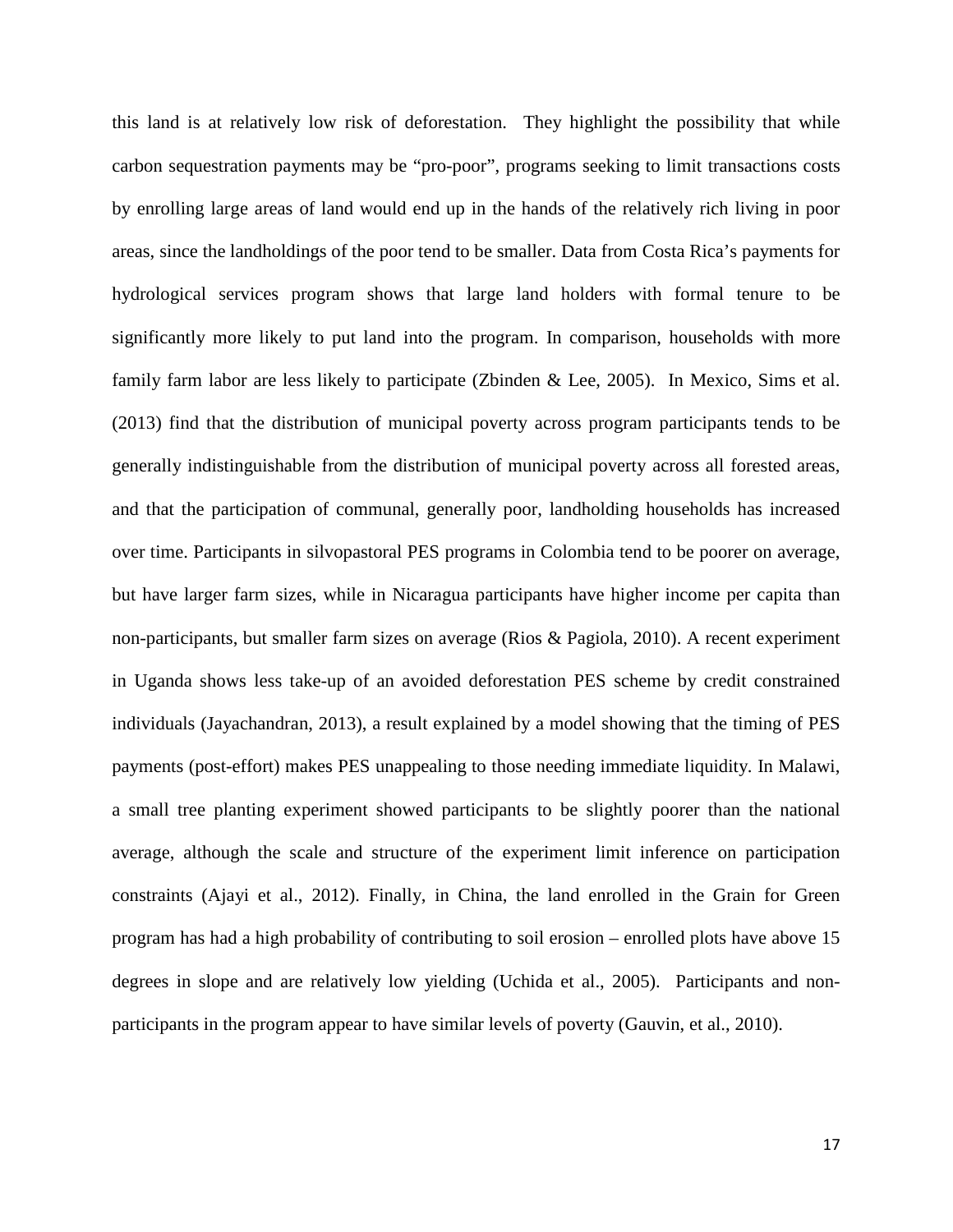#### **Do payments actually generate environmental services?**

Does PES produce additional environmental services? Differentiating by program type, the evaluation literature shows positive results for reforestation and afforestation programs, although the number of studies is quite small. In comparison the work on avoided deforestation programs has yielded mixed outcomes. Here we begin with the avoided deforestation literature, and then move on to examples of afforestation below.

The question of environmental effectiveness of avoided deforestation programs has been recently covered very thoroughly by Pattanayak et al. (2010). We do not wish to repeat their analysis here, but rather use their conclusions as context for the few additional recent papers, as well as suggesting some additional conclusions to draw from this body of work. As Pattanayak et al. (2010) point out, there are few studies which use rigorous impact evaluation methodologies, and most of these have been conducted in Costa Rica (Pfaff et al., 2013; Robalino & Pfaff, 2013; Arriagada et al., 2008; Sills et al., 2008) with a recent increase in work in Mexico (Alix-Garcia et al. 2012; Alix-Garcia et al., 2013). The vast majority of these studies use some form of matching (Robalino & Pfaff 2013; Alix-Garcia, et al., 2012; Alix-Garcia et al., 2013) sometimes combined with differences in differences (Arriagada, et al., 2008; Sills et al., 2008; Alix-Garcia et al., 2013) using forest measures based upon satellite imagery.

Avoided deforestation tends to be modest when measured in terms of decreased deforestation, but larger when reported in percentage change relative to controls, since the places in which it has been measured tend to have low deforestation rates. In Mexico's payments for hydrological services program, a study of the 2004 cohort finds that the program reduces the percent area deforested by 1.19 percentage points, which amounts to an approximate decrease in deforestation of 50 percent, relative to the mean percent deforested in matched control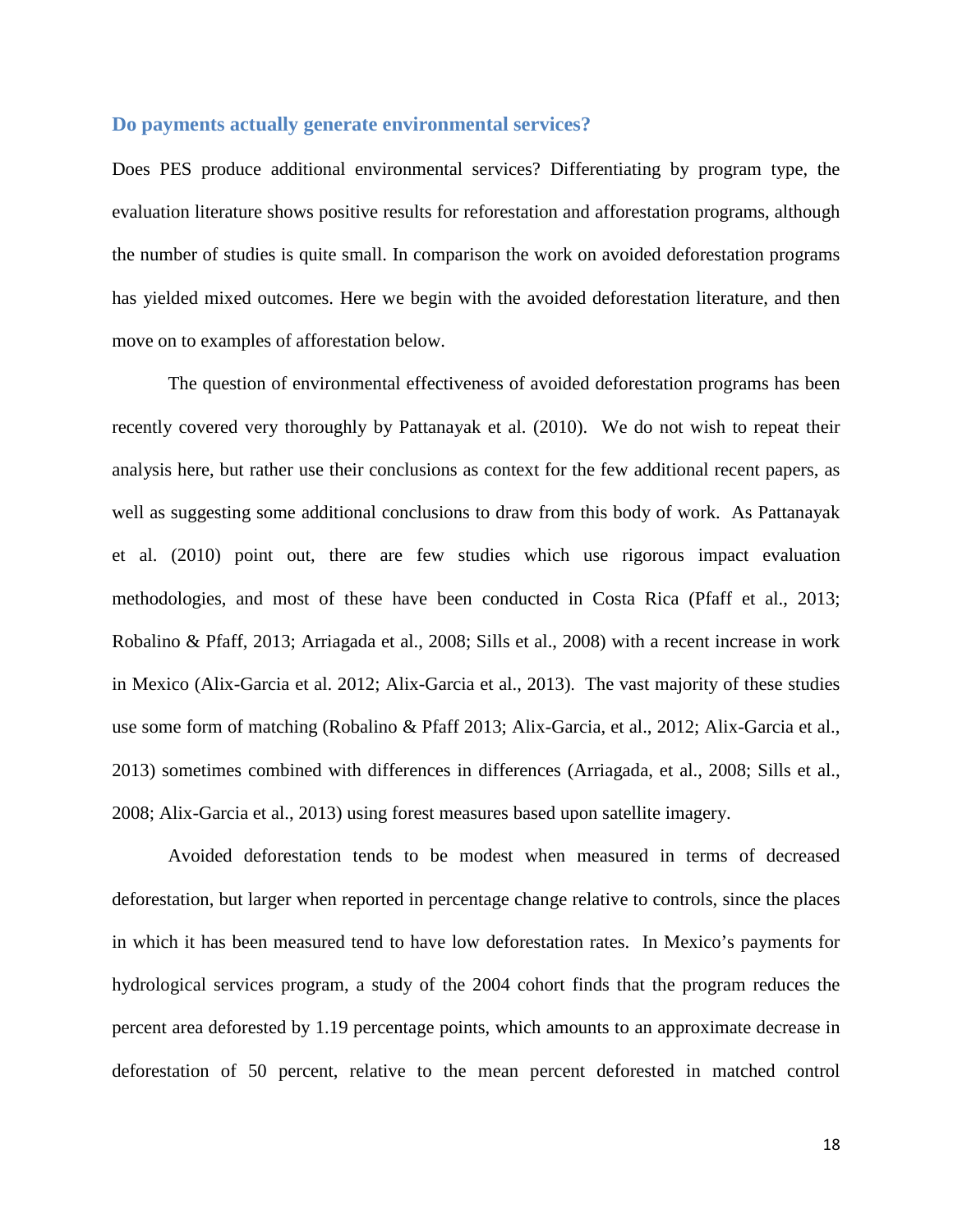properties, which is 2.4% on average. (Alix-Garcia et al., 2012). A more recent analysis of all program cohorts from 2003 to 2009 in Mexico's Payments for Hydrological Services program finds a 40-50 percent decrease in the downward NDVI (Normalized Difference Vegetation Index) trend in the properties of PES participants relative to the control group (Alix-Garcia et al., 2013), although the downward trend in the controls is relatively small. The findings on early cohorts in Costa Rica suggest zero to small avoided deforestation effects, with positive impacts coming from afforestation rather than avoided deforestation (Pattanayak et al., 2010). A recent working paper on Costa Rica, however, finds larger and more significant impacts for land enrolled over the later period (2000-2005), as well as spatial heterogeneity in impact, with larger effects estimated in areas of lower slope and closer to cities (Pfaff et al., 2013). The authors are not able to identify an explanation for the increase in impact over time. In none of these cases has the data been sufficient to analyze what occurs when properties finish their term in a program, or disenroll early.

The existing studies on avoided deforestation programs have uniformly taken place in countries (Mexico and Costa Rica) with deforestation rates that were decreasing over the period of program. In Costa Rica, Robalino and Pfaff (2013) estimate that less than 0.4 percent of parcels enrolled in the program would have been deforested in the absence of payments. One lesson that can be extracted from this literature is that it is difficult for an avoided deforestation program to have impact in the absence of deforestation risk. Other important lessons are as follows: First, analyses from countries where deforestation risk is high but institutional strength is low will be essential for clarifying the conditions under which PES programs can be successful. Second, while deforestation is a decreasing problem in middle income countries such as Mexico and Costa Rica, degradation remains an importance source of ecosystem service loss.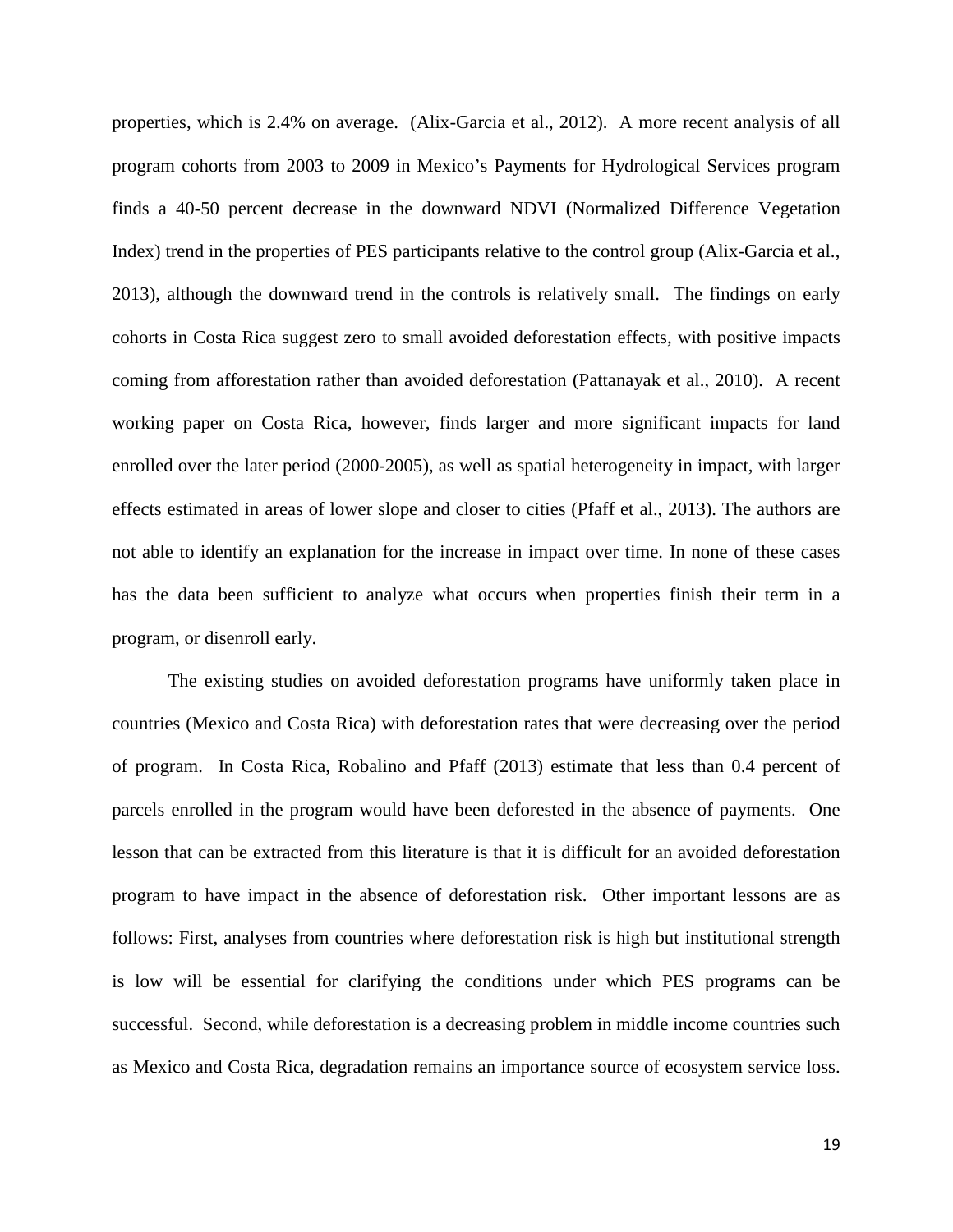There are significant remote sensing challenges to measuring degradation, particularly in tropical countries where the phenology presents considerable challenges to techniques developed for temperate forests (Blackman, 2012). NDVI measurements do partially capture degradation, but it is still difficult to clearly separate decreases in forest quality from decreases in forest area. Improving these measures will remain an active research area.

In the afforestation literature, two recent field experiments by Jack (2013) and Jack et al. (2013) focus on measuring the impact of heterogeneous incentives to plant trees. The outcomes are simply measured as the number of trees alive at the end of the contract period. In Malawi, farmers who participated in an auction experiment to elicit their opportunity cost tend to have more live trees at the end of the contract than those receiving a fixed rate contract by lottery (Jack 2013). In preliminary work on a similar afforestation experiment in Zambia, an increase in a performance incentive results in positive impacts on the intensive margin in terms of the numbers of surviving trees, and on the extensive margin with respect to the likelihood to participate in the program (Jack et al., 2013). An alternative outcome methodology is offered by Rios and Pagiola (2010). They measure environmental benefits using an index that aggregates over a variety of environmental characteristics of enrolled land, ranging from annual agricultural crops to primary and secondary forest, and find little impact of the PES program on this index.

In summary, there has been considerable theoretical work on optimal contracts and targeting. Actual program rules, however, tend to lag the theoretical ideal. Despite this, there is evidence that afforestation and reforestation programs have had significant impacts, although there is a need for work in more varied institutional and deforestation risk environments, and there is a large hold in the literature with respect to post-program behavior by PES recipients. Recent experiments have shown significant potential for the use of auctions to increase program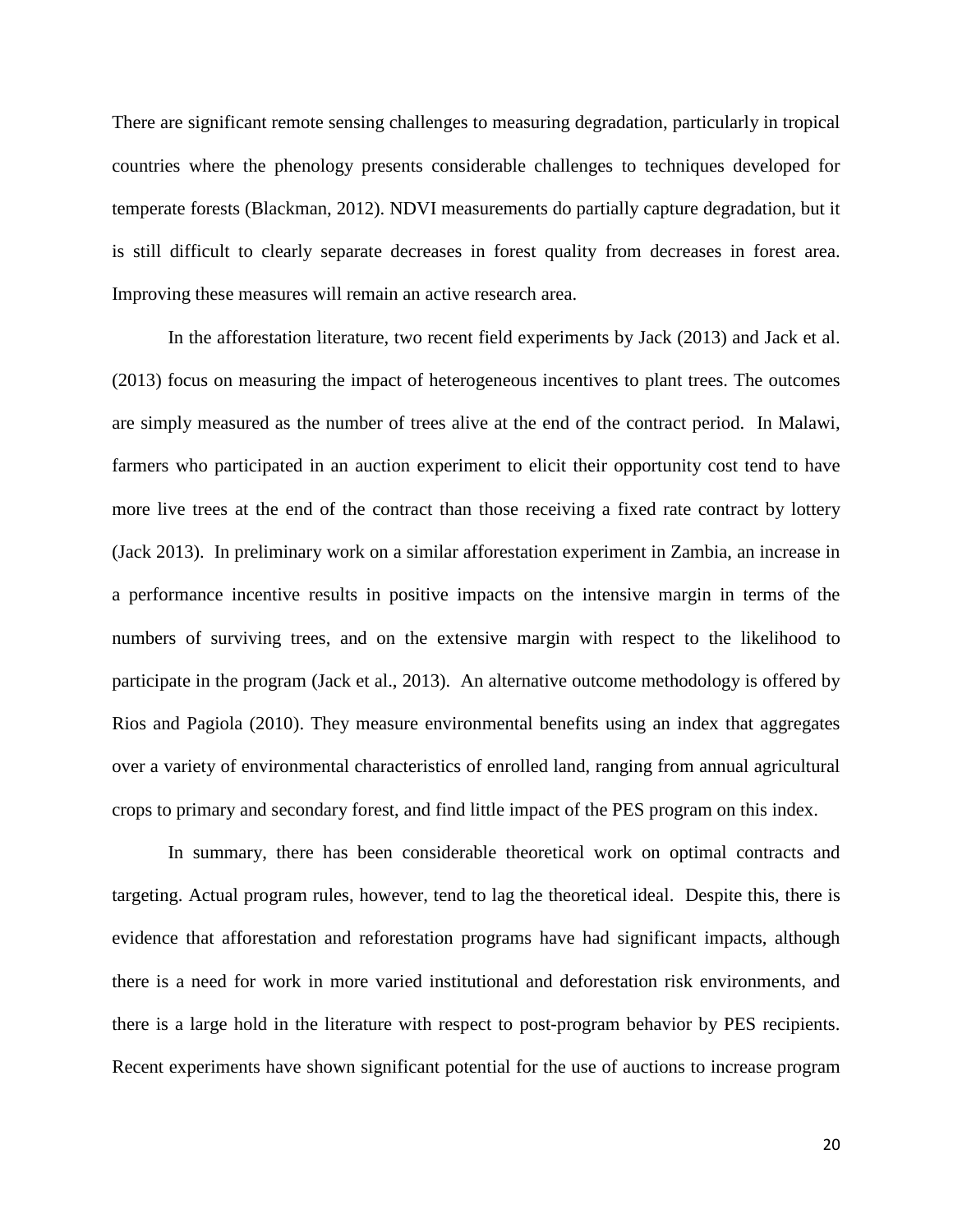cost-effectiveness, but more information is required on the administrative costs of such programs before scaling up can be recommended without reservation. In terms of the effectiveness of avoided deforestation programs, however, the results are more mixed.

## **4. Challenges to forest-PES Implementation**

In addition to the challenges discussed in the previous sections, many PES projects face two further complications, missing property rights and leakage. This section discusses the recent literature contributing to the study of these two problems.

#### **Missing property rights**

In the world of Coase, externality problems are resolved through the definition of property rights over the externality. In the world of forest-PES, lack of secure tenure over the assets that produce the externality poses one of the biggest implementation challenges, particularly in developing countries. For avoided deforestation payments to achieve additionality, payments must be targeted to areas at risk of deforestation, and both theoretical and empirical work suggests that insecure tenure can be a primary driver of deforestation. An excellent review of the relationship between tenure and forest management can be found in Robinson et al. (2011). There has been little formal theoretical work relating forest-PES to property rights. One exception to this is Barbier and Tesfaw (2013), who present a dynamic model that describes the interaction between forest-PES and customary land rights. They show that if the probability of eviction is decreased by participation in a PES program, individuals allocate more land to the project.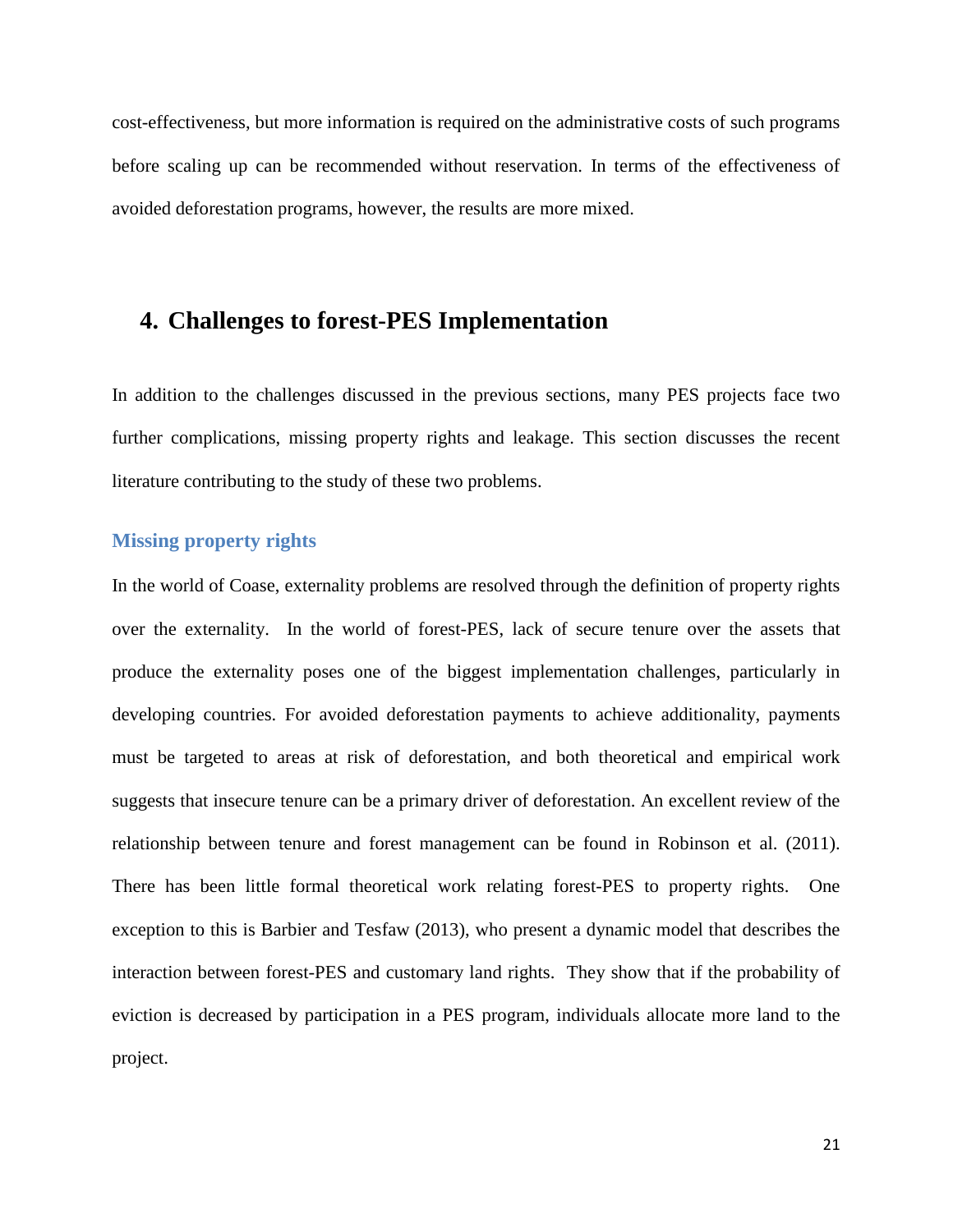So far, the literature relating property rights to program effectiveness tends to be descriptive rather than establishing causality. Costa Rica's longstanding PES program, widely regarded as among the more successful, is predicated on well-defined property rights (Blackman & Woodward, 2010; Arriagada et al., 2012). In Mexico, although much forested land is managed under communal tenure systems, the tenure rights of communities are mostly unchallenged, and the question of who should receive payments easily resolved (Sims et al., 2013).

There are distributional implications of tenure insecurity. Lack of formal title can serve as a significant barrier to participation of the poor (Wunder, 2008), and large resource inflows may potentially encourage capture of forest land previously considered to be of low value. A revealing study in Uganda shows that differences in the definition of land tenure could lead to adverse impacts on women's land rights in the presence of PES payments that change the value of land (Bomuhangi et al., 2011). In Brazil, efforts to formalize tenure have proceeded hand in hand with REDD+ investments, and there appears to be promise in leveraging REDD to formalize titles (Duchelle et al., 2013). In Indonesia, on the other hand, tenure conflicts and instability appear likely to undermine REDD+ effectiveness (Resosudarmo et al., 2013). A group of case studies from Brazil, Cameroon, Tanzania, Indonesia, and Vietnam reveal a variety of efforts at formalizing tenure in anticipation of REDD, but note a significant lack of coordination with national level tenurization efforts (Sunderlin et al., 2013).

#### **Spillovers**

In the PES context, there are a variety of avenues through which programs might generate unintended consequences, both negative and positive. We will discuss both types of spillovers in this section, noting first that the majority of the literature in this areas has focused on the problem of the displacement of forest exploitation by program payments known as

22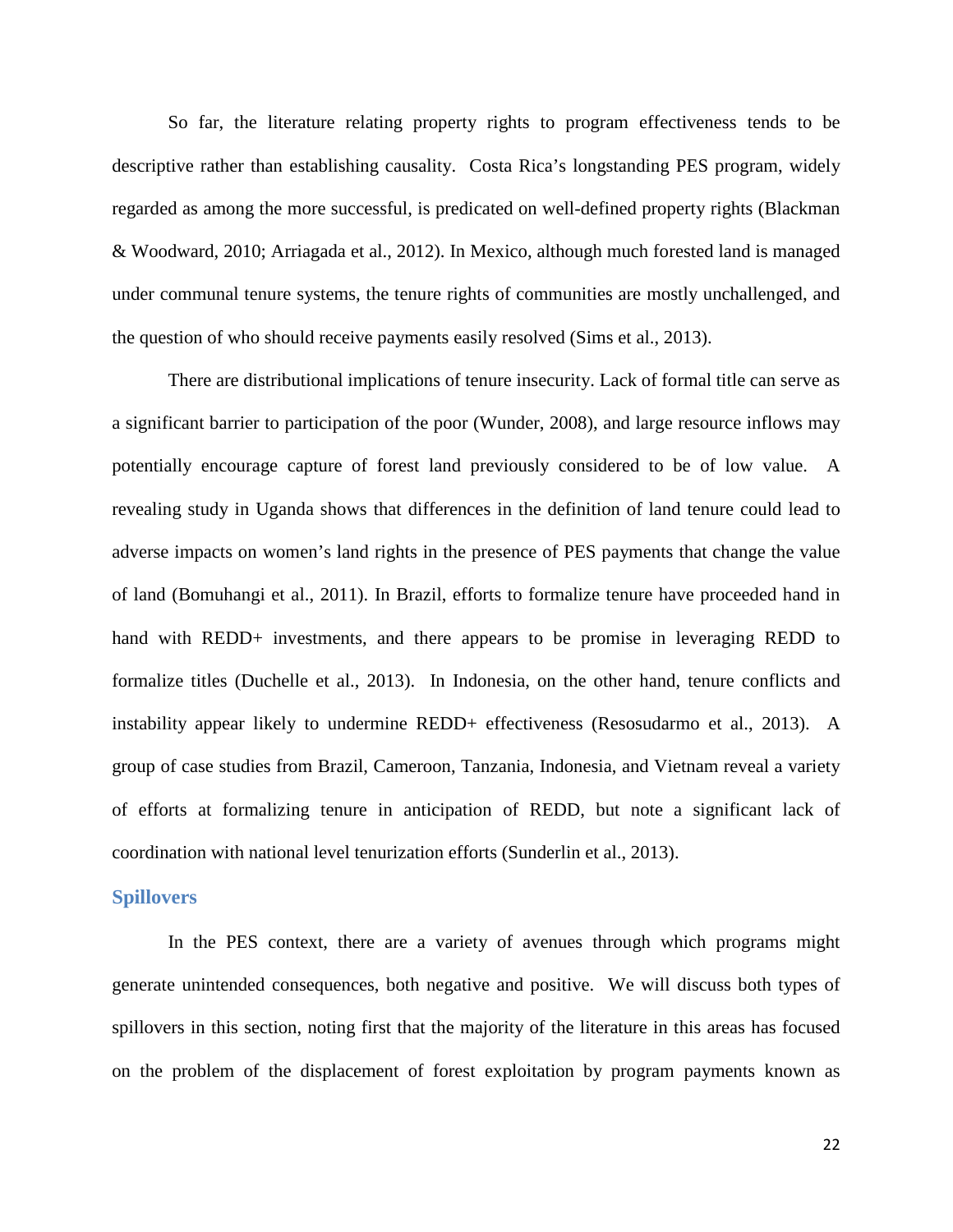leakage. The possibility for leakage, or "slippage" poses perhaps the most serious challenge to efforts to conserve or expand forests using PES type mechanisms (Plantinga & Richards, 2008). Following the debate about slippage effects of the U.S. CRP (Wu et al., 2001; Wu, 2000; 2005; Roberts & Bucholtz, 2005; 2006), we define two types of slippage: substitution and macro price effects. Substitution slippage effect occurs when a landowner who removes one parcel of land from production (by enrolling it in the PES program) shifts the planned production to another parcel within his landholdings. Well-functioning markets limit the possibility of substitution slippage (Roberts & Bucholtz, 2005), but labor, credit, and land market rigidities in developing countries are more likely to lead to production displacement. There is some suggestion from the behavioral literature that negative behaviors in reaction to exclusion from PES programs could generate additional leakage (Alpizar et al., 2013), but this has not yet been observed in existing programs.

Macro price slippage occurs through general equilibrium effects if the removal of land from production increases the market price of land-intensive goods, thus changing production incentives on unenrolled land. Macro price slippage can occur on unenrolled areas within the same country, or even globally if the market is integrated internationally (such as in the global carbon market). There are a variety of price slippage models, including Robalino (2007) and Murray et al. (2004), who nicely show that lower elasticities of forest product demand generate greater leakage. Rose and Sohngen (2011), using a general equilibrium approach, simulate the global impact of different combinations of afforestation and avoided deforestation policies in order to elucidate tradeoffs and synergies between the two approaches. They find an afforestation-only scheme to be suboptimal, since price effects can actually increase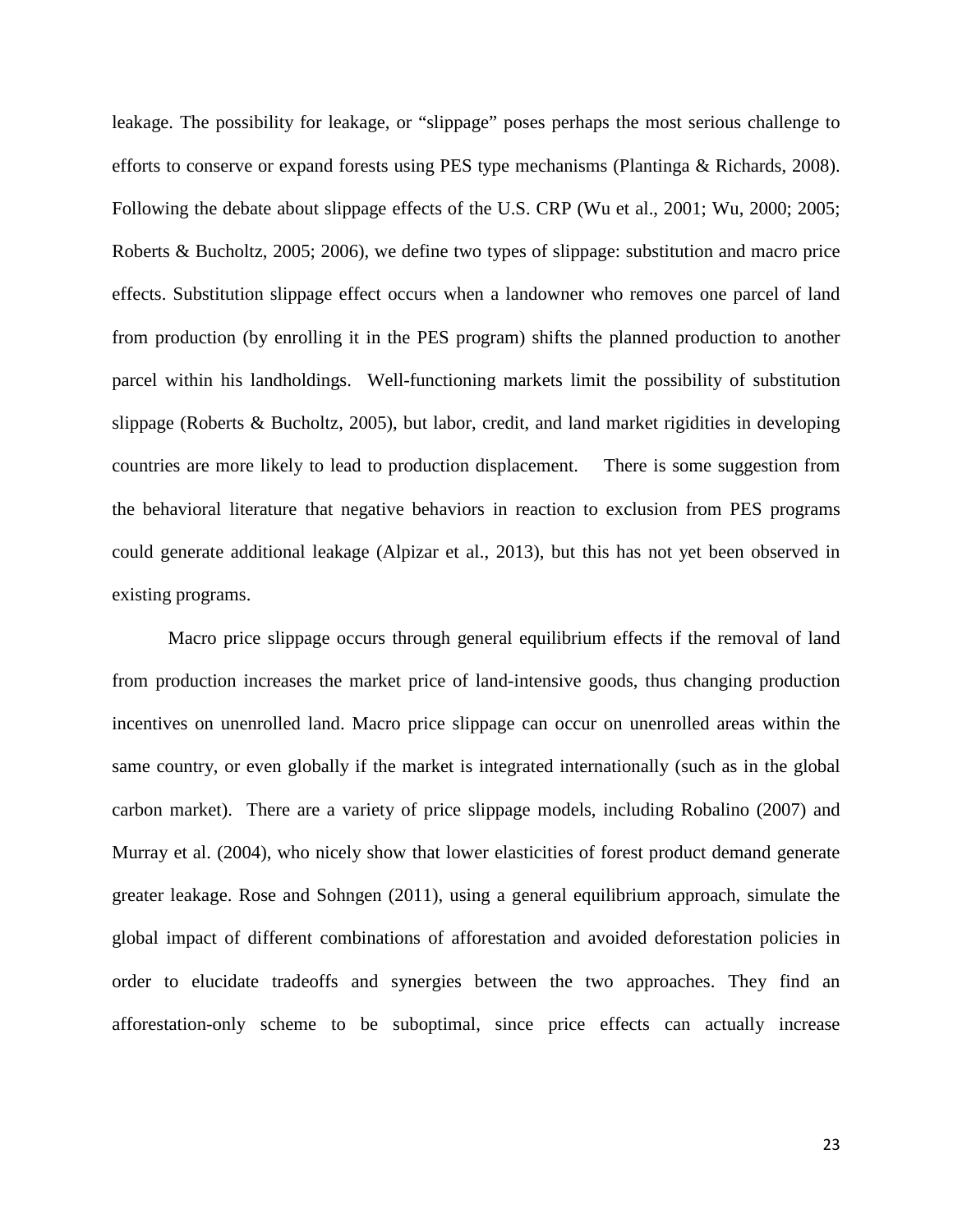deforestation in the short run, and conclude that it is necessary to incentivize both activities simultaneously.

Much of the evidence regarding actual price leakage effects comes from non-PES policy interventions in the  $US<sup>10</sup>$  $US<sup>10</sup>$  $US<sup>10</sup>$  and Canada. Empirically, there is considerable work on the effects of limiting timber harvests, mostly from the United States. In a classic paper on price effects, Berck and Bentley (1997) find that the "taking" of 43 percent of the old growth redwood tree inventory by the US government from private industry in the 1960s and 70s resulted in an increase in the price of redwood timber by 46 percent, thus providing evidence of the price effect mechanism. Other US based studies of leakage include Wear and Murray (2004), who show how reduced public sales of timber increase private timber extraction in the US and in Canada. General equilibrium simulations of potential forest carbon leakage constitute the largest portion of the price leakage literature. This literature suggests significant cross-border leakage from forest conservation (Murray et al., 2004; 2007; Gan & McCarl, 2007; Meyfroidt & Lambin,  $2009$ ).<sup>[11](#page-24-1)</sup>

There are almost no papers that empirically measure substitution slippage resulting from forest-PES. Two exceptions to this are Alix-Garcia et al. (2012) and Arriagada et al. (2012). The former paper illustrates one possible slippage mechanism using an agricultural household model with credit constraints. This shows evidence supporting the theory within Mexican common properties who applied to Mexico's Payments for Hydrological Services program in

<span id="page-24-0"></span> $10$  There has been considerably empirical work on slippage related to the US CRP. While this falls outside the scope of this review, it merits mentioning that, among other effects, the CRP appears to increase production on neighboring lands (Fleming 2010), shift non-conservation uses to later periods (Jacobson 2012), and increase the value of farmland (Wu and Lin 2010).

<span id="page-24-1"></span> $11$  While details of the carbon emissions leakage literature is outside the scope of this review, we refer to Karp (2012) who makes a useful point which is also applicable to the forest PES setting: partial equilibrium models of the sort generally used to examine leakage are likely upward biased.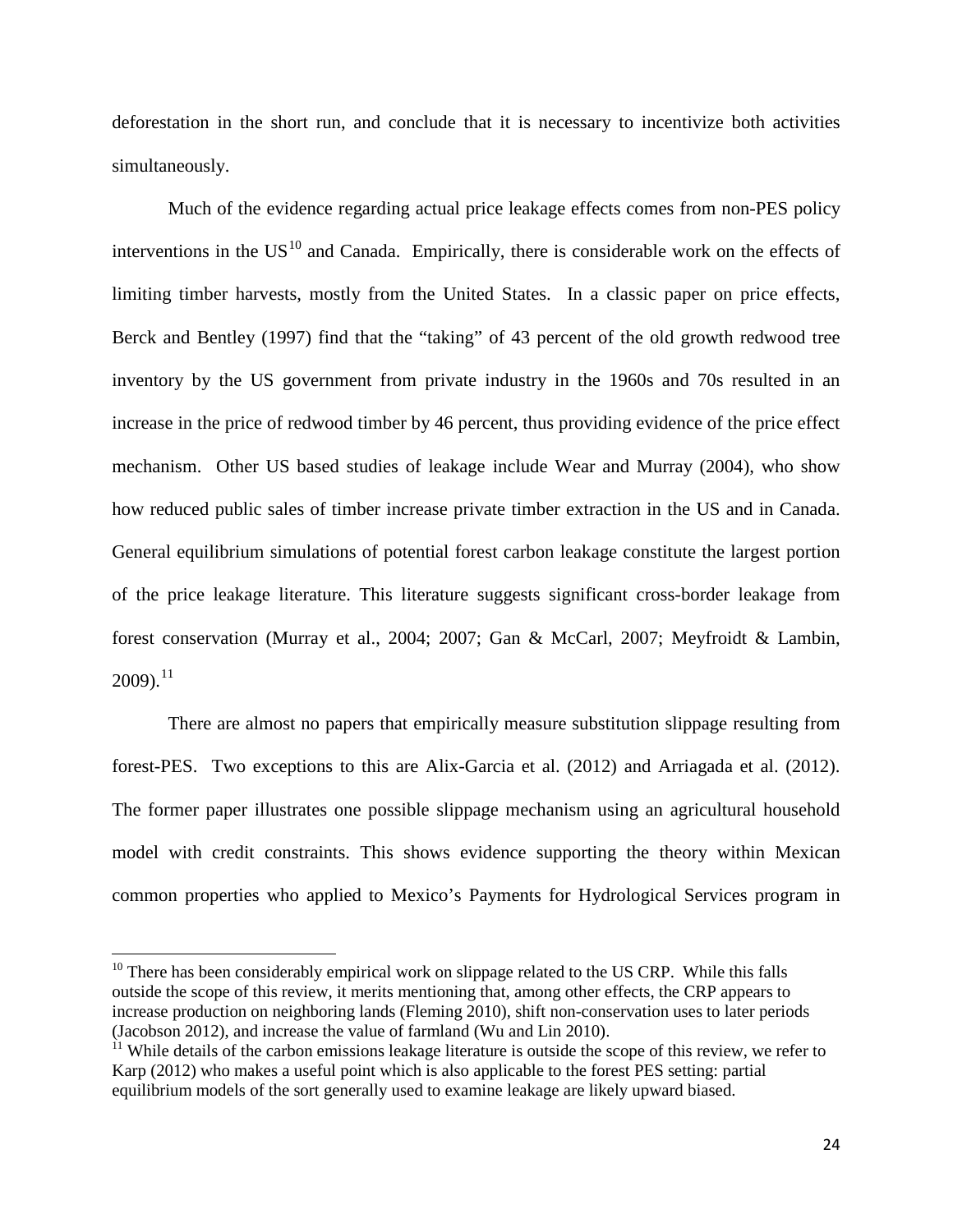2004. By matching between accepted and rejected applicants, Alix-Garcia et al. (2012) calculate that on average, the substitution slippage effect reduces avoided deforestation by about 4%, with larger impacts among poor communities and smaller impacts among the relatively wealthy. The same paper also finds suggestive evidence of output price leakage. Indirectly addressing slippage, Arriagada et al.. (2012) conduct a whole farm analysis of Costa Rica's PES program. By including the entire area owned by an individual farmer, rather than just the area enrolled in the program, the authors are able to implicitly measure the program impact net of leakage. During the PES contract of eight years, Arriagada et al. (2012) find a net increase of 11% to 17% in total farm forest cover on participating farmers relative to matched control farms.

While leakage is a major concern in the PES literature, there is little consensus on how to combat it. Using a two-period utility maximization model to characterize a static market equilibrium framework, Barua, Uusivuori, & Kuuluvainen (2012) show that complementing carbon payments with cash-crop taxes can be an effective method for discouraging deforestation. For substitution leakage, which involves landowners moving forest exploitation within their own properties, there is the theoretical possibility of controlling leakage with more complete contracts. There are clear practical barriers to implementing this, however, and there are not yet existing programs with contracts over all land owned by participants.

Other work on spillovers suggests the possibility of "positive leakage" from forest Conservation programs (Pfaff & Robalino, 2012) This can occur through the following mechanisms. First, PES programs could discourage deforestation on lands adjacent to protected areas by raising expectations among landowners of future revenue from PES programs. Second, a given PES program could serve as a signal to private actors that the government will not be investing in infrastructure or industrial development in the broader region. This could thus create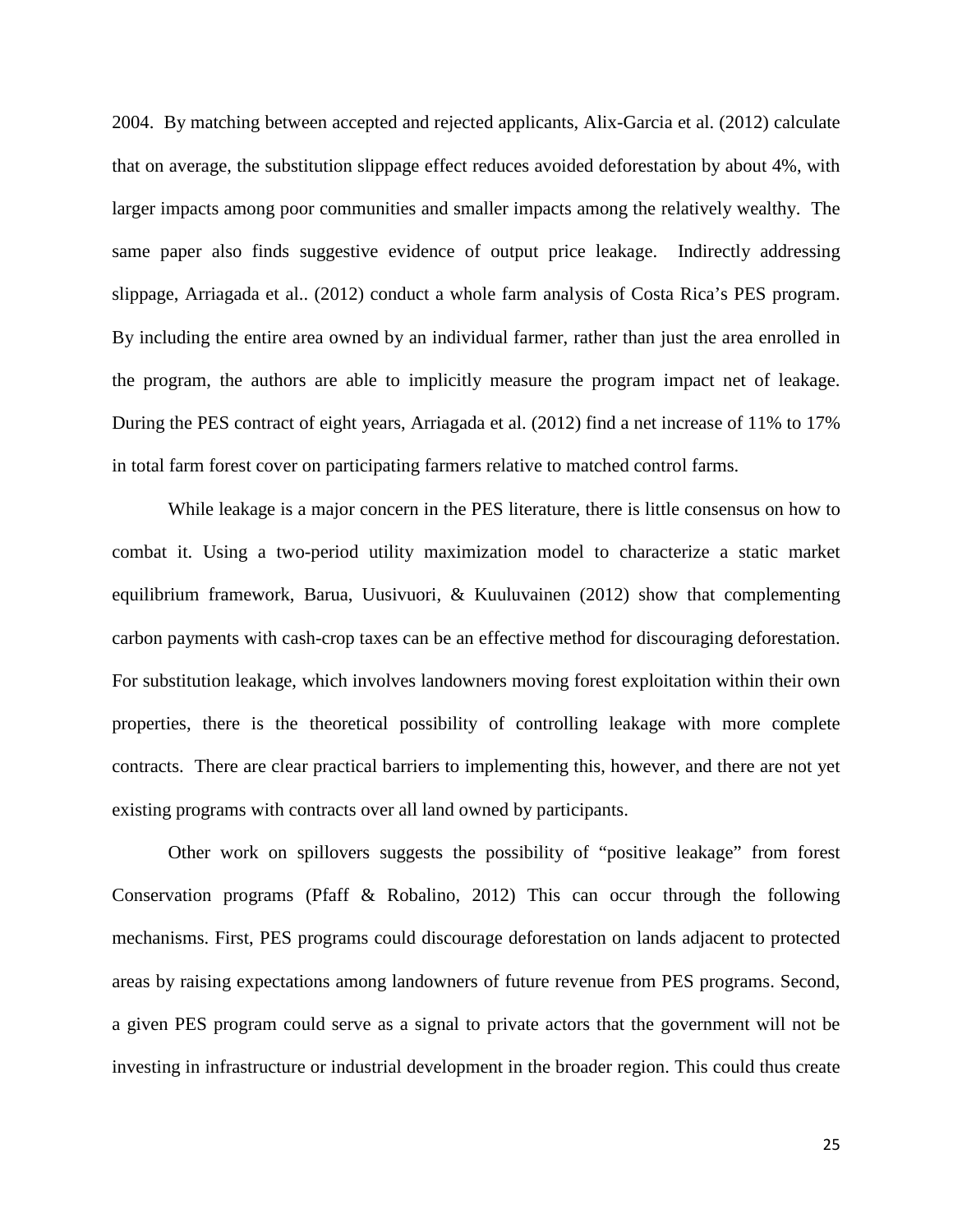spillover effects in neighboring land parcels by reducing the incentive for land clearing. This possibility is suggested by the empirics in Robalino and Pfaff (2012), who examine the impact of neighbor decisions on deforestation behavior. However, to date, there is little empirical evidence on such positive leakage in existing PES programs

### **5. Poverty alleviation and PES**

As was previously mentioned, there is considerable pressure for PES to support both environmental protection and poverty alleviation goals (e.g. Landell-Mills & Porras, 2002; Turpie et al.., 2008; Lipper et al., 2009). Hence, there has been significant discussion in the literature of potential poverty effects of PES programs. Much of this work has been nicely reviewed in Bulte et al. (2008), Lipper et al. (2009) and in Palmer and Engel (2009). Earlier work has suggested that there are some potential situations in which the poor might benefit from PES and that there may be tradeoffs in targeting. However, robust conclusive evidence on either point is still lacking. In this section we highlight the recent conceptual and empirical work that has taken place since these reviews.

In section 3 we discussed whether or not the poor are among those receiving payments. Being a recipient of payments, however, is quite different from whether or not a PES program actually aids in moving households out of poverty. Clearly, the former is a necessary condition for the latter, but much of the poverty/PES literature focuses on participation of the poor, rather than changes in their outcomes as a result of an incentive program. Ollivier (2012) uses a general equilibrium framework to identify key tensions generated by transfers conditional on forest conservation. Under the assumption that farmers can substitute capital for land, and in the absence of labor market frictions, she shows that low transfers can increase agricultural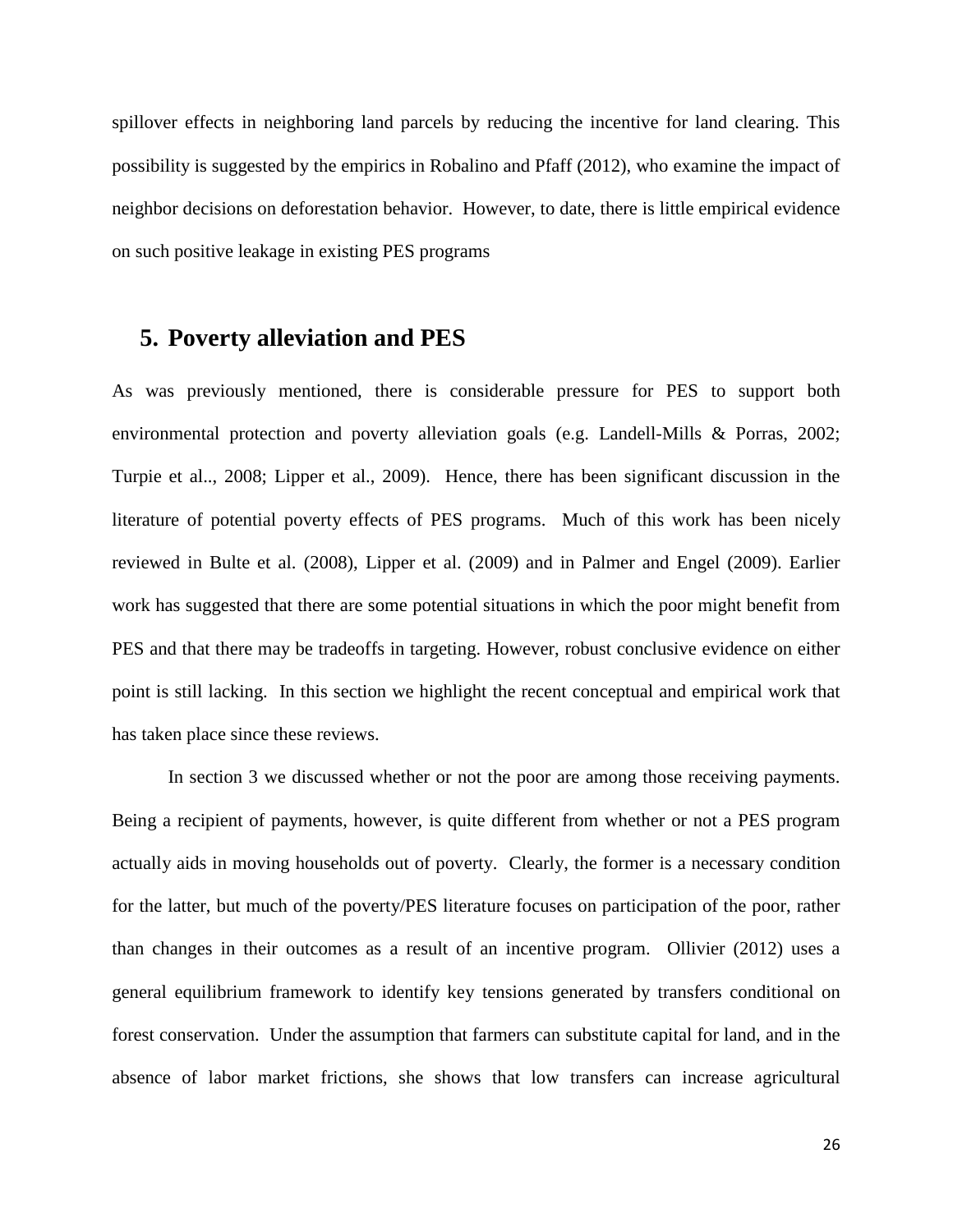productivity, and thus raise welfare, by raising the capital to land ratio. At higher transfer levels, however, the capital over land ratio becomes "too high", thus decreasing returns to agriculture. In the case where the external transfer does not fully compensate for this decrease, welfare can be reduced by the transfer.

Zilberman et al. (2008) present a useful microeconomic framework for understanding the potential impacts of both land diversion and working-land programs on PES sellers. Using a separable household model of decision making, where households vary in farm size, environmental benefits of their land holdings, and wealth, they show that in the case of landdiversion programs–such as avoided deforestation PES–the poor landholders are most likely to benefit if the main impacts of the program are through increased agricultural rents, while wage and price effects are minimal. In the same setting, landless rural poor may benefit if PES leads to higher labor demand. On the other hand landless lose if payments increase local food prices. Overall however, as in the case of the working lands programs, the increase in labor demand may lead to poverty alleviation.

On the empirical side, applied work on poverty alleviation and environmental effects exists only for China and Mexico. China's Sloped Land Conversion Program (SLCP), which pays for reforestation, does not appear to have major tradeoffs between environmental and development goals (Uchida et al., 2007; 2009; Gauvin et al., 2010). More recently, an analysis of Mexico's PSAH program on accepted and rejected applicants reveals very interesting and significant tradeoffs between targeting on poverty alleviation versus targeting on environmental effectiveness (Alix-Garcia et al., 2013). In particular, using matching and panel data analysis, Alix-Garcia et al.. (2013) find that the environmental impact is highest where poverty is low, but poverty alleviation is highest where risk of deforestation is low. On average the wealth effects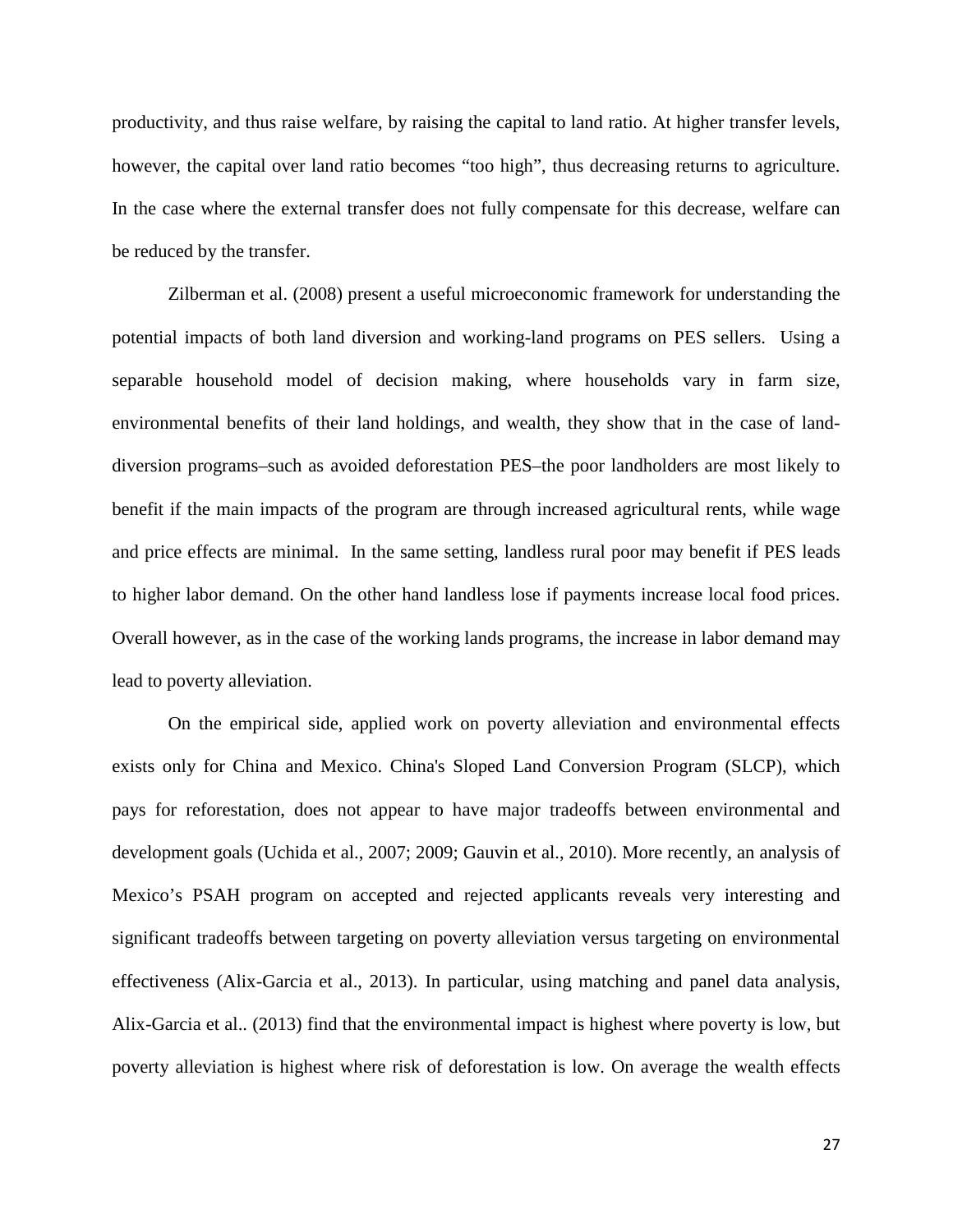are small. These findings demonstrate that the claim that PES programs can both generate inexpensive carbon sequestration and alleviate poverty is not generalizable, and that the underlying correlation between poverty and deforestation risk determines the ability of a PES policy to achieve the dual objectives of poverty alleviation and environmental conservation.

Although there is scant evidence of immediate poverty alleviation resulting from PES payments, there is work suggesting potentially positive long term effects. Uchida et al. (2009) use panel data on households participating in China's national PES program (SLCP) to examine labor response to payments. The study uses a panel of data on participants and non-participants interviewed from the same village, and uses a difference in difference approach to evaluate changes in off-farm labor supply.<sup>[12](#page-28-0)</sup> The authors find that the program increased off-farm labor participation for participating households, and that this impact is larger for households that had less liquid assets prior to the program. Under the assumption that off-farm labor eventually leads to poverty alleviation, this reveals a potential indirect source of poverty alleviation through PES. The study further provides indirect evidence that SLCP does not generate sufficient local labor demand (or raise wages enough) to keep households on farm. Alix-Garcia et al. (2013) show households participating in Mexico's PSAH are significantly more likely than non-participants to have children between the ages of 15 and 17 in school. Assuming a future payoff to the household to higher education of its children, this offers another potential avenue for longer-term effects of PES payments on recipient households.

In sum, there is little evidence that PES is harmful to poor participants, but also little case for promoting it as another anti-poverty program. The only two cases that have been studied

<span id="page-28-0"></span> $12$  Although identification in the Uchida et al.. (2009) study is imperfect (since it is not clear whether the parallel trends assumption is satisfied), the authors conduct a series of robustness checks using matching to help reduce the bias due to differential time trends.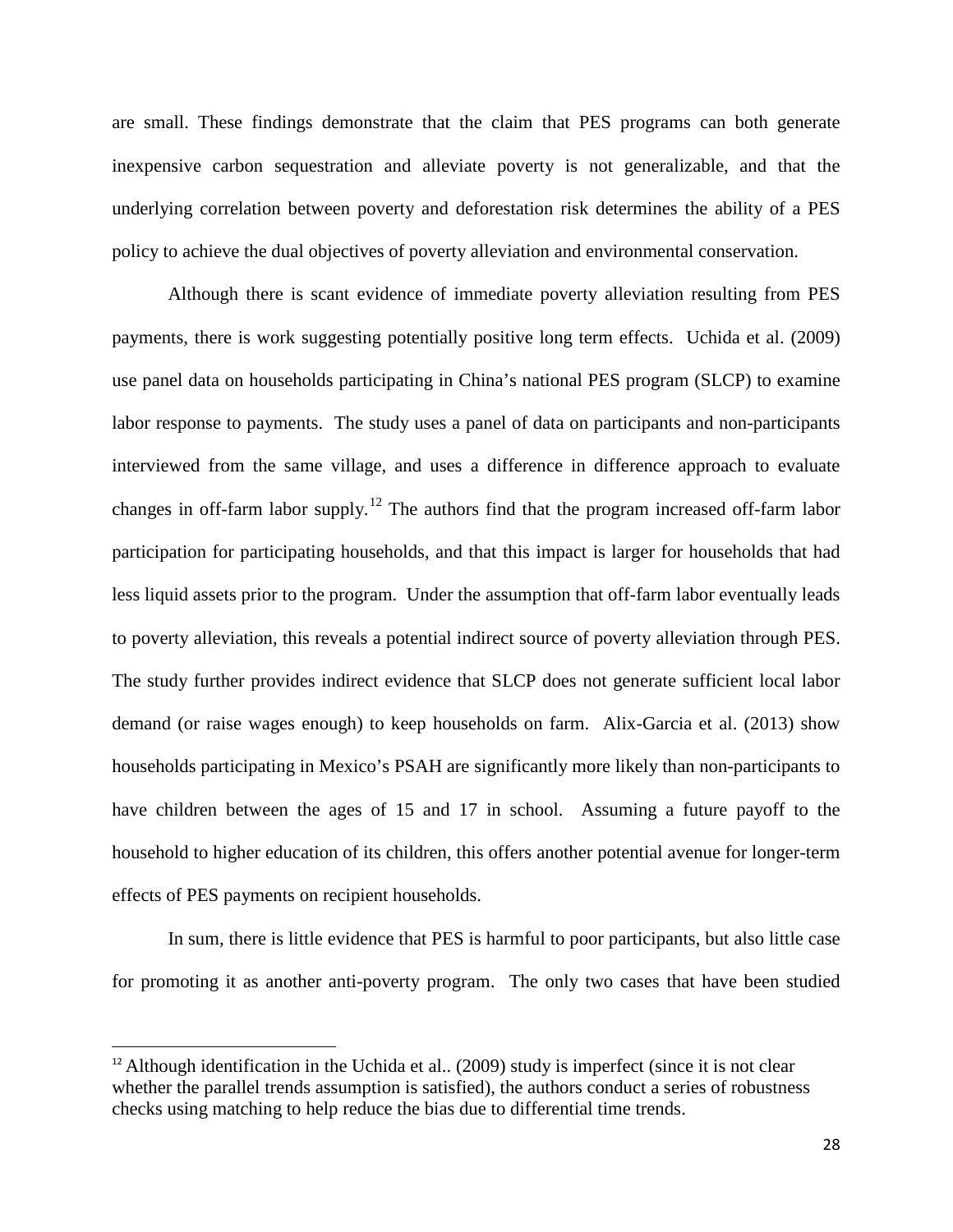rigorously – China and Mexico – show potential long term investments enabled by forest-PES payments, but little short-term increase in assets. Studies from poorer countries with different relationships between land use and poverty may yield different results, and the increasing number of new PES programs in Africa and Asia provide an opportunity for research to help to answer these questions.

### **6. The state of the literature and the future**

This paper has reviewed the recent theory and evidence on the demand, supply, and indirect effects of programs paying for forest ecosystem services. This work has taught us a considerable amount about how things should be: cost-effective contracts pay the opportunity cost to land with highest expected net benefits, payments should be made at the end of contracting periods, leakage may occur through various channels. We have also learned a bit about how things are: auctions can be used (on a small scale) to elicit hidden information regarding opportunity costs, the poor participate in PES programs in many settings, existing programs of payments for hydrological services in Latin America have been moderately effective at reducing deforestation and not particularly effective at alleviating poverty, and are probably not as cost-effective as they could be.

This review has also highlighted the need for more work to understand how such payment programs might function in weaker institutional settings, in particular, in places where land tenure is not well-established. It has also shown that the implementation of forest-PES contracts would benefit from attempting to link services more closely to contracts, in particular, the concern for agglomeration in the provision of hydrological and biodiversity services and information regarding what happens when contracts end. Also missing in the present literature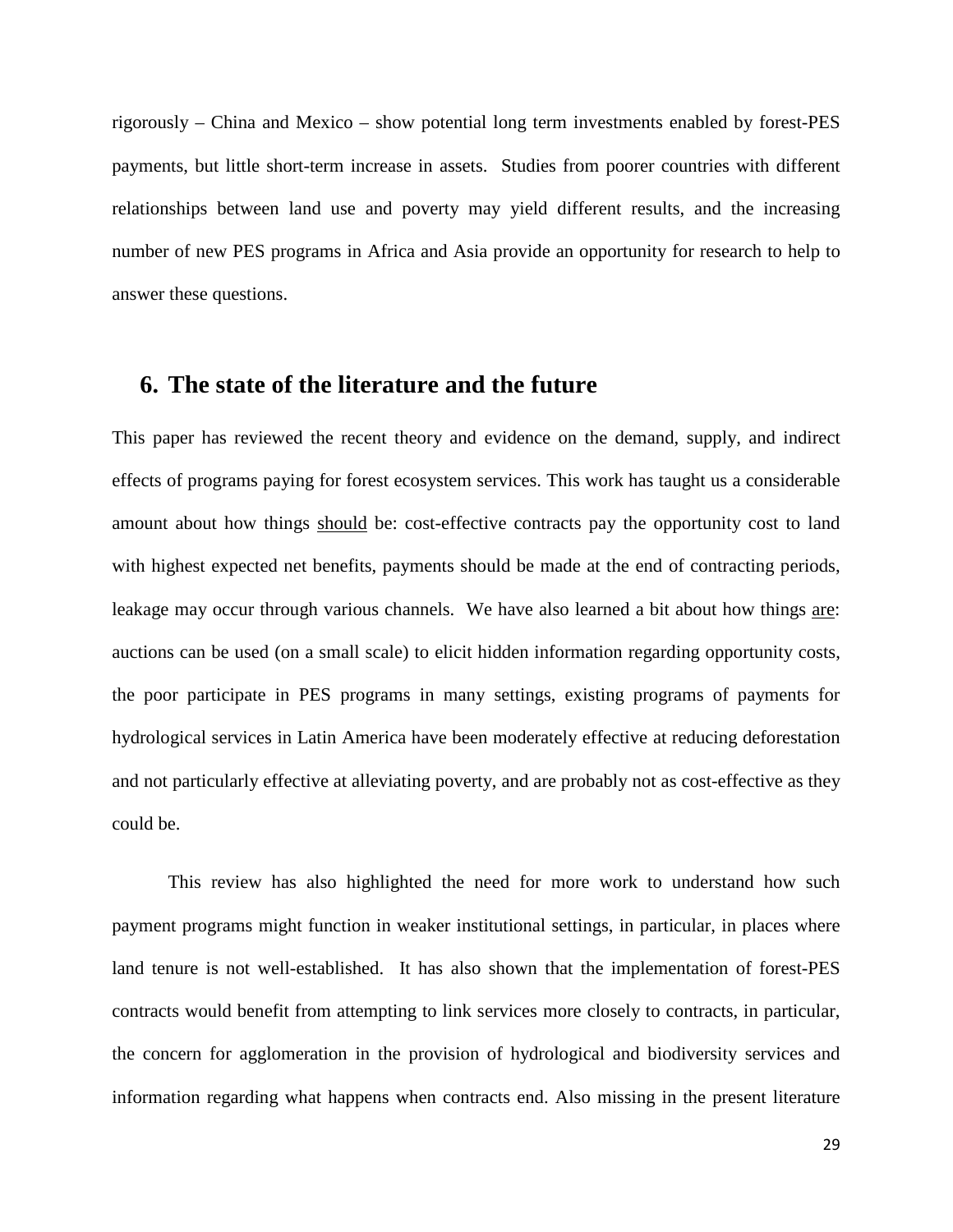are rigorous analyses of growing players on the global conservation scene – NGOs and individuals purchasing environmental services, sometimes on a significant scale. We have also noted the disconnect between the outcomes measured in empirical work – forest – and the actual environmental services of interest, with the caveat that measurement of the former presents challenges significant enough to undermine the effectiveness of large-scale anti-deforestation schemes. Our tour through this literature has also shown that much remains to be done to shed light on the interaction of PES payment programs with local and, eventually, the global economy, both in terms of the actual measurement of program leakage and proposals for reasonable policies to combat it.

Finally, PES programs impact people, both the owners and the "purchasers" of these services, and the information available at the moment does little to help us quantify the welfare effects of these new relationships. The spread of REDD+ projects across the globe offers significant opportunities to explore these questions in the years to come.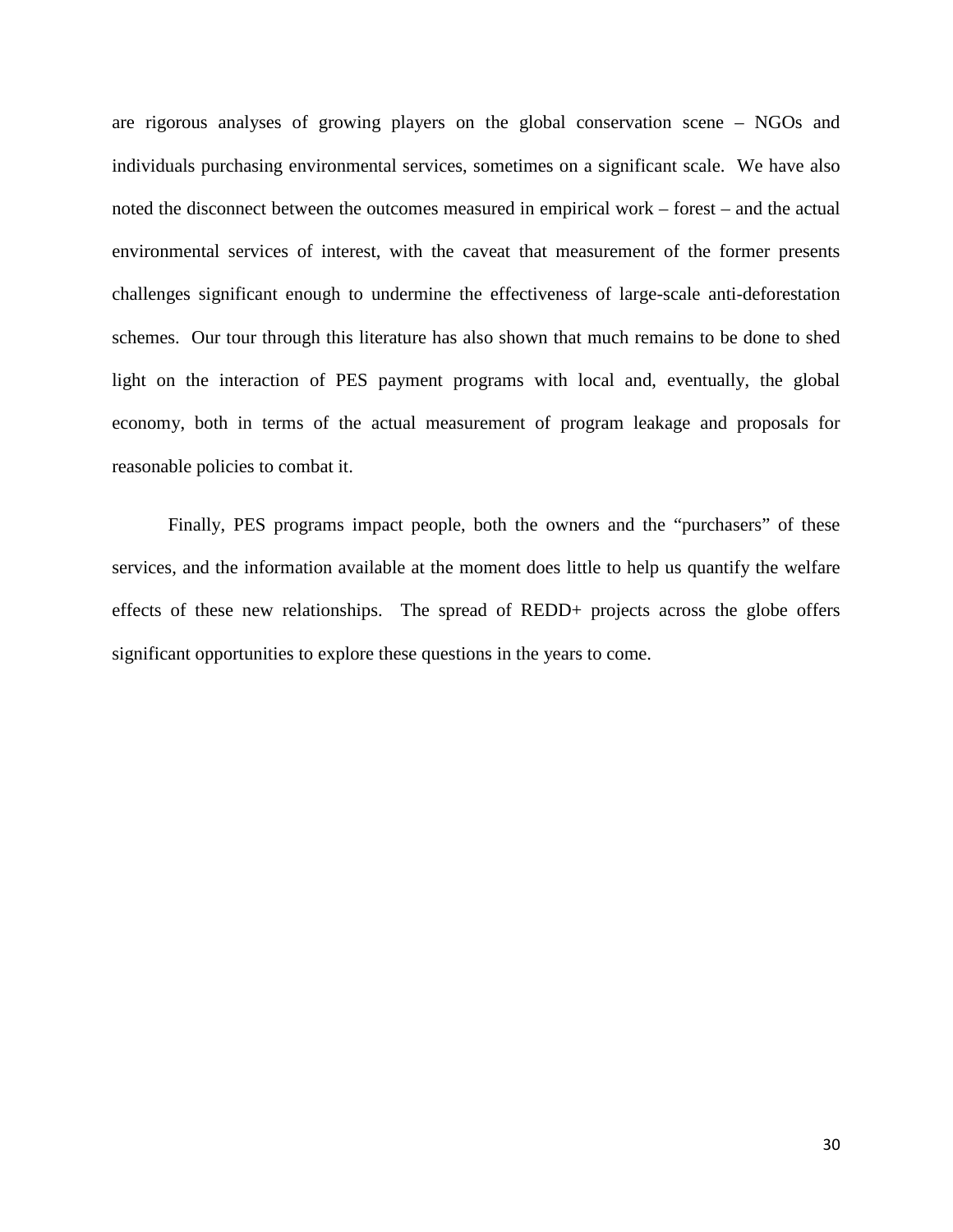

**Figure 1: Forest area and net forest change, 1990-2010** 

Source: FAO Forest Resources Assessment, 2010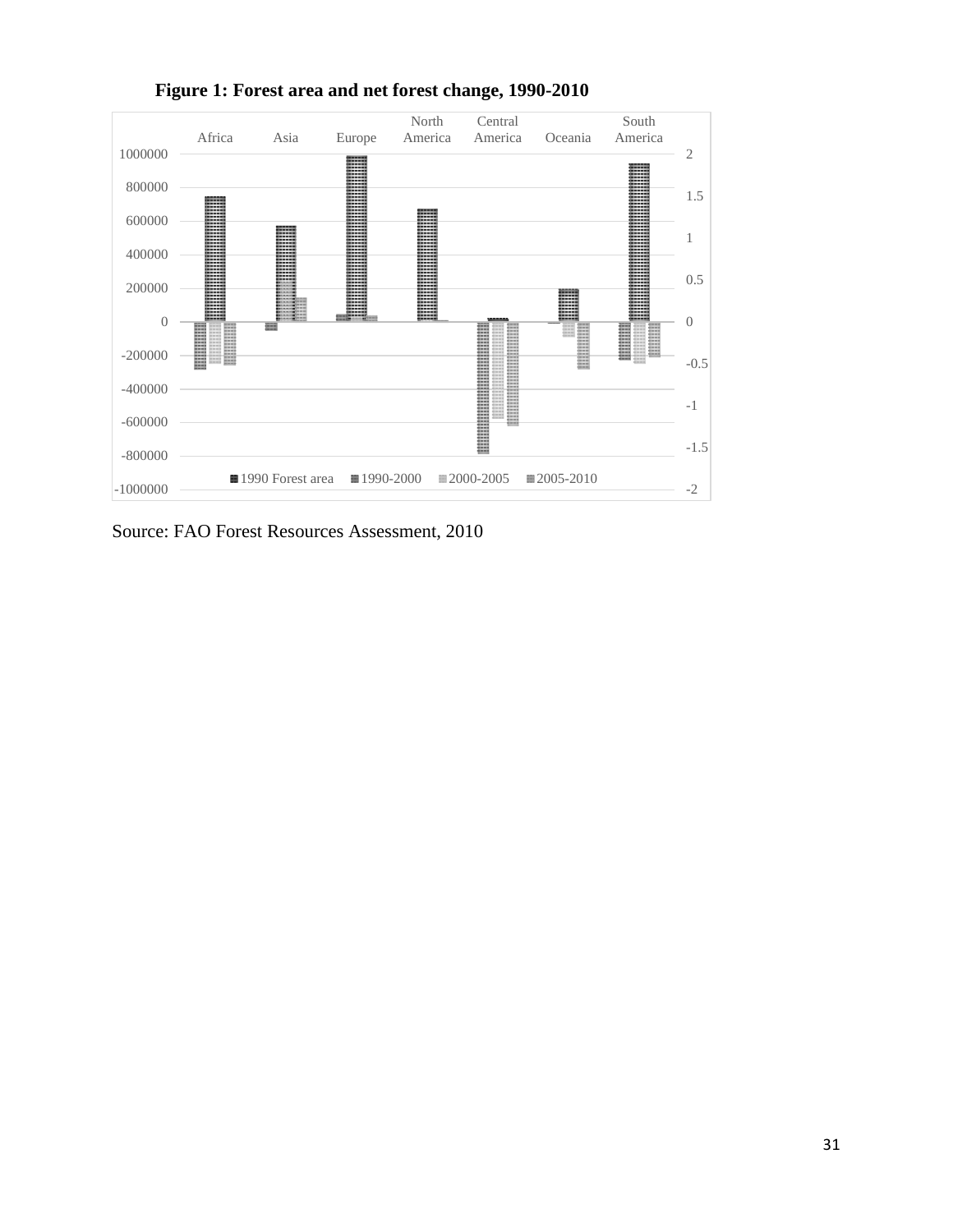#### **Bibliography**

- AJAYI, O. C., JACK, B. K. & LEIMONA, B. 2012. Auction Design for the Private Provision of Public Goods in Developing Countries: Lessons from Payments for Environmental Services in Malawi and Indonesia. *World Development,* 40**,** 1213-1223.
- ALIX-GARCIA, J.M., ARONSON, G., RADELOFF, V., RAMIREZ-REYES, C., SHAPIRO, E., SIMS, K.R.E, YANEZ-PAGANS, P. 2012. *Evaluation of CONAFOR's Payments for Hydrological Services Program, 2003-2010.* A report prepared for CONAFOR.
- ALIX-GARCIA, J., DE JANVRY, A. & SADOULET, E. 2008. The role of deforestation risk and calibrated compensation in designing payments for environmental services. *Environment and Development Economics,* 13**,** 375-394.
- ALIX-GARCIA, J., SIMS, K. R. E. & YANEZ-PAGANS, P. 2013. Only One Tree from Each Seed? Environmental effectiveness and poverty alleviation in programs of payments for ecosystem services. Working paper, University of Wisconsin, Madison, Department of Agricultural and Applied Economics.
- ALIX-GARCIA, J. M., SHAPIRO, E. N. & SIMS, K. R. E. 2012. Forest Conservation and Slippage: Evidence from Mexico's National Payments for Ecosystem Services Program. *Land Economics,* 88**,** 613-638.
- ALPIZAR, F., NORDEN, A., PFAFF, A., & ROBALINO, J. 2013. Behavioral Spillovers from Targeted Incentives: Losses from Excluded Individuals Can Counter Gains from Those Selected. *Duke Energy and Environmental Economics Working Paper Series EE 13-07.*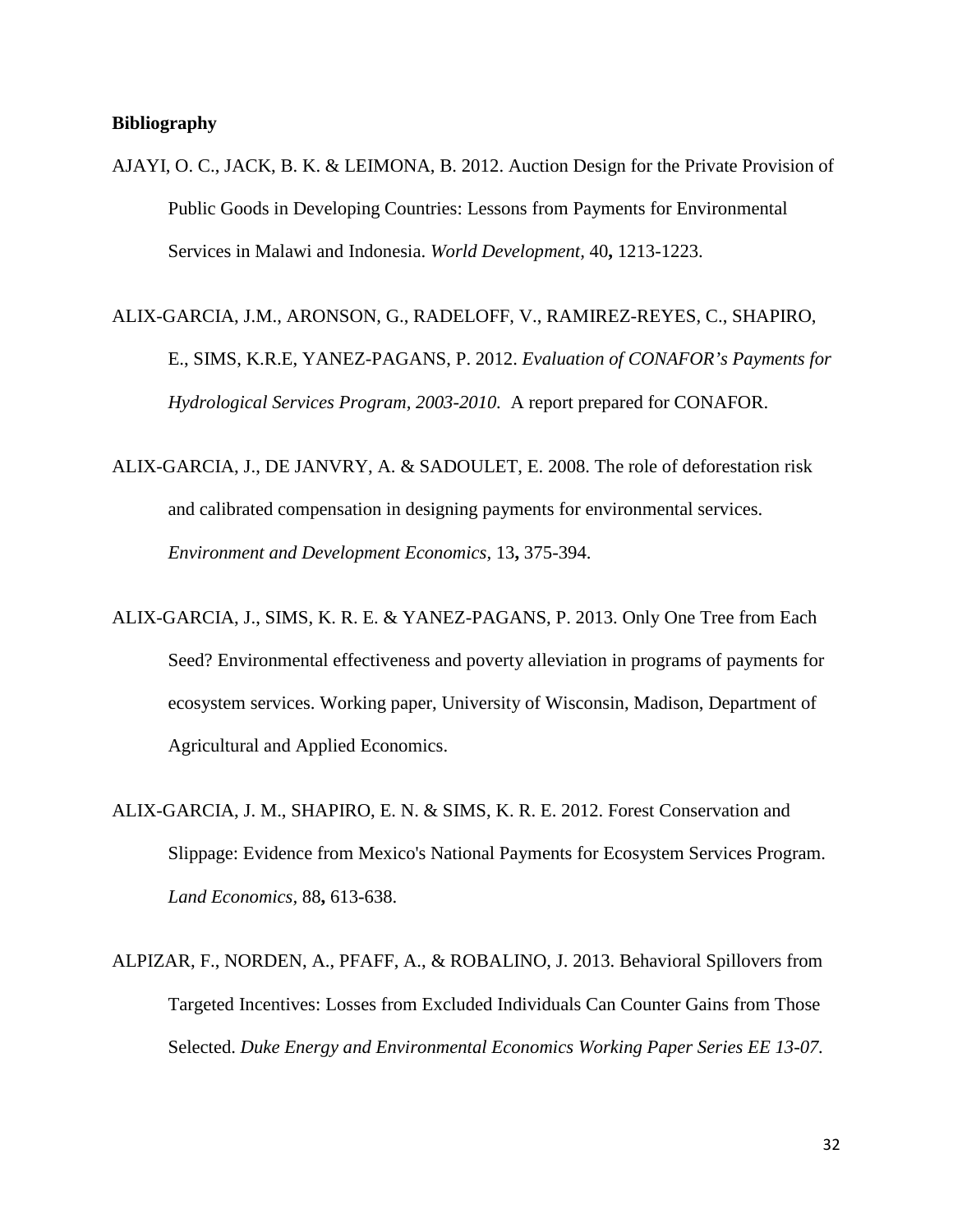- ANGELSEN, A. & RUDEL, T. 2013. Designing and Implementing Effective REDD plus Policies: A Forest Transition Approach. *Review of Environmental Economics and Policy,* 7**,** 91-113.
- ARRIAGADA, R. A., FERRARO, P. J., SILLS, E. O., PATTANAYAK, S. K. & CORDERO-SANCHO, S. 2012. Do Payments for Environmental Services Affect Forest Cover? A Farm-Level Evaluation from Costa Rica. *Land Economics*.

ASNER, G. P., POWELL, G. V. N., MASCARO, J., KNAPP, D. E., CLARK, J. K., JACOBSON, J., KENNEDY-BOWDOIN, T., BALAJI, A., PAEZ-ACOSTA, G., VICTORIA, E., SECADA, L., VALQUI, M. & HUGHES, R. F. 2010. High-resolution forest carbon stocks and emissions in the Amazon. *Proceedings of the National Academy of Sciences of the United States of America,* 107**,** 16738-16742.

- BABCOCK, B., LAKSHMINARAYAN, P., WU, J. & ZILBERMAN, D. 1997. Targeting tools for the purchase of environmental amenities. *Land Economics,* 73**,** 325-339.
- BALOONI, K., & SINGH, K. 2001. Tree plantations for restoration of degraded lands and greening of India: a case study of tree growers' cooperatives. *Natural resources forum*, 25, 1, 21-32
- BARBIER, E. B. & TESFAW, A. T. 2013. Tenure Constraints and Carbon Forestry in Africa. *American Journal of Agricultural Economics,* 95**,** 964-975.
- BARUA, S., UUSIVUORI, J. & KUULUVAINEN, J. 2012. Impacts of carbon-based policy instruments and taxes on tropical deforestation. *Ecological Economics,* 73**,** 211-219.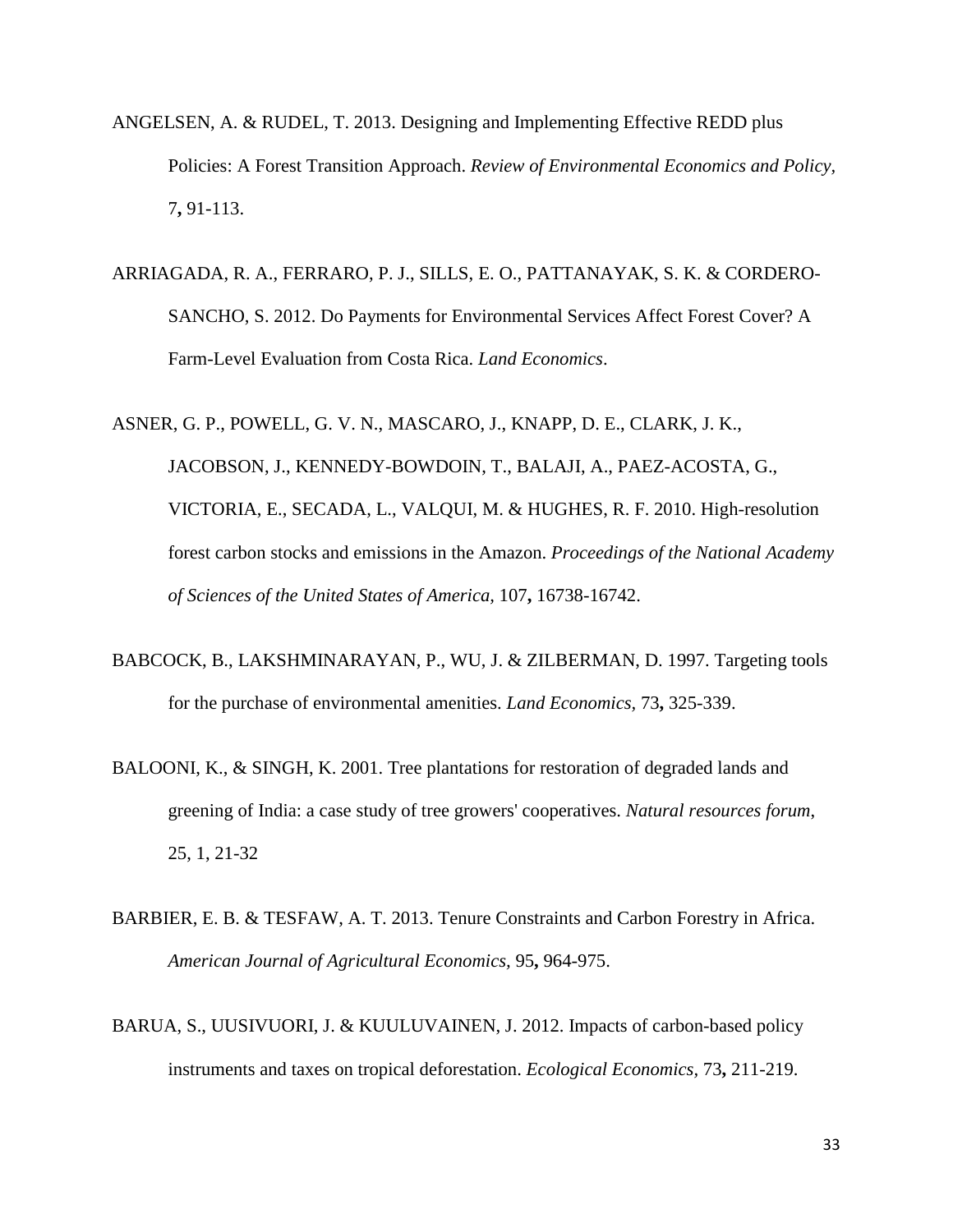- BERCK, P., & BENTLEY, W. R. 1997. Hotelling's theory, enhancement, and the taking of the Redwood National Park. *American Journal of Agricultural Economics*, *79*(2), 287-298.
- BIERMANN, F. & GUPTA, A. 2011. Accountability and Legitimacy in Earth System Governance: A Research Framework. *Ecological Economics,* 70**,** 1856-1864.
- BLACKMAN, A. 2012. Post Evaluation of Forest Conservation Policies Using Remote Sensing Data: An Introduction and Practical Guide. Discussion Paper 12-13. Resources for the Future
- BLACKMAN, A. & WOODWARD, R.T. 2010. User financing in a national payments for environmental services program: Costa Rican hydropower. *Ecological Economics*, *69*(8), 1626-1638.
- BOMUHANGI, A., DOSS, C., & MEINZEN-DICK, R. 2011. *Who owns the land?: Perspectives from rural Ugandans and implications for land acquisitions* (No. 1136). International Food Policy Research Institute (IFPRI).
- BULTE, E. H., LIPPER, L., STRINGER, R. & ZILBERMAN, D. 2008. Payments for Ecosystem Services and Poverty Reduction: Concepts, Issues, and Empirical Perspectives. *Environment and Development Economics,* 13**,** 245-254.
- CALDER, I.R. 2002. Forests and hydrological services: reconciling public and science perceptions. *Land Use and Water Resources Research*, *2*(2), 1-12.
- CAPARROS, A., CERDA, E., OVANDO, P. & CAMPOS, P. 2010. Carbon Sequestration with Reforestations and Biodiversity-scenic Values. *Environmental & Resource Economics,* 45**,** 49-72.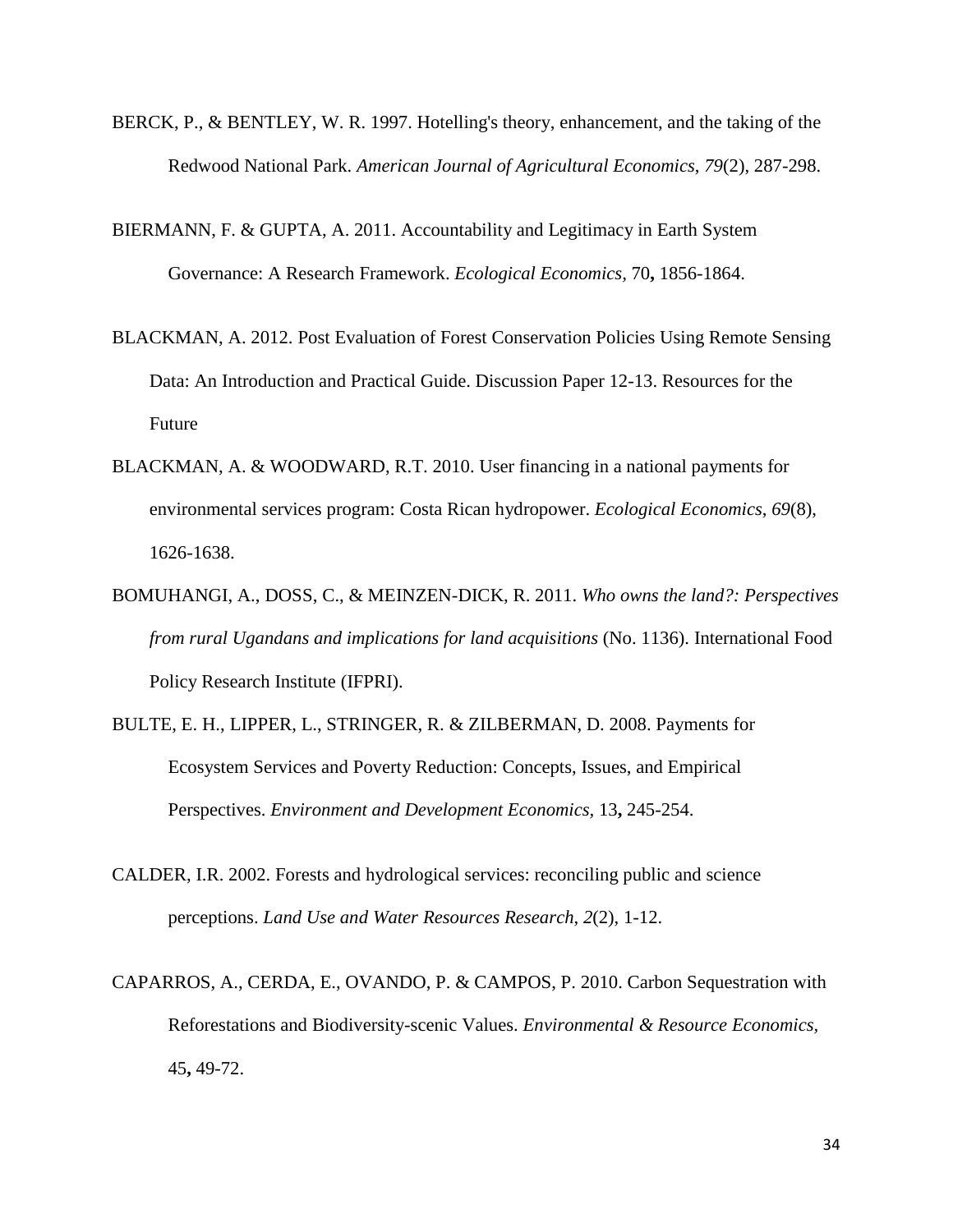- CAPARROS, A., OVANDO, P., OVIEDO, J. L. & CAMPOS, P. 2011. Accounting for Carbon in Avoided Degradation and Reforestation Programmes in Mediterranean Forests. *Environment and Development Economics,* 16**,** 405-428.
- CATTANEO, A. 2011. Robust Design of Multiscale Programs to Reduce Deforestation. *Environment and Development Economics,* 16**,** 455-478.

CHAMPAGNE, É. & ROBERTS, J. 2009. Case Study: Brazil. *Legal Frameworks for REDD: Design and Implementation at the National level. Costenbader, J.(ed), IUCN Environmental Policy and Law Paper*.

- COASE, R. H. 1960. THE PROBLEM OF SOCIAL COST. *Journal of Law & Economics,* 3**,** 1- 44.
- CORBERA, E., ESTRADA, M. & BROWN, K. 2009a. How do regulated and voluntary carbonoffset schemes compare? *Journal of Integrative Environmental Sciences,* 6**,** 25-50.
- CORBERA, E., SOBERANIS, C. & BROWN, K. 2009b. Institutional dimensions of Payments for Ecosystem Services: An analysis of Mexico's carbon forestry programme. *Ecological Economics,* 68**,** 743-761.
- DRESCHLER, M., GRIMM, V., MYSIAK, J., & WATZOLD, F. 2007). Differences and similarities between ecological and economic models for biodiversity conservation. *Ecological Economics*, *62*(2), 232-241.
- DRESCHLER, M., WATZOLD, F., JOHST, K., & SHOGREN, J. F. 2010. An agglomeration payment for cost-effective biodiversity conservation in spatially structured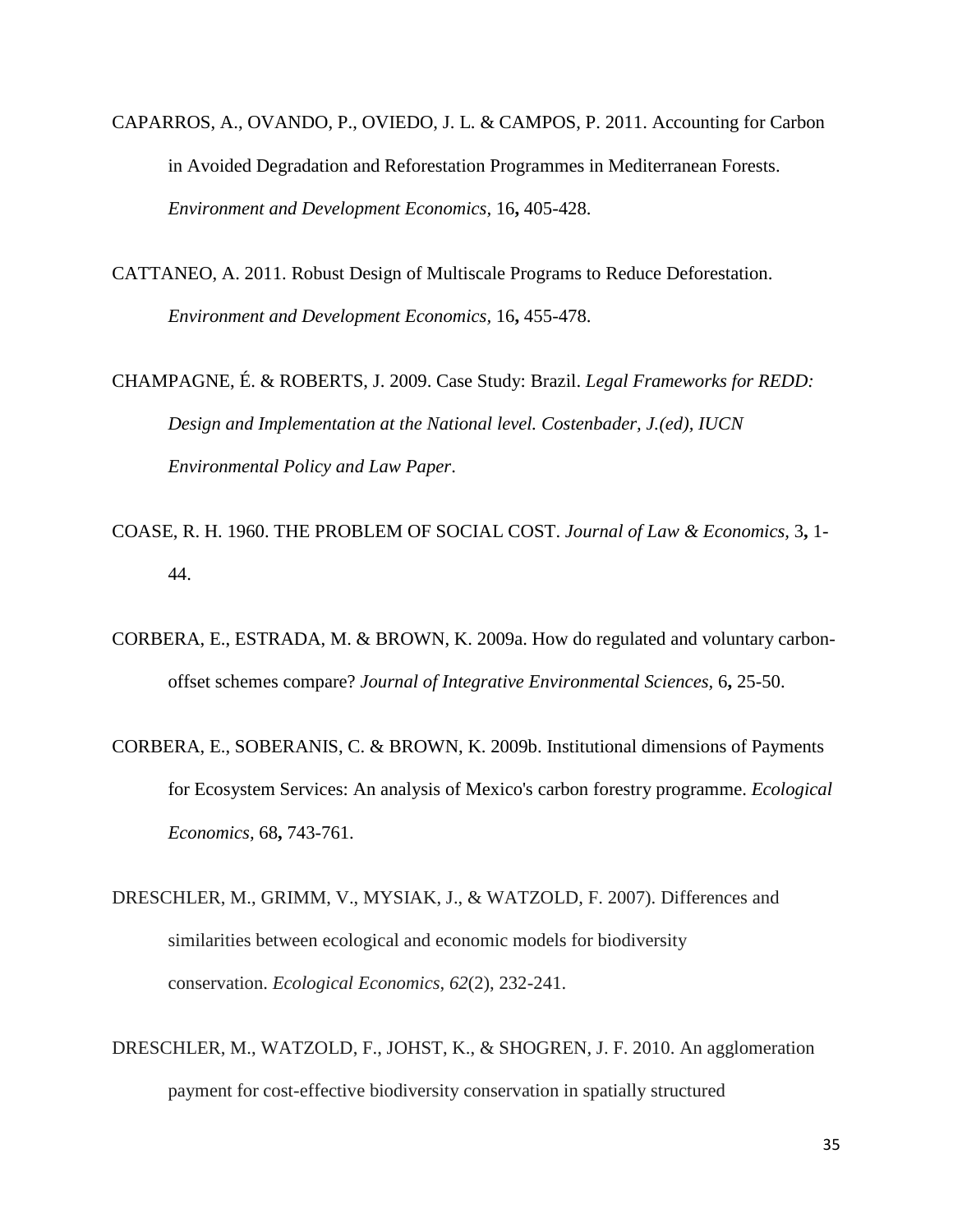landscapes. *Resource and Energy Economics*, *32*(2), 261-275.

- DUCHELLE, A.E., CROMBERG, M, GEBARA, M.F., GUERRA, R. MELO, T, LARSON, A., CRONKLETON, P., & SUNDERLIN, W.D.. 2013. Linking Forest Tenure Reform, Environmental Compliance, and Incentives: Lessons from REDD+ Initiatives in the Brazilian Amazon. *World Development*.
- ENGEL, S., PAGIOLA, S. & WUNDER, S. 2008. Designing payments for environmental services in theory and practice: An overview of the issues. *Ecological Economics,* 65**,** 663-674.
- FAIRHEAD, J., LEACH, M. & SCOONES, I. 2012. Green Grabbing: a new appropriation of nature? *The Journal of Peasant Studies,* 39**,** 237–261.
- FALK, I. & MENDELSOHN, R. 1993. The Economics of Controlling Stock Pollutants: An Efficient Strategy for Greenhouse Gases. *Journal of Environmental Economics and Management,* 25**,** 76-88.
- FARLEY, K.D., JOBBAGNY, E. G., & JACKSON, R. B. 2005. Effects of afforestation on water yield: a global synthesis with implications for policy. *Global Change Biology*, *11*(10), 1565-1576.
- FAO 2010. *Global Forest Resources Assessment 2010: Main Report*, Food and Agriculture Organization of the United Nations.
- FERRARO, P. J. 2008. Asymmetric Information and Contract Design for Payments for Environmental Services. *Ecological Economics,* 65**,** 810-821.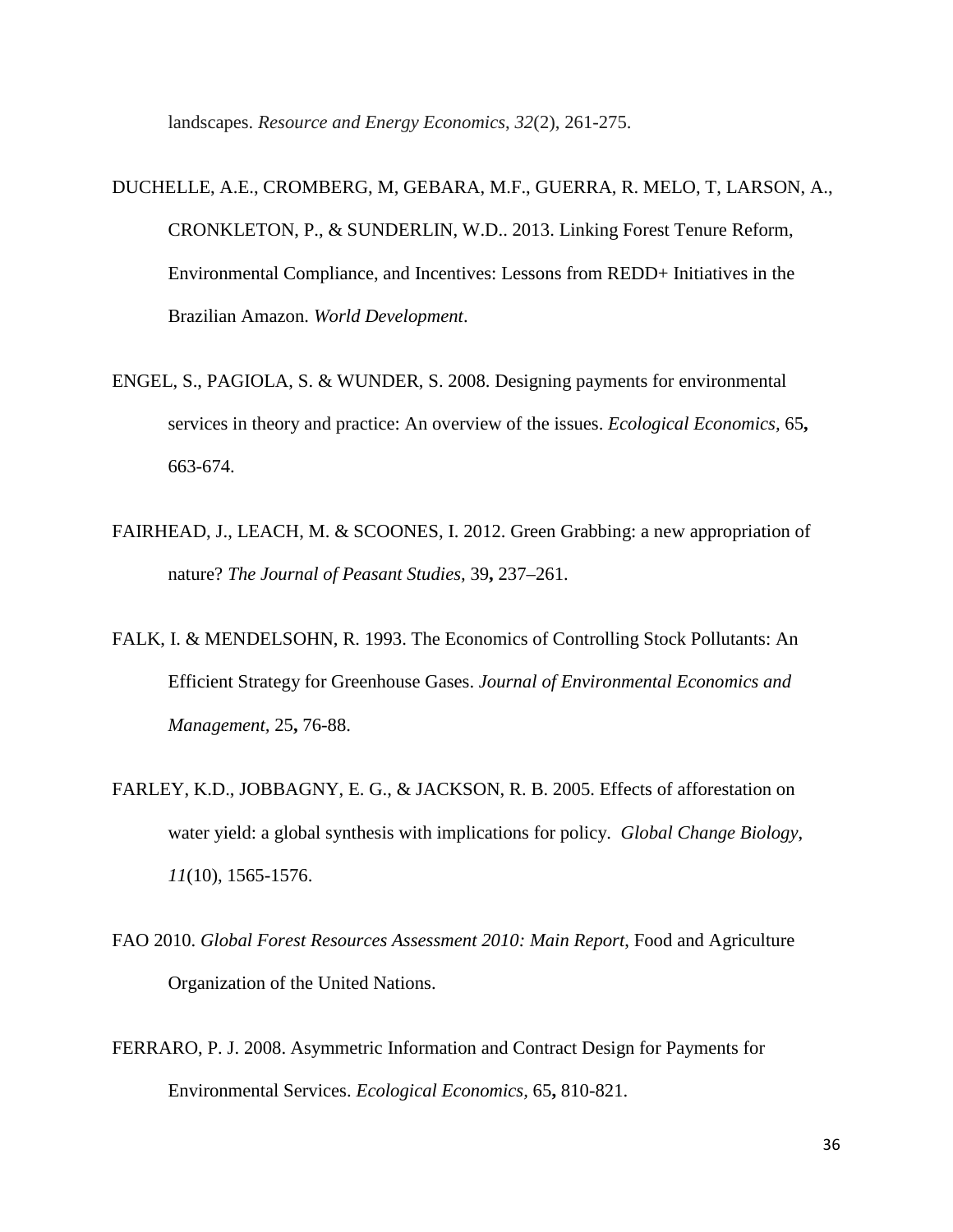- FLEMING, D. A. 2010. Slippage Effects of the Conservation Reserve Program: New Evidence from Satellite Imagery. *Selected Paper prepared for presentation at the Agricultural & Applied Economics*.
- FRIEDLINGSTEIN, P., HOUGHTON, R. A., MARLAND, G., HACKLER, J., BODEN, T. A., CONWAY, T. J., CANADELL, J. G., RAUPACH, M. R., CIAIS, P. & LE QUERE, C. 2010. Update on CO2 emissions. *Nature Geoscience,* 3**,** 811-812.
- GAN, J. and MCCARL, B. 2007. Measuring transnational leakage of forest conservation. *Ecological Economics* 64: 423-432
- GAUVIN, C., UCHIDA, E, ROZELLE, S., XU, J., & ZHAN, J. 2010. Cost-effectiveness of payments for ecosystem services with dual goals of environment and poverty alleviation. *Environmental management*, *45*(3), 488-501.
- GROLLEAU, G., & MCCANN, L. M. 2012. Designing watershed programs to pay farmers for water quality services: Case studies of Munich and New York City. *Ecological Economics*, *76*, 87-94.
- HOLLAND, M. B., DE KONING, F., MORALES, M., NAUGHTON-TREVES, L., ROBINSON, B. E. & SUÁREZ, L. Complex Tenure and Deforestation: Implications for Conservation Incentives in the Ecuadorian Amazon. *World Development*.
- IRAWAN, S., TACCONI, L. & RING, I. 2013. Stakeholders' incentives for land-use change and REDD plus: The case of Indonesia. *Ecological Economics,* 87**,** 75-83.
- JACK, B., KOUSKY, C. & SIMS, K. 2008. Designing payments for ecosystem services: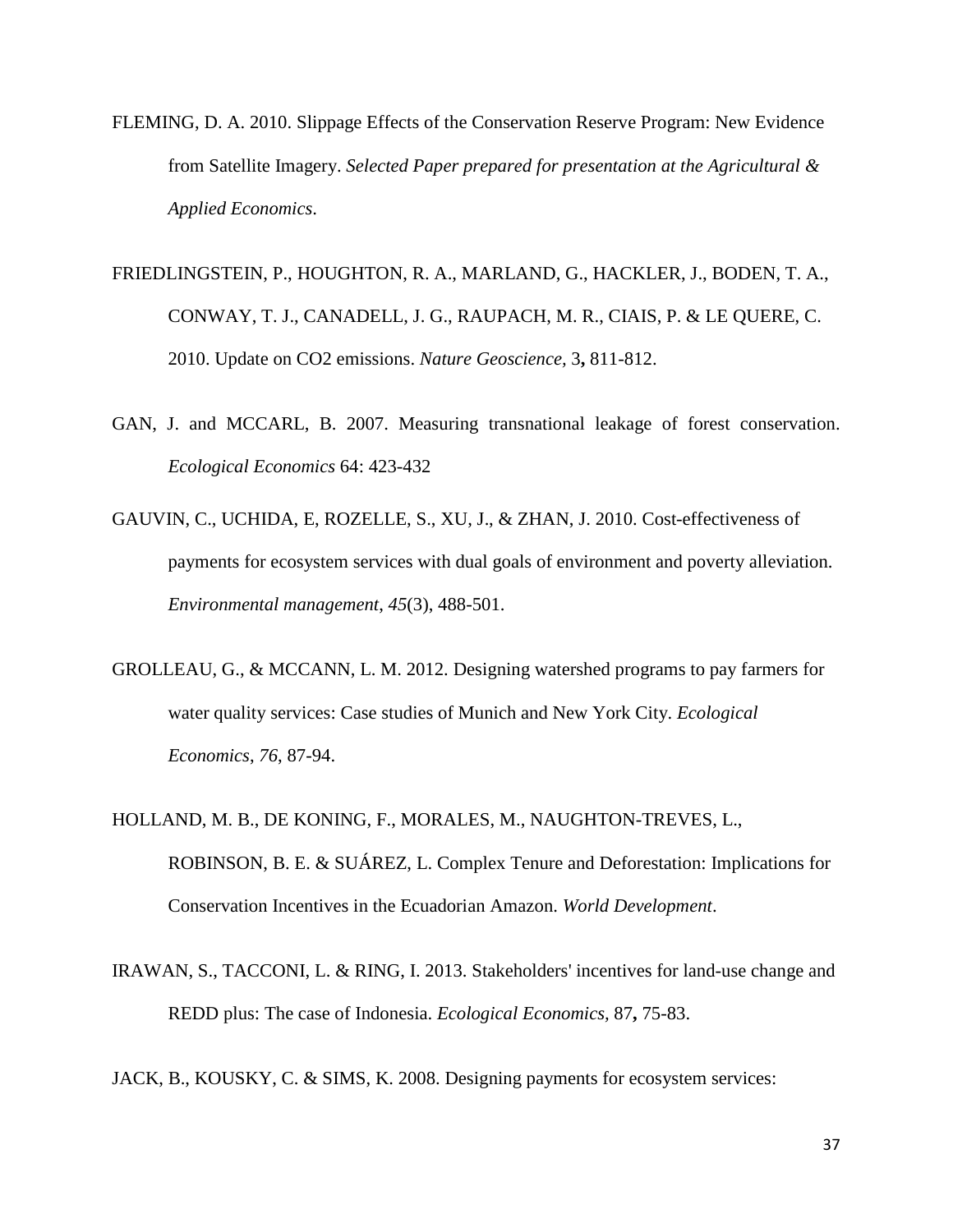Lessons from previous experience with incentive-based mechanisms. *Proceedings of the National Academy of Sciences of the United States of America,* 105**,** 9465-9470.

- JACK, B. K. 2013. Private Information and the Allocation of Land Use Subsidies in Malawi. *American Economic Journal-Applied Economics,* 5**,** 113-135.
- JACK, B. K., OLIVA, P., WALKER, E. & BELL, S. 2012. Encouraging the adoption of nitrogen-fixing trees: A field experiment in Zambia.
- JACOBSON, S. 2010. The Effects of Conservation Reserve Program Participation on Later Land Use. Mimeo, Williams College.
- JAYACHANDRAN, S. 2013. Liquidity Constraints and Deforestation: The Limitations of Payments for Ecosystem Services. *American Economic Review,* 103**,** 309-313.
- KARP, L. (2012). Carbon Leakage in General and Partial Equilibrium. Mimeo, UC Berkeley Department of Agricultural and Resource Economics.
- LANDELL-MILLS, N. & PORRAS, I. T. 2002. *Silver bullet or fools' gold?: a global review of markets for forest environmental services and their impact on the poor*. London: International Institute for Environment and Development.
- LAMBIN, E. F., GEIST, H. J. & LEPERS, E. 2003. Dynamics of land-use and land-cover change in tropical regions. *Annual Review of Environment and Resources,* 28**,** 205-241.
- LIPPER, L. (Ed.). 2009. *Payment for environmental services in agricultural landscapes: Economic policies and poverty reduction in developing countries* (Vol. 31). Springer.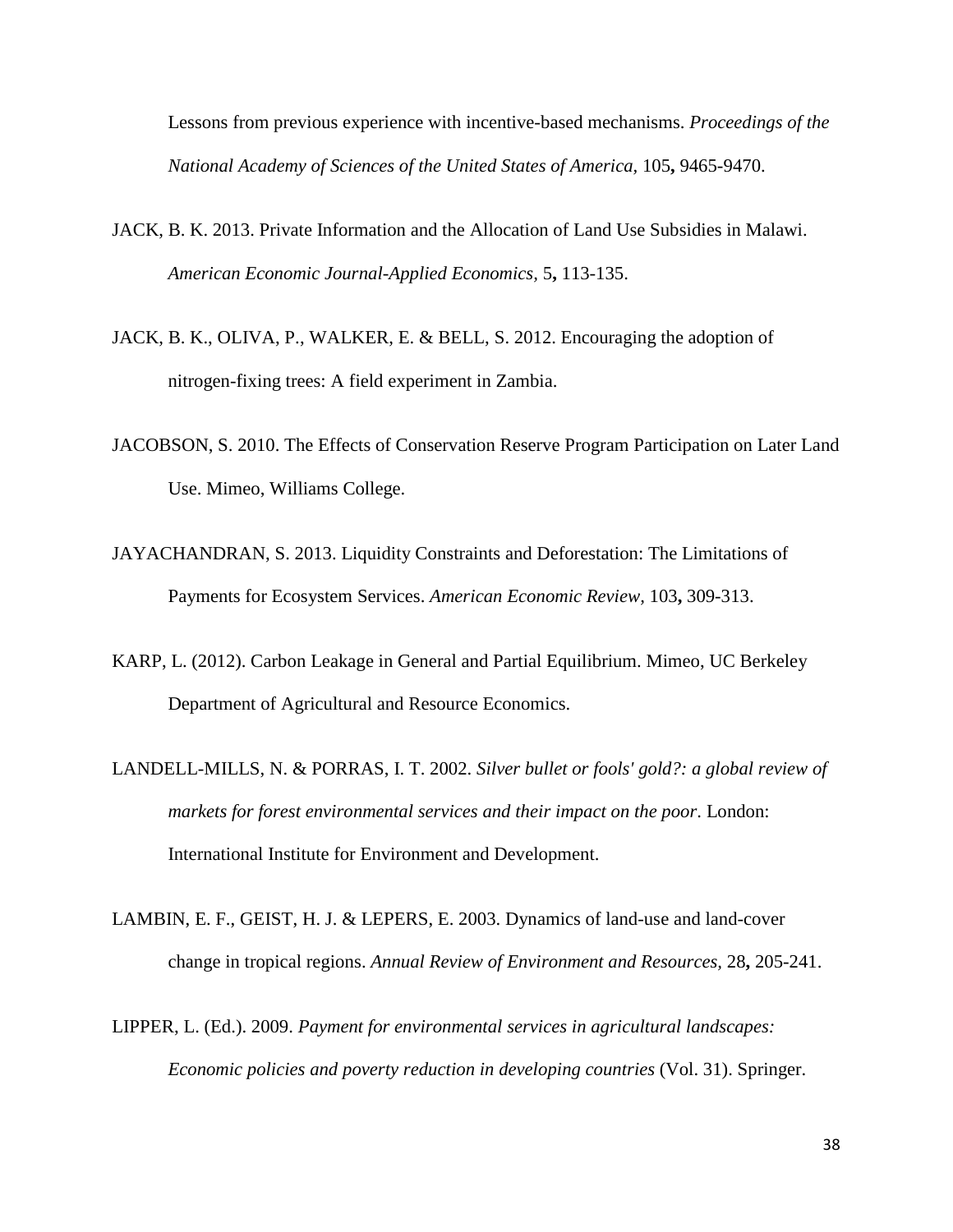- LUBOWSKI, R. N., PLANTINGA, A. J. & STAVINS, R. N. 2006. Land-Use Change and Carbon Sinks: Econometric Estimation of the Carbon Sequestration Supply Function. *Journal of Environmental Economics and Management,* 51**,** 135-152.
- MASON, C. F. & PLANTINGA, A. J. 2013. The additionality problem with offsets: Optimal contracts for carbon sequestration in forests. *Journal of Environmental Economics and Management,* 66**,** 1-14.
- MCDONNELL, M.D., POSSINGHAM, H.P., BALL, I.R., COUSINS, E.A.. 2002. Mathematical Methods for Spatially Cohesive Reserve Design. Environmental Modelling and Assessment. 7: 107-114.
- MEYFROIDT, P., & LAMBIN, E. F. 2009. Forest transition in Vietnam and displacement of deforestation abroad. *Proceedings of the National Academy of Sciences*, *106*(38), 16139- 16144.
- MURRAY, B.C., MCCARL, B.A. and LEE, H. 2004. Estimating Leakage from Forest Carbon Sequestration Programs. *Land Economics*, 80(1): 109-124.
- MURRAY, B., SOHNGEN, B., & ROSS, M. 2007. Economic consequences of consideration of permanence, leakage and additionality for soil carbon sequestration projects. *Climate Policy* 80: 127 – 143.
- NELSON, E., POLASKY, S., LEWIS, D. J., PLANTINGA, A. J., LONSDORF, E., WHITE, D., BAEL, D. & LAWLER, J. J. 2008. Efficiency of incentives to jointly increase carbon sequestration and species conservation on a landscape. *Proceedings of the National Academy of Sciences*, *105*(28), 9471-9476.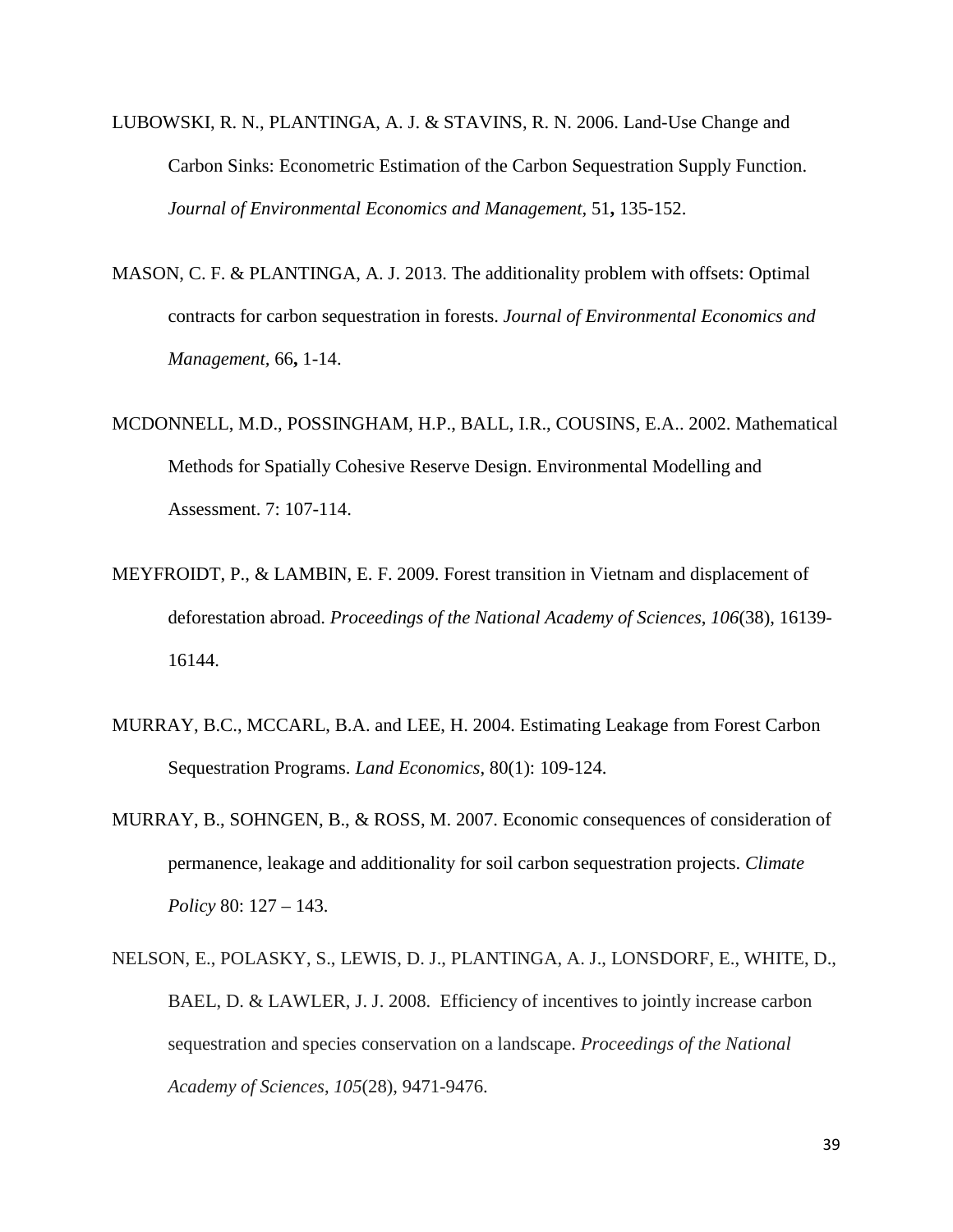- NEWELL, R., PIZER, W. & RAIMI, D. 2013. Carbon Markets 15 Years after Kyoto: Lessons Learned, New Challenges. *Journal of Economic Perspectives,* 27**,** 123-146.
- OLLIVIER, H. 2012. Growth, deforestation and the efficiency of the REDD mechanism. *Journal of Environmental Economics and Management,* 64**,** 312-327.
- PAGIOLA, S. 2008. Payments for environmental services in Costa Rica. *Ecological Economics,* 65**,** 712-724.
- PAGIOLA, S., RIOS, A. & ARCENAS, A. 2008. Can the poor participate in payments for environmental services? Lessons from the Silvopastoral Project in Nicaragua. *Environment and Development Economics,* 13**,** 299-325.
- PALMER, C., & ENGEL, S. (Eds.). (2009). *Avoided deforestation: Prospects for mitigating climate change*. Taylor & Francis US.
- PALMER, C. 2011. Property Rights and Liability for Deforestation under REDD+: Implications for 'Permanence' in Policy Design. *Ecological Economics,* 70**,** 571-576.
- PARKHURST, G. M., SHOGREN, J. F., BASTIAN, C., KIVI, P., DONNER, J., & SMITH, R. B. 2002. Agglomeration bonus: an incentive mechanism to reunite fragmented habitat for biodiversity conservation. *Ecological economics*, *41*(2), 305-328.
- PATTANAYAK, S., WUNDER, S. & FERRARO, P. 2010. Show Me the Money: Do Payments Supply Environmental Services in Developing Countries? *Review of Environmental Economics and Policy,* 4**,** 254-274.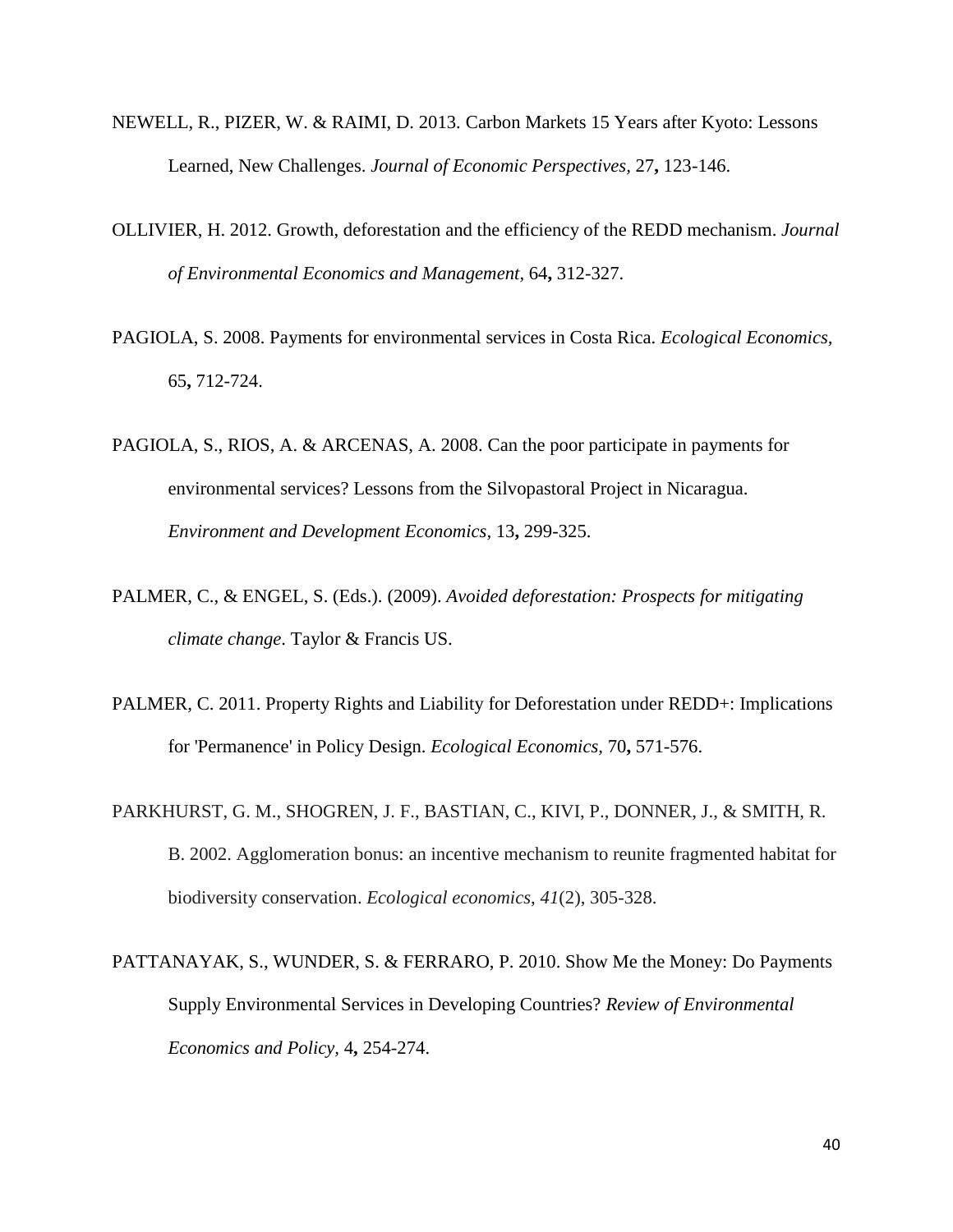- PFAFF, A., ROBALINO, J., SANDOVAL, C., LEON, C., & SANCHEZ-AFOFEIFA, G. 2013. "Increasing the Impacts of Payments for Ecosystem Services: location affects deforestation impact for Costa Rica's 2000-2005 PES". Mimeo, Duke University.
- PFAFF, A., AMACHER, G. & SILLS, E. 2013. Realistic REDD: Understanding and Improving Domestic Policy Impacts on Forest Loss. *Review of Environmental Economics and Policy*. DOI: 10.1093/reep/res023
- PFAFF, A., KERR, S., LIPPER, L., CAVATASSI, R., DAVIS, B., HENDY, J., & SANCHEZ-AZOFEIFA, G. A. 2007. Will buying tropical forest carbon benefit the poor? Evidence from Costa Rica. *Land Use Policy*, *24*(3), 600-610.
- PFAFF, A., & ROBALINO, J.A. 2012. Protecting forests, biodiversity, and the climate: predicting policy impact to improve policy choice. *Oxford Review of Economic Policy* 28(1): 164-179.
- PLANTINGA, A. & RICHARDS, K. 2008. International Forest Carbon Sequestration in a Post-Kyoto Agreement. Discussion Paper 08-11, The Harvard Project on International Climate Agreements.

RESOSUDARMO, I.A.P., ATMADJA, S., EKAPUTRI, A.D., INTARINI, D.Y., INDRIATMOKO, Y., &ASTRI, P. 2013. Does Tenure Security Lead to REDD+ Project Effectiveness? Reflections from Five Emerging Sites in Indonesia. *World Development*.

RIOS, A & PAGIOLA, S. 2010. Poor household participation in payments for environmental services in Nicaragua and Colombia. *Payments for environmental services, forest conservation and climate change: Livelihoods in the Redd*, 21-243.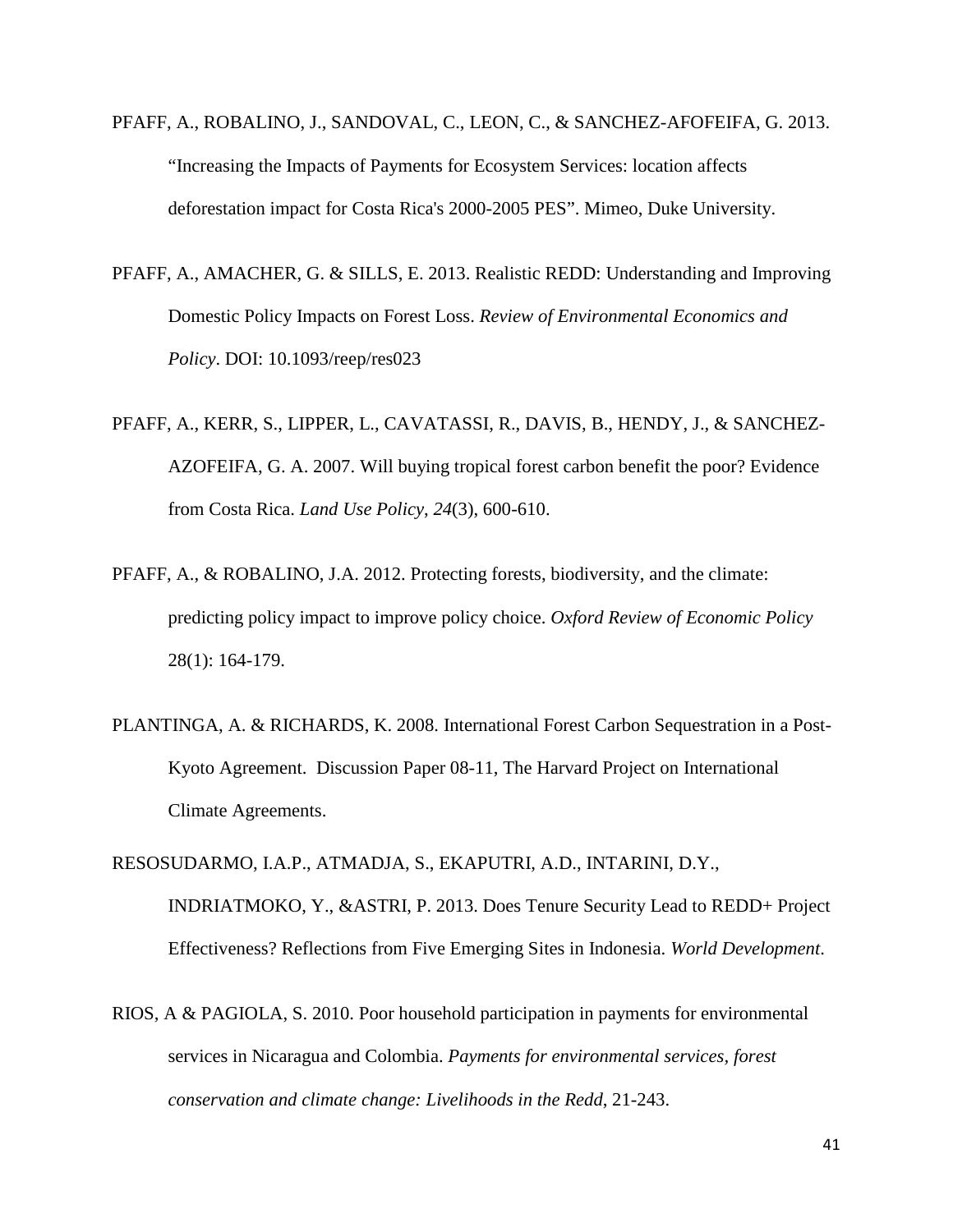- ROBALINO, J. 2007. Land conservation policies and income distribution: who bears the burden of our environmental efforts? *Environment and Development Economics* 12 (4): 521-533.
- ROBALINO, J. A., & PFAFF, A. 2012. Contagious development: Neighbor interactions in deforestation. *Journal of Development Economics*, *97*(2), 427-436.
- ROBALINO, J., & PFAFF, A. 2013. Ecopayments and deforestation in Costa Rica: A nationwide analysis of PSA's initial years. *Land Economics*, *89*(3), 432-448.
- ROBERTS, M. J., & BUCHOLTZ, S. 2005. Slippage in The Conservation Reserve Program or Spurious Correlation? A Comment. *American Journal of Agricultural Economics* 87: 244-250
- ROBERTS, M. J., & BUCHOLTZ, S. 2006. Slippage in The Conservation Reserve Program or Spurious Correlation? A Rejoinder. *American Journal of Agricultural Economics* 88: 512-514
- ROBINSON, B.E., HOLLAND, M.B., & NAUGHTON-TREVES, L. 2011. *Does secure land tenure save forests? A review of the relationship between land tenure and tropical deforestation* (No. 7). CCAFS Working Paper.
- ROSE, S. & SOHNGEN, B. 2011. Global forest carbon sequestration and climate policy design. *Environment and Development Economics,* 16**,** 429-454.
- SALAS, P. & ROE, B. 2012. The Role of Cooperation and Reciprocity in Structuring Carbon Sequestration Contracts in Developing Countries. *American Journal of Agricultural Economics,* 94**,** 411-418.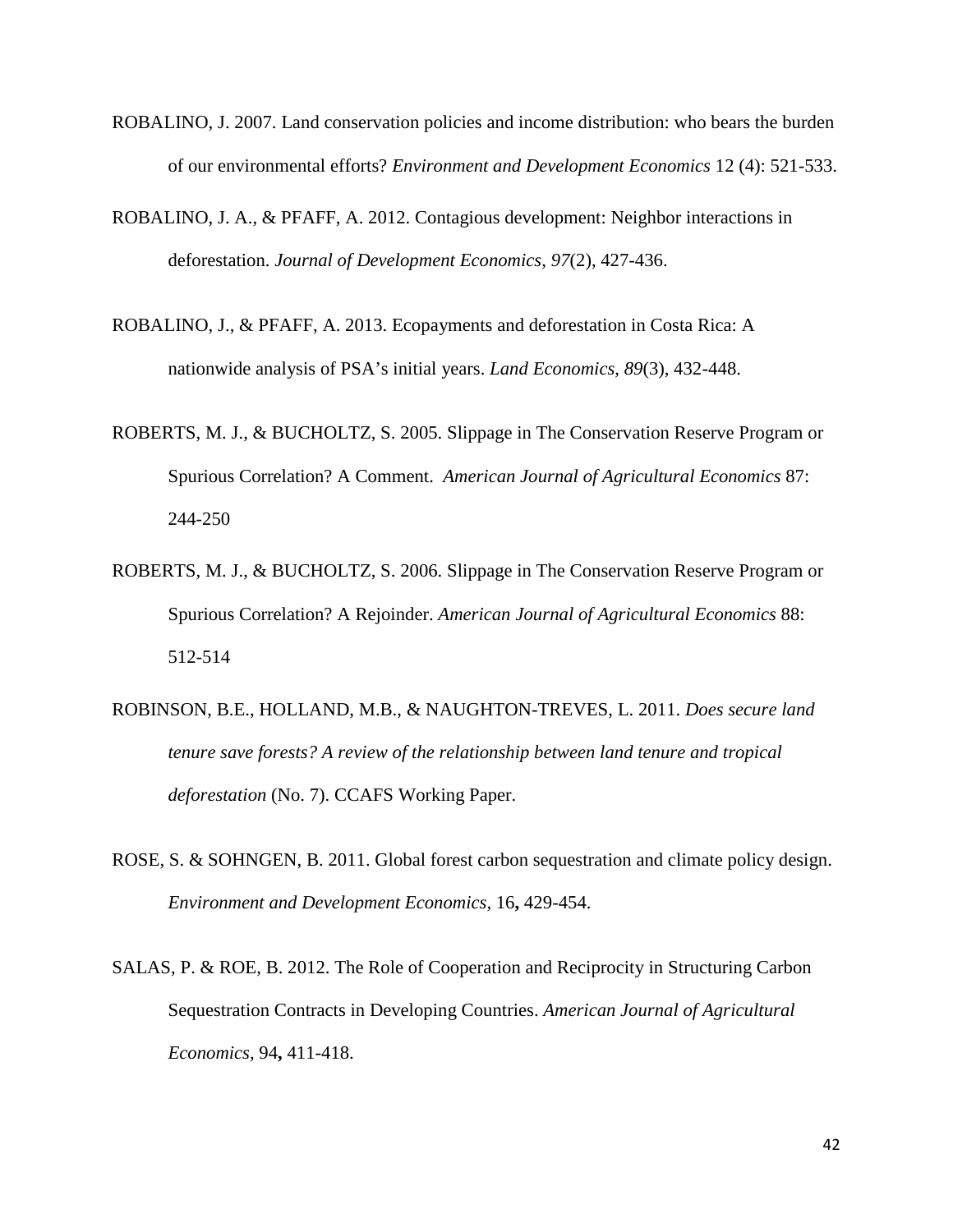- SALAS, P. C., ROE, B. & SOHNGEN, B. Addressing Additionality in REDD Contracts when Formal Enforcement is Absent. AAEA Annual Meeting, August 12-14 2012 Seattle, Washington. 1-34.
- SARKAR, S., SANCHEZ-CORDERO, V., LONDONO, M. C. & FULLER, T. 2009. Systematic conservation assessment for the Mesoamerica, Choco, and Tropical Andes biodiversity hotspots: a preliminary analysis. *Biodiversity and Conservation,* 18**,** 1793-1828.
- SAMII, C., LISIECKI, M., KULKARNI, P., PALER, L., & CHAVIS, L. 2013. Effects of Payment for Environmental Services and Decentralized Forest Management on Deforestation and Poverty in Low and Middle Income Countries: A Systematic Review. *Campbell Systematic Reviews,* forthcoming.
- SATHAYE, J., ANDRASKO, K. & CHAN, P. 2011. Emissions scenarios, costs, and implementation considerations of REDD-plus programs. *Environment and Development Economics,* 16**,** 361-380.
- SCULLION, J., THOMAS, C. W., VOGT, K. A., PEREZ-MAQUEO, O. & LOGSDON, M. G. 2011. Evaluating the environmental impact of payments for ecosystem services in Coatepec (Mexico) using remote sensing and on-site interviews. *Environmental Conservation,* 38**,** 426-434.
- SIMS, K.R.E., ALIX-GARCIA, J.M., SHAPIRO-GARZA, E., FINE, L, RADELOFF, V.C., ARONSON, G., CASTILLO, S., RAMIREZ-REYES, C., & YANEZ-PAGANS, P. 2013. Adaptive Management in Mexico's Payments for Hydrological Services Program Improves Targeting for Environmental and Social Goals. Working paper, Amherst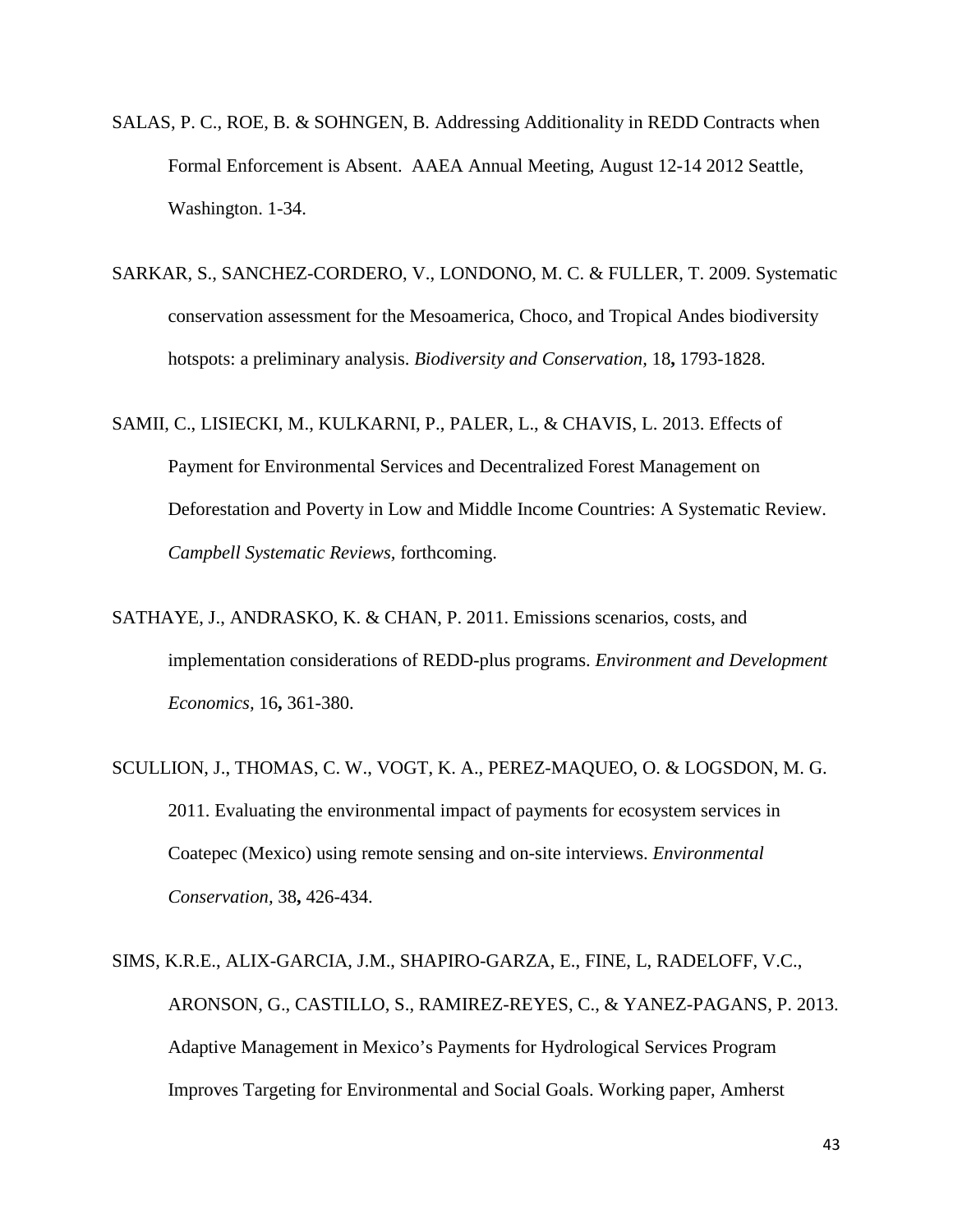College.

SOHNGEN, B. & MENDELSOHN, R. 2003. An optimal control model of forest carbon sequestration. *American Journal of Agricultural Economics,* 85**,** 448-457.

STERN, N. 2006. Review on the economics of climate change. *London HM Treasury*.

- SUNDERLIN, W.D., LARSON, A.M., DUCHELLE, A.E., RESOSUDARMO, I.A.P., HUYNH, T.B., AWONO, A., & DOKKEN, T. 2013. How are REDD+ proponents addressing tenure problems? Evidence from Brazil, Cameroon, Tanzania, Indonesia, and Vietnam. *World Development*.
- THOMAS, S., DARGUSCH, P., HARRISON, S. & HERBOHN, J. 2010. Why are there so few afforestation and reforestation Clean Development Mechanism projects? *Land Use Policy,* 27**,** 880-887.
- TURPIE, J. K., MARAIS, C. & BLIGNAUT, J. N. 2008. The Working for Water Programme: Evolution of a Payments for Ecosystem Services Mechanism That Addresses Both Poverty and Ecosystem Service Delivery in South Africa. *Ecological Economics,* 65**,** 788-798.
- UCHIDA, E., ROZELLE, S. & XU, J. 2009. Conservation Payments, Liquidity Constraints, and Off-Farm Labor: Impact of the Grain-for-Green Program on Rural Households in China. *American Journal of Agricultural Economics,* 91**,** 70-86.
- UCHIDA, E., XU, J. & ROZELLE, S. 2005. Grain for green: Cost-effectiveness and sustainability of China's conservation set-aside program. *Land Economics,* 81**,** 247-264.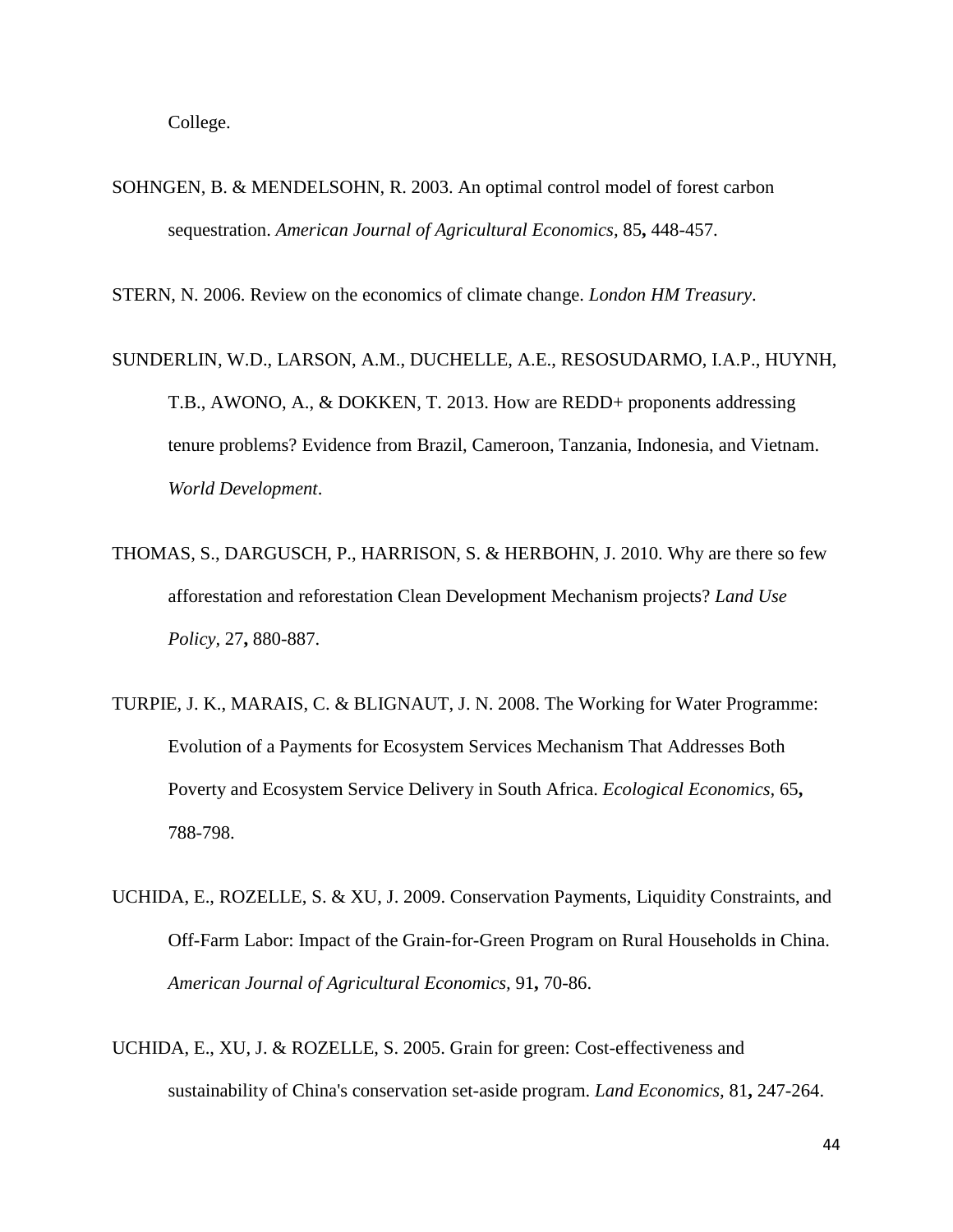- VAN HECKEN, G., BASTIAENSEN, J. & VASQUEZ, W. 2012. The viability of local payments for watershed services: Empirical evidence from Matiguas, Nicaragua. *Ecological Economics,* 74**,** 169-176.
- WU, J. 2000. Slippage Effects of the Conservation Reserve Programs *American Journal of Agricultural Economics* 82: 979-992.
- WU, J. 2005. Slippage Effects of the Conservation Reserve Programs: Reply. *American Journal of Agricultural Economics* 87: 251-254.
- WU, J., & LIN, H. 2010. The effect of the conservation reserve program on land values. *Land Economics*, *86*(1), 1-21.
- WU, J., ZILBERMAN, D. and BABCOCK, B.A. 2001. Environmental and Distributional Impacts of Conservation Targeting Strategies. *Journal of Environmental Economics and Management*. 41: 333-350.
- WUNDER, S. 2008. Payments for Environmental Services and the Poor: Concepts and Preliminary Evidence. *Environment and Development Economics,* 13**,** 279-297.
- WUNDER, S. & ALBAN, M. 2008. Decentralized payments for environmental services: The cases of Pimampiro and PROFAFOR in Ecuador. *Ecological Economics,* 65**,** 685-698.
- WUNDER, S., ENGEL, S. & PAGIOLA, S. 2008. Taking stock: A comparative analysis of payments for environmental services programs in developed and developing countries. *Ecological Economics,* 65**,** 834-852.
- WUNDER, S. & WERTZ-KANOUNNIKOFF, S. 2009. Payments for Ecosystem Services: A New Way of Conserving Biodiversity in Forests. *Journal of Sustainable Forestry,* 28**,**